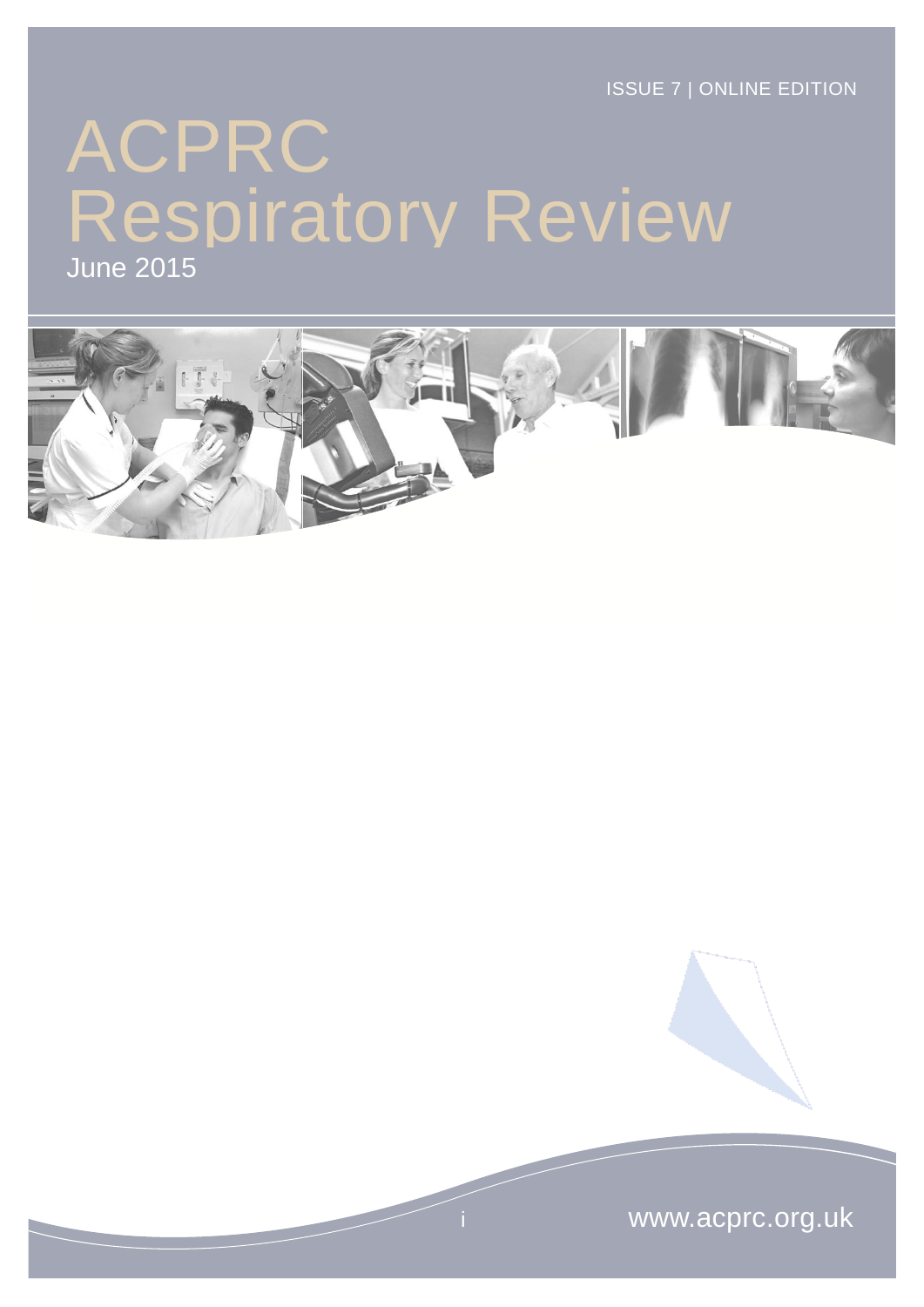

Welcome to the Respiratory Review for January to June 2014. The ACPRC would like to thank reviewers for their ongoing commitment to this publication.

**Robyn Stiger -** RESPIRATORY REVIEW EDITOR respiratoryrevieweditor@acprc.org.uk

#### Journals and Reviewers

Amy Bendall Annie Ryan Carol Keen Cathy Sandsund Claire Bradley Caroline Falconer

Claire Hill Eleanor Douglas Ema Swingwood Fidelma Moran Frances Butler

Harriet Shannon Holly Bowles Huw Woodbridge Izzie Easton Joseph Middleton Kathryn Savage

Laura Hollinshead Lauren Miller Lynne Schofield May Nel Robyn Stiger Una Jones

American Journal of Critical Care American Journal of Respiratory and Critical Care Medicine Anaesthesia Archives of Physical Medicine and Rehabilitation BMJ British Journal of Anaesthesia Chest Chronic Respiratory Disease Cochrane Systematic Reviews Critical Care Medicine European Respiratory Journal Heart and Lung International Journal of Chronic Obstructive Pulmonary Disease Intensive Care Medicine Journal of Advanced Nursing Journal of American Medical Association Journal of Cardiopulmonary Rehabilitation and Prevention Journal of Chronic Obstructive Pulmonary Disease Journal of Critical Care Journal of Cystic Fibrosis Journal of Intensive Care Medicine Journal of Neurology, Neurosurgery and Psychiatry Journal of Physiotherapy Journal of Rehabilitation Medicine Lancet Neurology New England Journal of Medicine New Zealand Journal of Physiotherapy Open Respiratory Medicine Journal Pediatric Critical Care Medicine Pediatric Pulmonology Pediatric Respiratory Reviews Physical Therapy Physical Therapy Reviews Physiotherapy Physiotherapy Canada Physiotherapy Research International Physiotherapy Theory and Practice **Respiration** Respiratory Care Respiratory Medicine Respiratory Physiology and Neuro Respiratory Re Thorax

# ii www.acprc.org.uk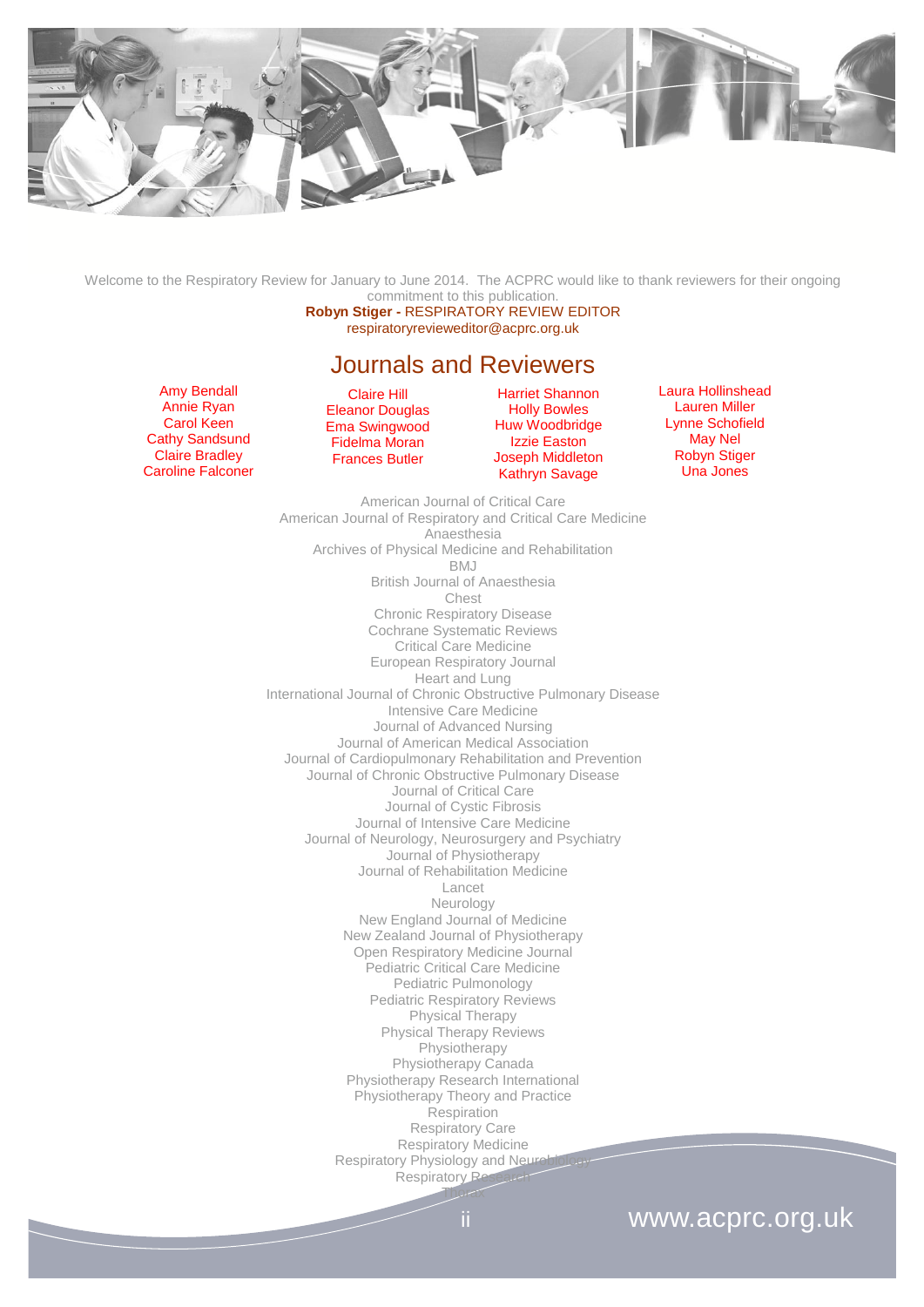# **INDEX OF TOPICS**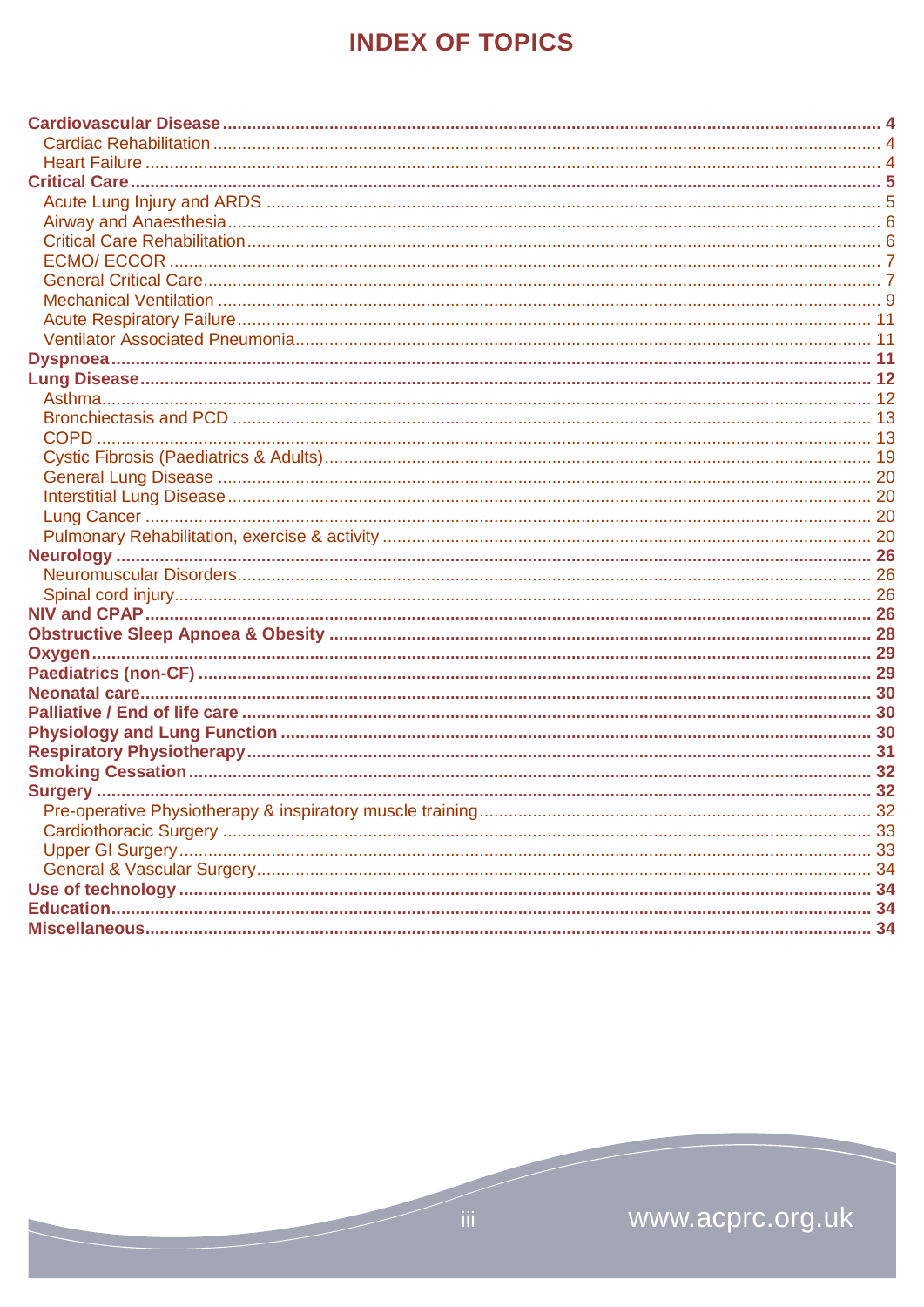# <span id="page-3-0"></span>**Cardiovascular Disease**

# <span id="page-3-1"></span>**Cardiac Rehabilitation**

BLANCHARD, C., GIACOMANTONIO, N., LYONS, R. et al. 2014. Examining the Steps-Per-Day Trajectories of Cardiac Rehabilitation Patients: A Latent Class Growth Analysis Perspective. *Journal of Cardiopulmonary Rehabilitation & Prevention,* 34(2), 106-113. **[Abstract](http://journals.lww.com/jcrjournal/Abstract/2014/03000/Examining_the_Steps_Per_Day_Trajectories_of.3.aspx)** 

COLL-FERNANDEZ, R., COLL, R., PASCUAL, T. et al. 2014.

Cardiac Rehabilitation and Outcome in Stable Outpatients with Recent Myocardial Infarction. *Archives of Physical Medicine and Rehabilitation,* 95(2), 322-329. **[Abstract](http://www.archives-pmr.org/article/S0003-9993(13)01012-5/abstract)** 

HAZELTON, G., WILLIAMS, J., WAKEFIELD, J., et al 2014.

Psychosocial Benefits of Cardiac Rehabilitation Among Women Compared With Men. *Journal of Cardiopulmonary Rehabilitation & Prevention,* 34(1), 21-28. **[Abstract](http://journals.lww.com/jcrjournal/Abstract/2014/01000/Psychosocial_Benefits_of_Cardiac_Rehabilitation.3.aspx)** 

KETEYIAN, S., HIBNER, B., BRONSTEEN, K. et al. 2014.

Greater Improvement in Cardiorespiratory Fitness Using Higher-Intensity Interval Training in the Standard Cardiac Rehabilitation Setting. *Journal of Cardiopulmonary Rehabilitation & Prevention,* 34(2), 98-105. [Abstract](http://journals.lww.com/jcrjournal/Abstract/2014/03000/Greater_Improvement_in_Cardiorespiratory_Fitness.2.aspx)

PETERSEN, A., MARIBO, T., HJORTDAL, V. & LAUSTSEN, S. 2014. Intertester Reliability of the Talk Test in a Cardiac Rehabilitation Population. *Journal of Cardiopulmonary Rehabilitation & Prevention,* 34(1), 49-53. [Abstract](http://journals.lww.com/jcrjournal/Abstract/2014/01000/Intertester_Reliability_of_the_Talk_Test_in_a.7.aspx)

ROCA-RODRÍGUEZ, M., GARCÍA-ALMEIDA, J. M., RUIZ-NAVA, J. et al. 2014. Impact of an Outpatient Cardiac Rehabilitation Program on Clinical and Analytical Variables in Cardiovascular Disease.

*Journal of Cardiopulmonary Rehabilitation & Prevention,* 34(1), 43-48. **[Abstract](http://journals.lww.com/jcrjournal/Abstract/2014/01000/Impact_of_an_Outpatient_Cardiac_Rehabilitation.6.aspx)** 

RUIVO, J. 2014. Exergames and Cardiac Rehabilitation: A Review. *Journal of Cardiopulmonary Rehabilitation & Prevention,* 34(1), 2-20. [Abstract](http://journals.lww.com/jcrjournal/Abstract/2014/01000/Exergames_and_Cardiac_Rehabilitation__A_REVIEW.2.aspx)

# <span id="page-3-2"></span>**Heart Failure**

ESQUINAS, A. & PAPADAKOS, P. 2014. High-flow nasal cannula supportive therapy in chronic heart failure: A partial or completed "CPAP-like effect"? *The Journal of Critical Care,* 29(3), 465*.*  **[Abstract](http://www.jccjournal.org/article/S0883-9441(14)00052-5/abstract)** 

RODRIGUES, G., JONGBLOOD, L., LI, Z. & DEAN, E. 2014. Ischaemic heart disease – related knowledge, behaviours and beliefs of Indo-Canadian and Euro-Canadians: implications for Physical Therapists.

*Physiotherapy Canada,* 66(2), 208 - 217. **[Abstract](http://www.ncbi.nlm.nih.gov/pmc/articles/PMC4006417/)** 

SILVA REIS, M., ARENA, R., ARCHIZA, B. et al. 2014.

Deep Breathing Heart Rate Variability is Associated with Inspiratory Muscle Weakness in Chronic Heart Failure.

*Physiotherapy Research International*, 19(7), 16- 24.

#### [Abstract](http://www.ncbi.nlm.nih.gov/pubmed/?term=Deep+Breathing+Heart+Rate+Variability+is+Associated+with+Inspiratory+Muscle+Weakness+in+Chronic+Heart+Failure+(pages+16%E2%80%9324))

TASOULIS, A., DIMOPOULOS, S., REPASOS, E. et al. 2014. Respiratory drive and breathing pattern abnormalities are related to exercise intolerance in chronic heart failure patients.

*Respiratory Physiology & Neurobiology,* 192**,** 90- 94.

#### **[Abstract](http://www.ncbi.nlm.nih.gov/pubmed/?term=Respiratory+drive+and+breathing+pattern+abnormalities+are+related+to+exercise+intolerance+in+chronic+heart+failure+patients.)**

VIEIRA, F.C., DE MELO MARINHO, P.E., BRANDAO, D.C. et al. 2014. Respiratory Muscle Strength, the Six-Minute Walk Test and Quality of Life in Chagas Cardiomyopathy. *Physiotherapy Research International,* 19(1), 16-

24. [Abstract](http://www.ncbi.nlm.nih.gov/pubmed/?term=Respiratory+Muscle+Strength%2C+the+Six-Minute+Walk+Test+and+Quality+of+Life+in+Chagas+Cardiomyopathy+(pages+8%E2%80%9315)) **Contained**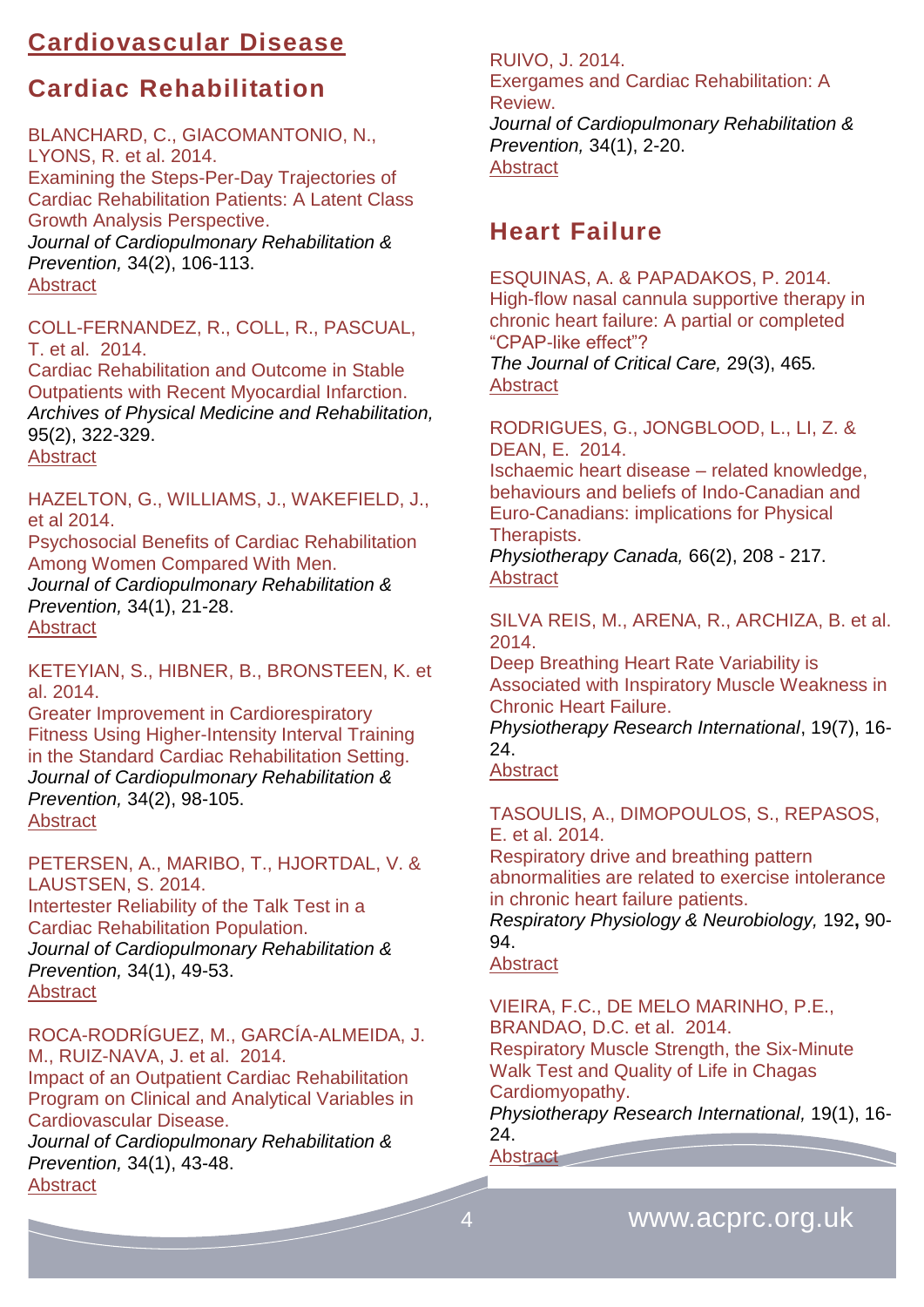# <span id="page-4-0"></span>**Critical Care**

# <span id="page-4-1"></span>**Acute Lung Injury and ARDS**

ADIKHARI, N., NEILL, K., DELLINGER, R. et al. 2014.

Inhaled Nitric Oxide Does Not Reduce Mortality in Patients With Acute Respiratory Distress Syndrome Regardless of Severity: Systematic Review and Meta-Analysis.

*Critical Care Medicine*, 42(2), [404–412.](http://journals.lww.com/ccmjournal/toc/2014/02000) [Abstract](http://journals.lww.com/ccmjournal/Abstract/2014/02000/Inhaled_Anticoagulation_Regimens_for_the_Treatment.22.aspx)

BEITLER, J.R., SHAEFI, S., MONTESI, S.B., et al. 2014.

[Prone positioning reduces mortality from acute](http://icmjournal.esicm.org/journal/134/40/3/3194_10.1007_s00134-013-3194-3/2013/Prone_positioning_reduces_mortality_from_acute_res.html)  [respiratory distress syndrome in the low tidal](http://icmjournal.esicm.org/journal/134/40/3/3194_10.1007_s00134-013-3194-3/2013/Prone_positioning_reduces_mortality_from_acute_res.html)  [volume era: a meta-analysis.](http://icmjournal.esicm.org/journal/134/40/3/3194_10.1007_s00134-013-3194-3/2013/Prone_positioning_reduces_mortality_from_acute_res.html)

*Intensive Care Medicine,* 40(3), 332 – 341*.* [Abstract](http://icmjournal.esicm.org/journals/abstract.html?v=40&j=134&i=3&a=3194_10.1007_s00134-013-3194-3&doi=)

BURNHAM, E.L., JANSSEN, W.J., RICHES, D.W.H. et al. 2014.

The fibroproliferative response in acute respiratory distress syndrome: mechanisms and clinical significance.

*European Respiratory Journal,* 43(1), 276-285. [Abstract](http://erj.ersjournals.com/content/43/1/276.abstract)

CRESSONI, M., CADRINGHER, P., CHIURAZZI, C. et al. 2014. Lung Inhomogeneity in Patients with Acute Respiratory Distress Syndrome. *American Journal of Respiratory and Critical Care Medicine*, 189(2). 149-158. [Full Text](http://www.atsjournals.org/doi/full/10.1164/rccm.201308-1567OC#.VLZrNyusV-s)

FAN, E., DOWDY, D., COLANTUONI, E. et al. 2014.

Physical Complications in Acute Lung Injury Survivors: A Two-Year Longitudinal Prospective Study. *Critical Care Medicine*, 42(4), 849-859.

[Abstract](http://journals.lww.com/ccmjournal/Abstract/2014/04000/Physical_Complications_in_Acute_Lung_Injury.11.aspx) 

GIRARD, R., BABOI, L., AYZAC, L., et al. 2014. [The impact of patient positioning on pressure](http://icmjournal.esicm.org/journal/134/40/3/3188_10.1007_s00134-013-3188-1/2013/The_impact_of_patient_positioning_on_pressure_ulce.html)  [ulcers in patients with severe ARDS: results from](http://icmjournal.esicm.org/journal/134/40/3/3188_10.1007_s00134-013-3188-1/2013/The_impact_of_patient_positioning_on_pressure_ulce.html)  [a multicenter randomized controlled trial on](http://icmjournal.esicm.org/journal/134/40/3/3188_10.1007_s00134-013-3188-1/2013/The_impact_of_patient_positioning_on_pressure_ulce.html)  [prone positioning.](http://icmjournal.esicm.org/journal/134/40/3/3188_10.1007_s00134-013-3188-1/2013/The_impact_of_patient_positioning_on_pressure_ulce.html)

*Intensive Care Medicine,* 40(3), 397 – 403. [Abstract](http://icmjournal.esicm.org/journals/abstract.html?v=40&j=134&i=3&a=3188_10.1007_s00134-013-3188-1&doi=)

LEE, J., BAE, W., LEE, Y. & CHO, Y.J. 2014. The Efficacy and Safety of Prone Positional Ventilation in Acute Respiratory Distress Syndrome: Updated Study-Level Meta-Analysis of 11 Randomized Controlled Trials. *Critical Care Medicine*, 42 (5), 1252-1262. [Abstract](http://journals.lww.com/ccmjournal/Abstract/2014/05000/The_Efficacy_and_Safety_of_Prone_Positional.27.aspx)

ROCH, A., HRAIECH, S., MASSON, E., et al. 2014.

[Outcome of acute respiratory distress syndrome](http://icmjournal.esicm.org/journal/134/40/1/3135_10.1007_s00134-013-3135-1/2013/Outcome_of_acute_respiratory_distress_syndrome_pat.html)  [patients treated with extracorporeal membrane](http://icmjournal.esicm.org/journal/134/40/1/3135_10.1007_s00134-013-3135-1/2013/Outcome_of_acute_respiratory_distress_syndrome_pat.html)  [oxygenation and brought to a referral center.](http://icmjournal.esicm.org/journal/134/40/1/3135_10.1007_s00134-013-3135-1/2013/Outcome_of_acute_respiratory_distress_syndrome_pat.html) *Intensive Care Medicine,* 40(1), 74 – 83. [Abstract](http://icmjournal.esicm.org/journals/abstract.html?v=40&j=134&i=1&a=3135_10.1007_s00134-013-3135-1&doi=)

RONCHI, C. F., FERREIRA, A. L. A., CAMPOS, F. J. et al. 2014. Interactive effects of mechanical ventilation, inhaled nitric oxide and oxidative stress in acute lung injury.

*Respiratory Physiology & Neurobiology,* 190**,** 118-123.

[Abstract](http://www.ncbi.nlm.nih.gov/pubmed/?term=Interactive+effects+of+mechanical+ventilation%2C+inhaled+nitric+oxide+and+oxidative+stress+in+acute+lung+injury.)

TONELLI, A.R., ZEIN, J., ADAMS, J. & IOANNIDIS, J.P.A. 2014.

[Effects of interventions on survival in acute](http://icmjournal.esicm.org/journal/134/40/6/3272_10.1007_s00134-014-3272-1/2014/Effects_of_interventions_on_survival_in_acute_resp.html)  [respiratory distress syndrome: an umbrella](http://icmjournal.esicm.org/journal/134/40/6/3272_10.1007_s00134-014-3272-1/2014/Effects_of_interventions_on_survival_in_acute_resp.html)  [review of 159 published randomized trials and 29](http://icmjournal.esicm.org/journal/134/40/6/3272_10.1007_s00134-014-3272-1/2014/Effects_of_interventions_on_survival_in_acute_resp.html)  [meta-analyses.](http://icmjournal.esicm.org/journal/134/40/6/3272_10.1007_s00134-014-3272-1/2014/Effects_of_interventions_on_survival_in_acute_resp.html)

*Intensive Care Medicine,* 40(6), 769 – 787. **[Abstract](http://icmjournal.esicm.org/journals/abstract.html?v=40&j=134&i=6&a=3272_10.1007_s00134-014-3272-1&doi=)** 

TOPFER, L., MENK, M., WEBER-CAESTENS, S. et al. 2014. Influenza A (H1N1) vs non-H1N1 ARDS: Analysis of clinical course. *The Journal of Critical Care,* 29(3), 340-346*.* **[Abstract](http://www.jccjournal.org/article/S0883-9441(13)00481-4/abstract)** 

VRETTOU, C., ZAKYNTHINOS, S., MALACHIAS, S. & MENTZELOPOULOS, S. 2014.

The effect of high-frequency oscillatory ventilation combined with tracheal gas insufflation on extravascular lung water in patients with acute respiratory distress syndrome: A randomized, crossover, physiologic study.

*The Journal of Critical Care,* 29(4), 568-573. **[Abstract](http://www.jccjournal.org/article/S0883-9441(14)00120-8/abstract)**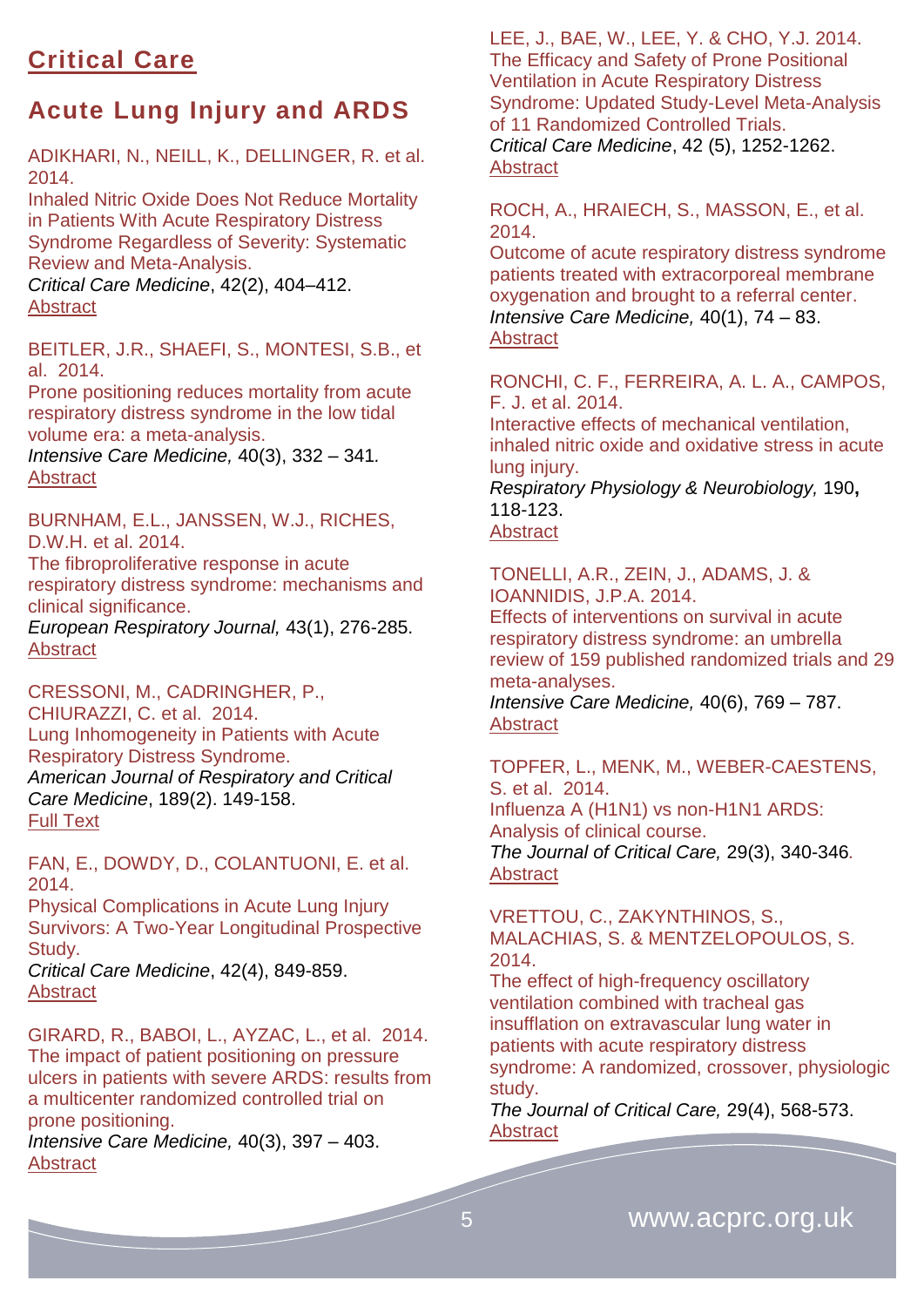WANG, C.Y., CALFEE, C.S., PAUL, D.W., et al. 2014.

[One-year mortality and predictors of death](http://icmjournal.esicm.org/journal/134/40/3/3186_10.1007_s00134-013-3186-3/2013/One-year_mortality_and_predictors_of_death_among_h.html)  [among hospital survivors of acute respiratory](http://icmjournal.esicm.org/journal/134/40/3/3186_10.1007_s00134-013-3186-3/2013/One-year_mortality_and_predictors_of_death_among_h.html)  [distress syndrome.](http://icmjournal.esicm.org/journal/134/40/3/3186_10.1007_s00134-013-3186-3/2013/One-year_mortality_and_predictors_of_death_among_h.html) *Intensive Care Medicine,* 40(3), 388 – 396.

WONG, A.H.C. 2014. Prone positioning in severe acute respiratory distress syndrome. *Thorax,* 69, 579. [Abstract.](http://www.thorax.bmj.com/content/69/6/579.extract)

#### <span id="page-5-0"></span>**Airway and Anaesthesia**

EKSTROM, M.P., BORNEFALK-HERMANSSON, A., ABERNETHY, A.P. & CURROW, D.C. 2014. Safety of benzodiazepines and opioids in very severe respiratory disease: national prospective study.

*BMJ*, 348, 445. **[Abstract](http://www.ncbi.nlm.nih.gov/pubmed/?term=Safety+of+benzodiazepines+and+opioids+in+very+severe+respiratory+disease%3A+national+prospective+study+BMJ+2014%3B+348+doi%3A+http%3A%2F%2Fdx.doi.org%2F10.1136%2Fbmj.g445+(Published+30+January+2014)+Cite+th)** 

[Abstract](http://icmjournal.esicm.org/journals/abstract.html?v=40&j=134&i=3&a=3186_10.1007_s00134-013-3186-3&doi=)

MIU, T., JOFFE, A.M., YANEZ, N.D. et al. 2014. Predictors of Reintubation in Critically Ill Patients. *Respir Care*, 59(2), 178-185.

[Abstract](http://rc.rcjournal.com/content/59/2/178.abstract)

SOLE, M. & BENNETT, M. 2014. Comparison of Airway Management Practices between Registered Nurses and Respiratory Care Practitioners. *American Journal of Critical Care,* 23(3), 191-

200. **[Abstract](http://ajcc.aacnjournals.org/content/23/3/191.abstract)** 

<span id="page-5-1"></span>**Critical Care Rehabilitation**

BALAS, M., VASILEVSKIS, E., OLSEN, K. et al. 2014. Effectiveness and Safety of the Awakening and Breathing Coordination, Delirium Monitoring/Management, and Early Exercise/Mobility Bundle. *Critical Care Medicine*, 42(5), 1024-1036. **[Abstract](http://journals.lww.com/ccmjournal/Abstract/2014/05000/Effectiveness_and_Safety_of_the_Awakening_and.2.aspx)** 

BALDWIN, C. E. & BERSTEN, A. D. 2014. Alterations in Respiratory and Limb Muscle Strength and Size in Patients With Sepsis Who Are Mechanically Ventilated. *Physical Therapy*, 94(1), 168-82. **[Abstract](http://ptjournal.apta.org/content/94/1/68.abstract)** 

CHOONG, K., CHACON, M., WALKER, R. et al. 2014

Early Rehabilitation in Critically Ill Children: A Pilot Study. *Pediatric Critical Care Medicine,* 15(4), 8. [Abstract](http://journals.lww.com/pccmjournal/Fulltext/2014/05001/ABSTRACT_19___EARLY_REHABILITATION_IN_CRITICALLY.19.aspx)

CHOONG, K., FRASER, D.J., HUTCHISON, J. et al. 2014. Acute Rehabilitation Practices in Critically Ill

Children: A Multi-Centre study. *Pediatric Critical Care Medicine,* 15(4), 12–13. [Abstract](http://journals.lww.com/pccmjournal/Fulltext/2014/05001/ABSTRACT_38___ACUTE_REHABILITATION_PRACTICES_IN.38.aspx)

FAN, E., DOWDY, D., COLANTUONI, E. et al. 2014. Physical Complications in Acute Lung Injury Survivors: A Two-Year Longitudinal Prospective Study. *Critical Care Medicine*, 42(4), 849-859. **Abstract** 

HICKMANN, C.E., ROESELER, J., CASTANARES-ZAPATERO, D., et al. 2014. [Energy expenditure in the critically ill performing](http://icmjournal.esicm.org/journal/134/40/4/3218_10.1007_s00134-014-3218-7/2014/Energy_expenditure_in_the_critically_ill_performin.html)  [early physical therapy.](http://icmjournal.esicm.org/journal/134/40/4/3218_10.1007_s00134-014-3218-7/2014/Energy_expenditure_in_the_critically_ill_performin.html) *Intensive Care Medicine, 40(4), 548 – 555.* [Abstract](http://icmjournal.esicm.org/journals/abstract.html?v=40&j=134&i=4&a=3218_10.1007_s00134-014-3218-7&doi=)

HODGSON, C., NEEDHAM, D., HAINES, K. et al. 2014. Feasibility and inter-rater reliability of the ICU Mobility Scale. *Heart and Lung,* 43 (1), 19–24. [Abstract](http://www.heartandlung.org/article/S0147-9563(13)00372-5/abstract)

KNESS, J. & HALL, J. 2014. ICU-Acquired Weakness and Recovery from Critical Illness. *New England Journal of Medicine*, 370, 1626- 1635. **[Abstract](http://www.nejm.org/doi/full/10.1056/NEJMra1209390)**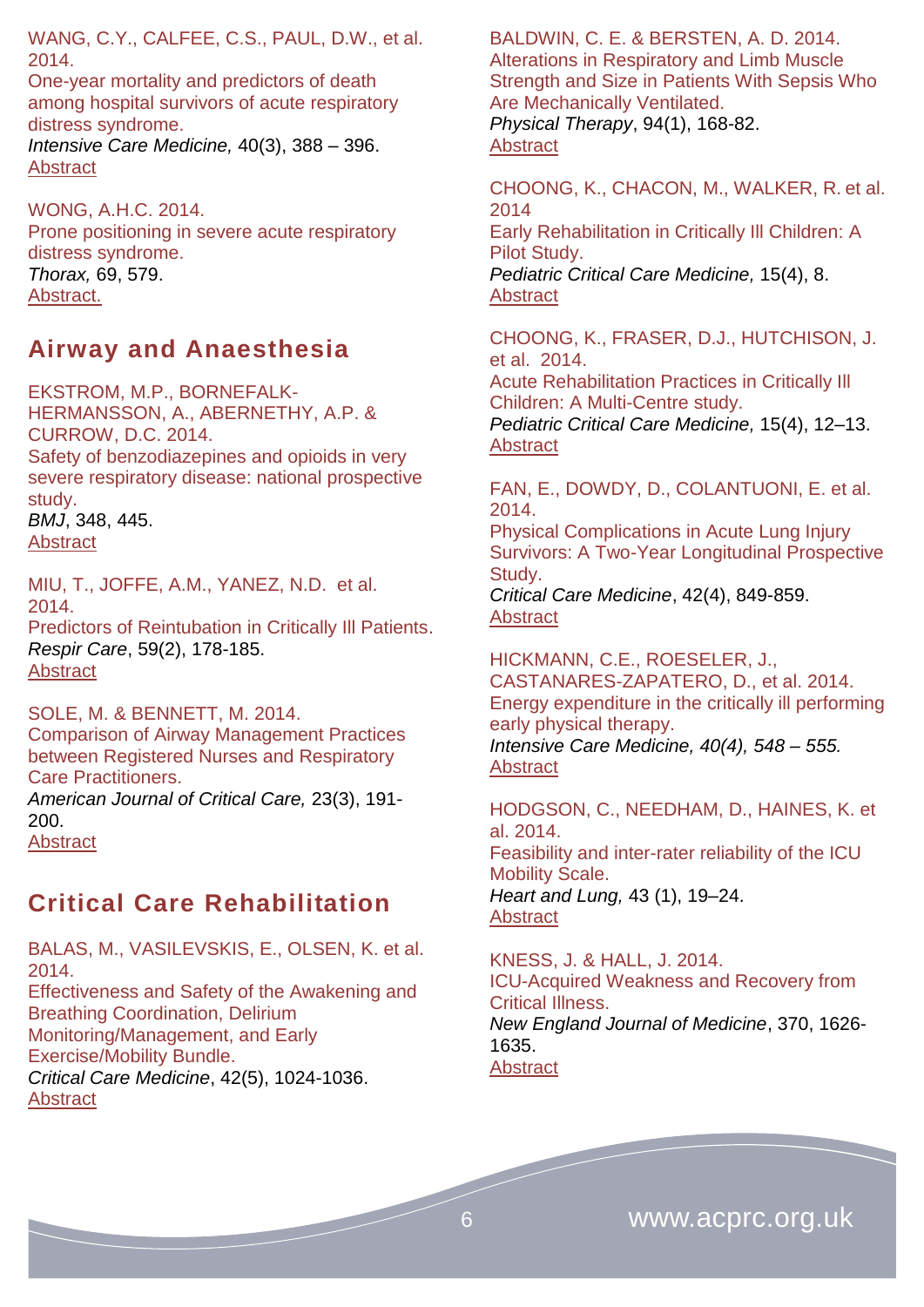MELHORN, J., FREYTAG, A., SCHMIDT. et al. 2014.

Rehabilitation Interventions for Post intensive Care Syndrome: A Systematic Review *Critical Care Medicine*, 42 (5), 1263-1271. **[Abstract](http://journals.lww.com/ccmjournal/Abstract/2014/05000/Rehabilitation_Interventions_for_Postintensive.28.aspx)** 

NAWA, R., LETTVIN, C., WINKELMAN, C., EVORA, P., PERME, C.

Initial interrater reliability for a novel measure of patient mobility in a cardiovascular intensive care unit.

*The Journal of Critical Care,* 29 (3), 474.e1- 475.e5

**[Abstract](http://www.jccjournal.org/article/S0883-9441(14)00047-1/abstract)** 

NYDAHL, P., RUHL, P., BARTOSZEK, G. et al. 2014.

Early Mobilization of Mechanically Ventilated Patients: A 1-Day Point-Prevalence Study in **Germany** 

*Critical Care Medicine*, 42 (5), 1178-1186 **[Abstract](file:///C:/Users/Simon/AppData/Roaming/Microsoft/Word/ournals.lww.com/ccmjournal/Abstract/2014/05000/Early_Mobilization_of_Mechanically_Ventilated.19.aspx)** 

PARRY, S., BERNEY, S., WARRILLOW, S. et al. 2014.

Functional electrical stimulation with cycling in the critically ill: A pilot case-method control study. *The Journal of Critical Care,* 29(4), 695.e1– 695.e7. [Abstract](http://www.jccjournal.org/article/S0883-9441(14)00094-X/abstract)

SEGERS, J., HERMANS, G., BRUYNINCKX, F. et al. 2014.

Feasibility of neuromuscular electrical stimulation in critically ill patients.

*The Journal of Critical Care,* 29(6), 1082-1088*.*  **Abstract** 

THOMAS, P., PARATZ, J. & LIPMAN, J. 2014. Seated and semi-recumbent positioning of the ventilated intensive care patient – Effect on gas exchange, respiratory mechanics and hemodynamics. *Heart and Lung,* 43(2), 105–111. [Abstract](http://www.heartandlung.org/article/S0147-9563(13)00412-3/abstract)

VANPEE, G., HERMANS, G., SEGERS, J. & GOSSELINK, R. 2014. Assessment of Limb Muscle Strength in Critically Ill Patients: A Systematic Review. *Critical Care Medicine*, 42(3), [701-711.](http://journals.lww.com/ccmjournal/toc/2014/02000) [Abstract](http://journals.lww.com/ccmjournal/pages/results.aspx?txtkeywords=limb+muscle+strength)

WOLLERSHEIM, T., WOEHLECKE, J., KREBS, M, et al. 2014.

[Dynamics of myosin degradation in intensive](http://icmjournal.esicm.org/journal/134/40/4/3224_10.1007_s00134-014-3224-9/2014/Dynamics_of_myosin_degradation_in_intensive_care_u.html)  [care unit-acquired weakness during severe](http://icmjournal.esicm.org/journal/134/40/4/3224_10.1007_s00134-014-3224-9/2014/Dynamics_of_myosin_degradation_in_intensive_care_u.html)  [critical illness.](http://icmjournal.esicm.org/journal/134/40/4/3224_10.1007_s00134-014-3224-9/2014/Dynamics_of_myosin_degradation_in_intensive_care_u.html)

*Intensive Care Medicine,* 40(4), 528 – 538. [Abstract](http://icmjournal.esicm.org/journals/abstract.html?v=40&j=134&i=4&a=3224_10.1007_s00134-014-3224-9&doi=)

### <span id="page-6-0"></span>**ECMO/ ECCOR**

CORK, G., BARNETT, N & NTOUMENOPOULOS, G. 2014. Justification for Chest Physiotherapy during Ultra-Protective Lung Ventilation and Extra-Corporeal Membrane Oxygenation: A Case **Study** *Physiotherapy Research International,* 19(2), 126–128. **[Abstract](http://www.ncbi.nlm.nih.gov/pubmed/?term=Justification+for+Chest+Physiotherapy+during+Ultra-Protective+Lung+Ventilation+and+Extra-Corporeal+Membrane+Oxygenation%3A+A+Case+Study)** 

ROCH, A., HRAIECH, S., MASSON, E., et al. 2014.

[Outcome of acute respiratory distress syndrome](http://icmjournal.esicm.org/journal/134/40/1/3135_10.1007_s00134-013-3135-1/2013/Outcome_of_acute_respiratory_distress_syndrome_pat.html)  [patients treated with extracorporeal membrane](http://icmjournal.esicm.org/journal/134/40/1/3135_10.1007_s00134-013-3135-1/2013/Outcome_of_acute_respiratory_distress_syndrome_pat.html)  [oxygenation and brought to a referral center.](http://icmjournal.esicm.org/journal/134/40/1/3135_10.1007_s00134-013-3135-1/2013/Outcome_of_acute_respiratory_distress_syndrome_pat.html) *Intensive Care Medicine,* 40(1), 74 – 83. **[Abstract](http://icmjournal.esicm.org/journals/abstract.html?v=40&j=134&i=1&a=3135_10.1007_s00134-013-3135-1&doi=)** 

### <span id="page-6-1"></span>**General Critical Care**

BALDWIN, M., REID, C., WESTLAKE, A. et al. 2014.

The feasibility of measuring frailty to predict disability and mortality in older medical intensive care unit survivors.

*The Journal of Critical Care,* 29(3), 401-408*.* **Abstract** 

BLACKWOOD, B., CLARKE, M., McCAULEY, D.F. et al. 2014.

How Outcomes Are Defined in Clinical Trials of Mechanically Ventilated Adults and Children. *American Journal of Respiratory and Critical Care Medicine*, 189(8), 886-893. **[Abstract](http://www.atsjournals.org/doi/abs/10.1164/rccm.201309-1645PP#.VLZ-_iusV-s)** 

BRUMMEL, N.E., GIRARD, T.D., ELY, E.W., et al. 2014.

[Feasibility and safety of early combined](http://icmjournal.esicm.org/journal/134/40/3/3136_10.1007_s00134-013-3136-0/2013/Feasibility_and_safety_of_early_combined_cognitive.html) cognitive [and physical therapy for critically ill medical and](http://icmjournal.esicm.org/journal/134/40/3/3136_10.1007_s00134-013-3136-0/2013/Feasibility_and_safety_of_early_combined_cognitive.html)  [surgical patients: the Activity and Cognitive](http://icmjournal.esicm.org/journal/134/40/3/3136_10.1007_s00134-013-3136-0/2013/Feasibility_and_safety_of_early_combined_cognitive.html)  [Therapy in ICU \(ACT-ICU\) trial.](http://icmjournal.esicm.org/journal/134/40/3/3136_10.1007_s00134-013-3136-0/2013/Feasibility_and_safety_of_early_combined_cognitive.html)

*Intensive Care Medicine,* 40(3), 370 – 379. **[Abstract](http://icmjournal.esicm.org/journals/abstract.html?v=40&j=134&i=3&a=3136_10.1007_s00134-013-3136-0&doi=)**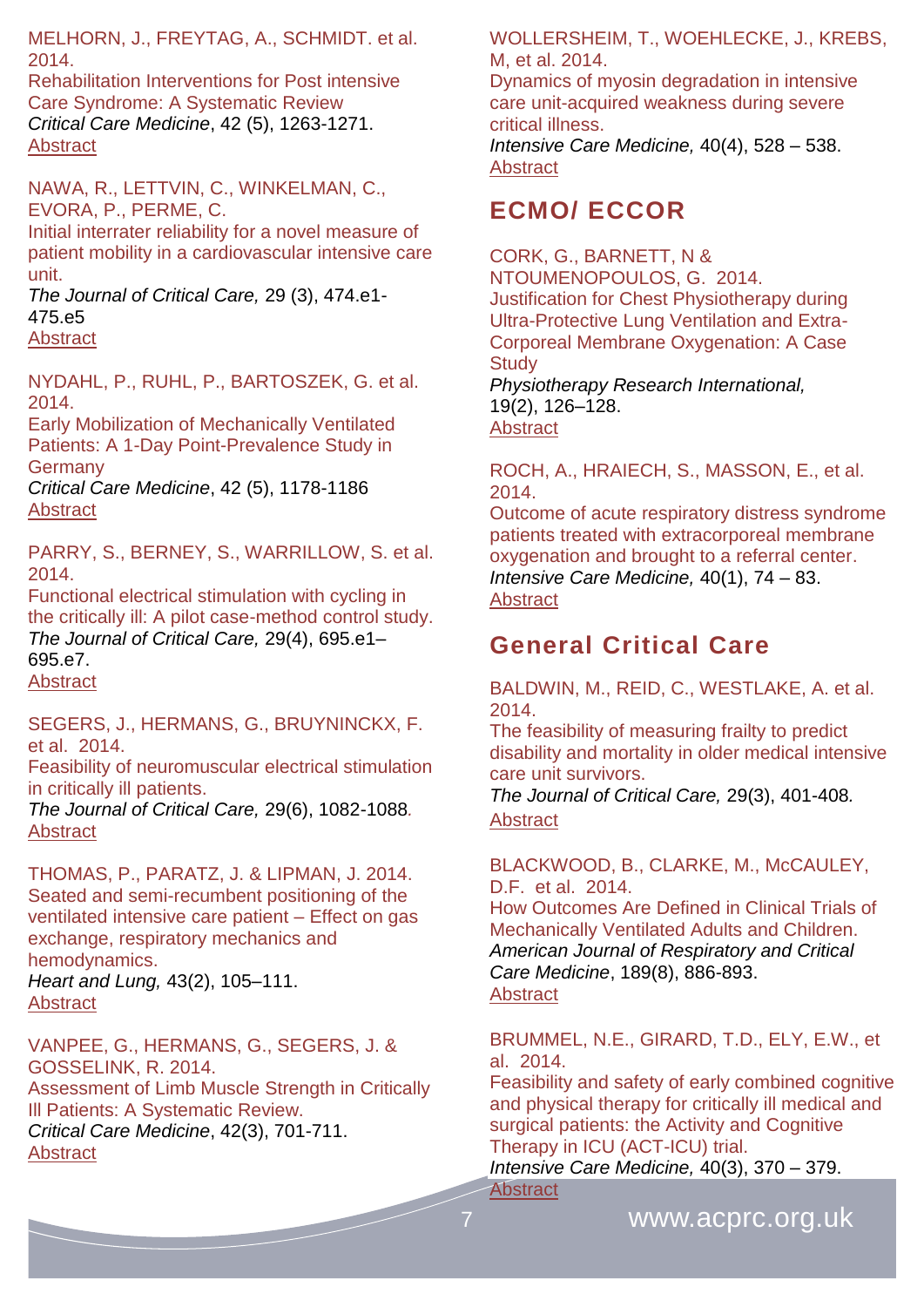BUKAN, R., MOLLER, A., HENNING, M. et al. 2014.

Preadmission quality of life can predict mortality in intensive care unit – A prospective cohort study.

*The Journal of Critical Care,* 29(6), 942-947. **[Abstract](http://www.jccjournal.org/article/S0883-9441(14)00240-8/abstract)** 

CARDOSO, F., KARVELLA, C., KNETEMAN, N. et al. 2014.

Respiratory rate at intensive care unit discharge after liver transplant is an independent risk factor for intensive care unit readmission within the same hospital stay: A nested case-control study. *The Journal of Critical Care,* 29(5), 791-796*.*  [Abstract](http://www.jccjournal.org/article/S0883-9441(14)00144-0/abstract)

CROWE, L., TURNER, J. & YOUNG, J. 2014 What do we really understand about the impact of Critical Care on PICU Staff? A review of the literature.

*Pediatric Critical Care Medicine,* 15(4), 199. [Abstract](http://journals.lww.com/pccmjournal/Fulltext/2014/05001/ABSTRACT_899___WHAT_DO_WE_REALLY_UNDERSTAND_ABOUT.896.aspx)

DEAN, S. DIXON, M. PHILLIPS, T. et al. 2014 A multiprofessional approach towards improving the patient journey through a Paediatric Intensive Care unit in the United Kingdom.

*Pediatric Critical Care Medicine,* 15(4), 200. [Abstract](http://journals.lww.com/pccmjournal/Fulltext/2014/05001/ABSTRACT_903___A_MULTIPROFESSIONAL_APPROACH.900.aspx)

KAUKONEN, K. M., BAILEY, M., SUZUKI, S., et al. 2014.

Mortality related to severe sepsis and septic shock among critically ill patients in Australia and New Zealand. 2000-2012.

*The Journal of the American Medical Association,* 311 (13), 1308-1316. [Abstract](http://www.ncbi.nlm.nih.gov/pubmed/24638143)

KIRKMAN, M.A. & SMITH, M.

Editor's choice: Intracranial pressure monitoring, cerebral perfusion pressure estimation, and ICP/CPP-guided therapy: a standard of care or optional extra after brain injury? *British Journal of Anaesthesia,* 112(1), 35-46.

**[Abstract](http://bja.oxfordjournals.org/content/112/1/35.abstract)** 

McNARMARA, D.G., ASHER, M.I., RUBIN, A. et al. 2014.

Heated Humidification Improves Clinical Outcomes, Compared to a Heat and Moisture Exchanger in Children With Tracheostomies. *Respir Care*, 59(1), 46-53. [Full Text](http://rc.rcjournal.com/content/59/1/46.full)

PARADIS, E. LESLIE, M. PUNTILLO, K. et al. 2014

Delivering Interprofessional Care in Intensive Care: A Scoping Review of Ethnographic Studies.

*American Journal of Critical Care,* 23(3), 230- 238.

**[Abstract](http://ajcc.aacnjournals.org/content/23/3/230.abstract)** 

PUNTILLO, K., NELSON, J.E., WEISSMAN, D., et al. 2014.

[Palliative care in the ICU: relief of pain, dyspnea,](http://icmjournal.esicm.org/journal/134/40/2/3153_10.1007_s00134-013-3153-z/2013/Palliative_care_in_the_ICU_relief_of_pain_dyspne.html)  [and thirst—A report from the IPAL-ICU Advisory](http://icmjournal.esicm.org/journal/134/40/2/3153_10.1007_s00134-013-3153-z/2013/Palliative_care_in_the_ICU_relief_of_pain_dyspne.html)  **Board** 

*Intensive Care Medicine,* 40(2), 235 – 248*.* [Abstract](http://icmjournal.esicm.org/journals/abstract.html?v=40&j=134&i=2&a=3153_10.1007_s00134-013-3153-z&doi=)

RUSSIAN, C.J., GONZALES, J.F. & HENRY, N.R. 2014.

Suction Catheter Size: An Assessment and Comparison of 3 Different Calculation Methods. *Respir Care*, 59(1), 32-38. [Full Text](http://rc.rcjournal.com/content/59/1/32.full)

SHARSHAR, T., CITERIO, G., ANDREWS, P.J.D., et al. 2014. [Neurological examination of critically ill patients:](http://icmjournal.esicm.org/journal/134/40/4/3214_10.1007_s00134-014-3214-y/2014/Neurological_examination_of_critically_ill_patient.html)  [a pragmatic approach. Report of an ESICM](http://icmjournal.esicm.org/journal/134/40/4/3214_10.1007_s00134-014-3214-y/2014/Neurological_examination_of_critically_ill_patient.html)  [expert panel.](http://icmjournal.esicm.org/journal/134/40/4/3214_10.1007_s00134-014-3214-y/2014/Neurological_examination_of_critically_ill_patient.html) *Intensive Care Medicine,* 40(4), 484 – 495. [Abstract](http://icmjournal.esicm.org/journals/abstract.html?v=40&j=134&i=4&a=3214_10.1007_s00134-014-3214-y&doi=)

SHAW, C., DAVID J., DAVIDSON, J. et al. 2014. Multidisciplinary Team Training to Enhance Family Communication in the ICU. *Critical Care Medicine*, 4(2), 265-271. **[Abstract](http://journals.lww.com/ccmjournal/Abstract/2014/02000/Multidisciplinary_Team_Training_to_Enhance_Family.4.aspx)** 

SRICHAROENCHAI, T., PARKER, A., ZANNI, J. et al. 2014.

Safety of physical therapy interventions in critically ill patients: A single-center prospective evaluation of 1110 intensive care unit admissions.

*The Journal of Critical Care,* 29(3), 395-400*.* **[Abstract](http://www.jccjournal.org/article/S0883-9441(13)00480-2/abstract)**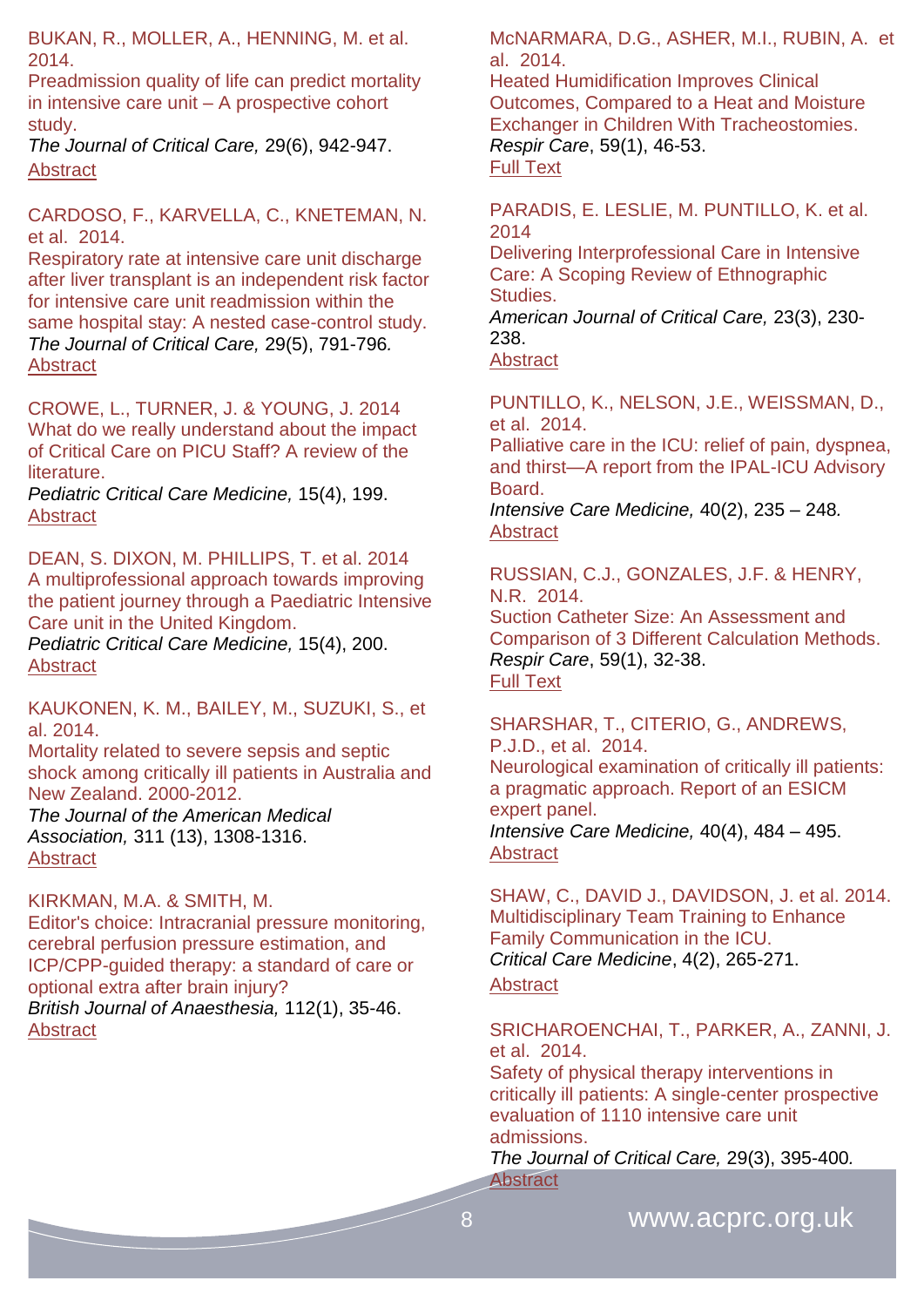TRIPATHY, S., MISHRA, J. & DASH, S. et al. 2014.

Critically ill elderly patients in a developing world – mortality and functional outcome at 1 year: A prospective single-center study.

*The Journal of Critical Care*, 29 (3) 474.e7- 474.e13 **[Abstract](http://www.jccjournal.org/article/S0883-9441(14)00011-2/abstract)** 

VALLÉS, J., MARTIN-LOECHES, I., TORRES, A., et al. 2014.

[Epidemiology, antibiotic therapy and clinical](http://icmjournal.esicm.org/journal/134/40/4/3239_10.1007_s00134-014-3239-2/2014/Epidemiology_antibiotic_therapy_and_clinical_outc.html)  [outcomes of healthcare-associated pneumonia in](http://icmjournal.esicm.org/journal/134/40/4/3239_10.1007_s00134-014-3239-2/2014/Epidemiology_antibiotic_therapy_and_clinical_outc.html)  [critically ill patients: a Spanish cohort study.](http://icmjournal.esicm.org/journal/134/40/4/3239_10.1007_s00134-014-3239-2/2014/Epidemiology_antibiotic_therapy_and_clinical_outc.html) *Intensive Care Medicine,* 40(4), 572 – 581*.* **[Abstract](http://icmjournal.esicm.org/journals/abstract.html?v=40&j=134&i=4&a=3239_10.1007_s00134-014-3239-2&doi=)** 

VAN DEN BOOGAARD, M., SCHOONHOVEN, L., MASEDA, E., et al. 2014. [Recalibration of the delirium prediction model for](http://icmjournal.esicm.org/journal/134/40/3/3202_10.1007_s00134-013-3202-7/2013/Recalibration_of_the_delirium_prediction_model_for.html)  [ICU patients \(PRE-DELIRIC\): a multinational](http://icmjournal.esicm.org/journal/134/40/3/3202_10.1007_s00134-013-3202-7/2013/Recalibration_of_the_delirium_prediction_model_for.html)  [observational study.](http://icmjournal.esicm.org/journal/134/40/3/3202_10.1007_s00134-013-3202-7/2013/Recalibration_of_the_delirium_prediction_model_for.html)

*Intensive Care Medicine,* 40(3), 361 – 369. **[Abstract](http://icmjournal.esicm.org/journals/abstract.html?v=40&j=134&i=3&a=3202_10.1007_s00134-013-3202-7&doi=)** 

WALKEY, A.J. & WIENER, R.S. 2014. Hospital Case Volume and Outcomes among Patients Hospitalized with Severe Sepsis. *American Journal of Respiratory and Critical Care Medicine*, 189(5), 548-555. [Abstract](http://www.atsjournals.org/doi/abs/10.1164/rccm.201311-1967OC#.VLZ9XSusV-t)

XIROUCHAKI, N., KONDILI, E., PRINIANAKIS, G., et al. 2014. [Impact of lung ultrasound on clinical decision](http://icmjournal.esicm.org/journal/134/40/1/3133_10.1007_s00134-013-3133-3/2013/Impact_of_lung_ultrasound_on_clinical_decision_mak.html)  [making in critically ill patients.](http://icmjournal.esicm.org/journal/134/40/1/3133_10.1007_s00134-013-3133-3/2013/Impact_of_lung_ultrasound_on_clinical_decision_mak.html) *Intensive Care Medicine,* 40(1), 57 – 65. **[Abstract](http://icmjournal.esicm.org/journals/abstract.html?v=40&j=134&i=1&a=3133_10.1007_s00134-013-3133-3&doi=)** 

### <span id="page-8-0"></span>**Mechanical Ventilation**

CARRON, M., ROSSI, S., CAROLLO, C. & ORI, C. 2014.

Comparison of invasive and noninvasive positive pressure ventilation delivered by means of a helmet for weaning of patients from mechanical ventilation.

*The Journal of Critical Care,* 29(4), 580-585*.*  [Abstract](http://www.jccjournal.org/article/S0883-9441(14)00135-X/abstract) 

CHIUMELLO, D., COLOMBO, A., & ALGIERI, I. 2014.

Cycling-off criteria during pressure support ventilation: What do we have to monitor? *The Journal of Critical Care,* 29(3), 457-458. **Abstract** 

ELLIOTT, J., BUTT, W., DUKE, T. et al. 2014. Clinical Predictors of Extubation Failure in PICU. *Pediatric Critical Care Medicine*, 15(4), 95. **[Abstract](http://journals.lww.com/pccmjournal/Fulltext/2014/05001/ABSTRACT_412___CLINICAL_PREDICTORS_OF_EXTUBATION.409.aspx)** 

ERTUGRUL, A., BAYRAKCI, B., ERTUGRUL, I. et al. 2014

Home Mechanical Ventilation in Children. *Pediatric Critical Care Medicine*, 15(4), 96. [Abstract](http://journals.lww.com/pccmjournal/Fulltext/2014/05001/ABSTRACT_418___HOME_MECHANICAL_VENTILATION_IN.415.aspx)

GRAP, M., MUNRO, C., WETZEL, P. et al. 2014.

Responses to noxious stimuli in sedated mechanically ventilated adults. *Heart and Lung,* 43 (1), 6–12. **[Abstract](http://www.heartandlung.org/article/S0147-9563(13)00365-8/abstract)** 

#### GRUARTMONER, G., MESQUIDA, J., MASIP, J. et al. 2014.

Thenar oxygen saturation during weaning from mechanical ventilation: an observational study. *European Respiratory Journal,* 43(1)*,* 213-220. [Abstract](http://erj.ersjournals.com/content/43/1/213.abstract)

HAGMEYER, L., OESTERLEE, U., TREML, M. et al. 2014.

Successful weaning and decannulation after interventional bronchoscopic recanalization of tracheal stenosis.

*The Journal of Critical Care,* 29(4), 695.e9– 695.e14. **[Abstract](http://www.jccjournal.org/article/S0883-9441(14)00123-3/abstract)** 

HOFF, F., TUCCI, M., AMATO, M. et al. 2014. Cycling-off modes during pressure support ventilation: Effects on breathing pattern, patient effort, and comfort.

*The Journal of Critical Care,* 29(3), 380-385*.* [Abstract](http://www.jccjournal.org/article/S0883-9441(14)00043-4/abstract)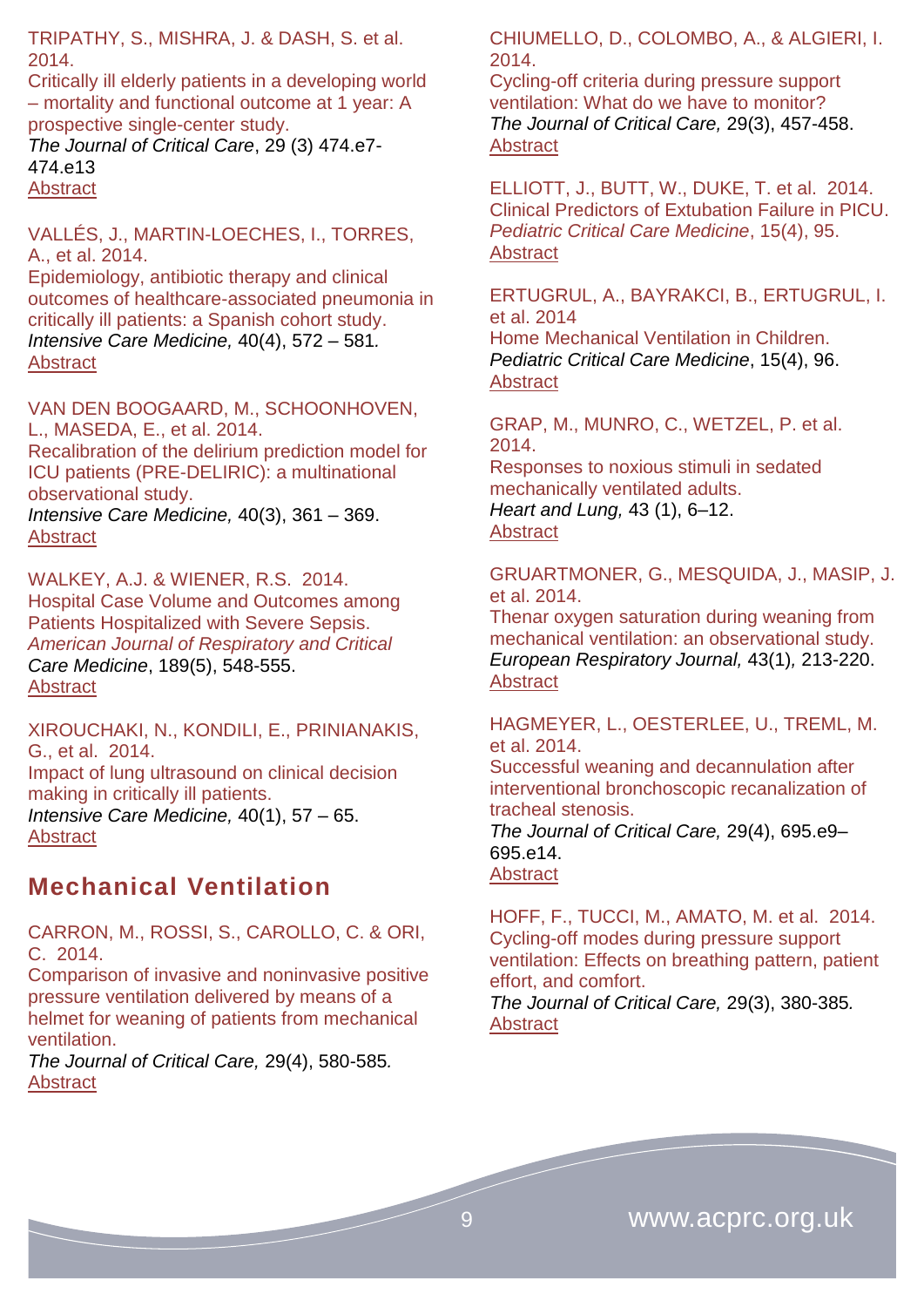LELLOUCHE, F., L'HER, E., ABROUG, F., et al. 2014.

[Impact of the humidification device on intubation](http://icmjournal.esicm.org/journal/134/40/2/3145_10.1007_s00134-013-3145-z/2013/Impact_of_the_humidification_device_on_intubation_.html)  [rate during noninvasive ventilation with ICU](http://icmjournal.esicm.org/journal/134/40/2/3145_10.1007_s00134-013-3145-z/2013/Impact_of_the_humidification_device_on_intubation_.html)  [ventilators: results of a multicenter randomized](http://icmjournal.esicm.org/journal/134/40/2/3145_10.1007_s00134-013-3145-z/2013/Impact_of_the_humidification_device_on_intubation_.html)  [controlled trial.](http://icmjournal.esicm.org/journal/134/40/2/3145_10.1007_s00134-013-3145-z/2013/Impact_of_the_humidification_device_on_intubation_.html)

*Intensive Care Medicine, 40(2),* 211 – 219. [Abstract](http://icmjournal.esicm.org/journals/abstract.html?v=40&j=134&i=2&a=3145_10.1007_s00134-013-3145-z&doi=)

LIN, C., YU, H., FAN, H. & LI, Z. 2014. The efficacy of noninvasive ventilation in managing post Extubation respiratory failure: A meta-analysis. *Heart and Lung,* 43 (2), 99–104. **[Abstract](http://www.heartandlung.org/article/S0147-9563(14)00006-5/abstract)** 

LIZY, C., SWINNEN, W., LABEAU, S. et al. 2014.

Cuff Pressure of Endotracheal Tubes After Changes in Body Position in Critically Ill Patients Treated With Mechanical Ventilation.

*American Journal of Critical Care,* 23 (1), e1-e8. **[Abstract](http://ajcc.aacnjournals.org/content/23/1/e1.abstract)** 

LOFASO, F., PRIGENT, H., TIFFREAU, V. et al. 2014.

Long-Term Mechanical Ventilation Equipment for Neuromuscular Patients: Meeting the Expectations of Patients and Prescribers. *Respir Care*, 59(1), 97-106. [Full Text](http://rc.rcjournal.com/content/59/1/97.full)

MEDINA, A., MODESTO-ALAPONT, V., LOBETE, C. et al. 2014. Is pressure-regulated volume control mode appropriate for severely obstructed patients? *The Journal of Critical Care*, 29(6), 1041-1045. **[Abstract](http://www.jccjournal.org/article/S0883-9441(14)00281-0/abstract)** 

MELLOTT, K., GRAP, M., MUNRO, C., et al. 2014.

Patient ventilator asynchrony in critically ill adults: Frequency and types. *Heart and Lung,* 43 (3), 231–243. **[Abstract](http://www.heartandlung.org/article/S0147-9563(14)00048-X/abstract)** 

MERIC, H., CALABRESE, P., PRADON, D. et al. 2014.

Physiological comparison of breathing patterns with neurally adjusted ventilatory assist (NAVA) and pressure-support ventilation to improve NAVA settings.

*Respiratory Physiology & Neurobiology,* 195**,** 11- 18.

[Abstract](http://www.sciencedirect.com/science/article/pii/S1569904814000330)

MIU, T., JOFFE, A.M., YANEZ, N.D. et al. 2014.

Predictors of Reintubation in Critically Ill Patients. *Respir Care*, 59(2), 178-185. [Abstract](http://rc.rcjournal.com/content/59/2/178.abstract)

NACHAL, R., KUMAR, G., MAJUMDAR, T. et al. 2014.

Utilization of Mechanical Ventilation for Asthma Exacerbations: Analysis of a National Database. *Respir Care*, 59(5), 644-653. **[Abstract](http://rc.rcjournal.com/content/59/5/644.abstract)** 

NYDAHL, P., RUHL, P., BARTOSZEK, G. et al. 2014.

Early Mobilization of Mechanically Ventilated Patients: A 1-Day Point-Prevalence Study in **Germany** 

*Critical Care Medicine*, 42 (5), 1178-1186. **[Abstract](file:///C:/Users/Simon/AppData/Roaming/Microsoft/Word/ournals.lww.com/ccmjournal/Abstract/2014/05000/Early_Mobilization_of_Mechanically_Ventilated.19.aspx)** 

SCHNELL, D., TIMSIT, J.F., DARMON, M., et al. 2014.

[Noninvasive mechanical ventilation in acute](http://icmjournal.esicm.org/journal/134/40/4/3222_10.1007_s00134-014-3222-y/2014/Noninvasive_mechanical_ventilation_in_acute_respir.html)  [respiratory failure: trends in use and outcomes.](http://icmjournal.esicm.org/journal/134/40/4/3222_10.1007_s00134-014-3222-y/2014/Noninvasive_mechanical_ventilation_in_acute_respir.html) *Intensive Care Medicine,* 40(4), Pages 582 – 591. **[Abstract](http://icmjournal.esicm.org/journals/abstract.html?v=40&j=134&i=4&a=3222_10.1007_s00134-014-3222-y&doi=)** 

SINDERBY, C. 2014. Neurally adjusted ventilatory assist: First indications of clinical outcomes *The Journal of Critical Care,* 29(4), 666-667. **[Abstract](http://www.jccjournal.org/article/S0883-9441(14)00132-4/abstract)** 

SMITH, B.K., GABRIELLI, A., DAVENPORT, P.W. & MARTIN, A.D. 2014. Effect of Training on Inspiratory Load Compensation in Weaned and Unweaned Mechanically Ventilated ICU Patients. *Respir Care*, 59(1), 22-31. [Full Text](http://rc.rcjournal.com/content/59/1/22.full)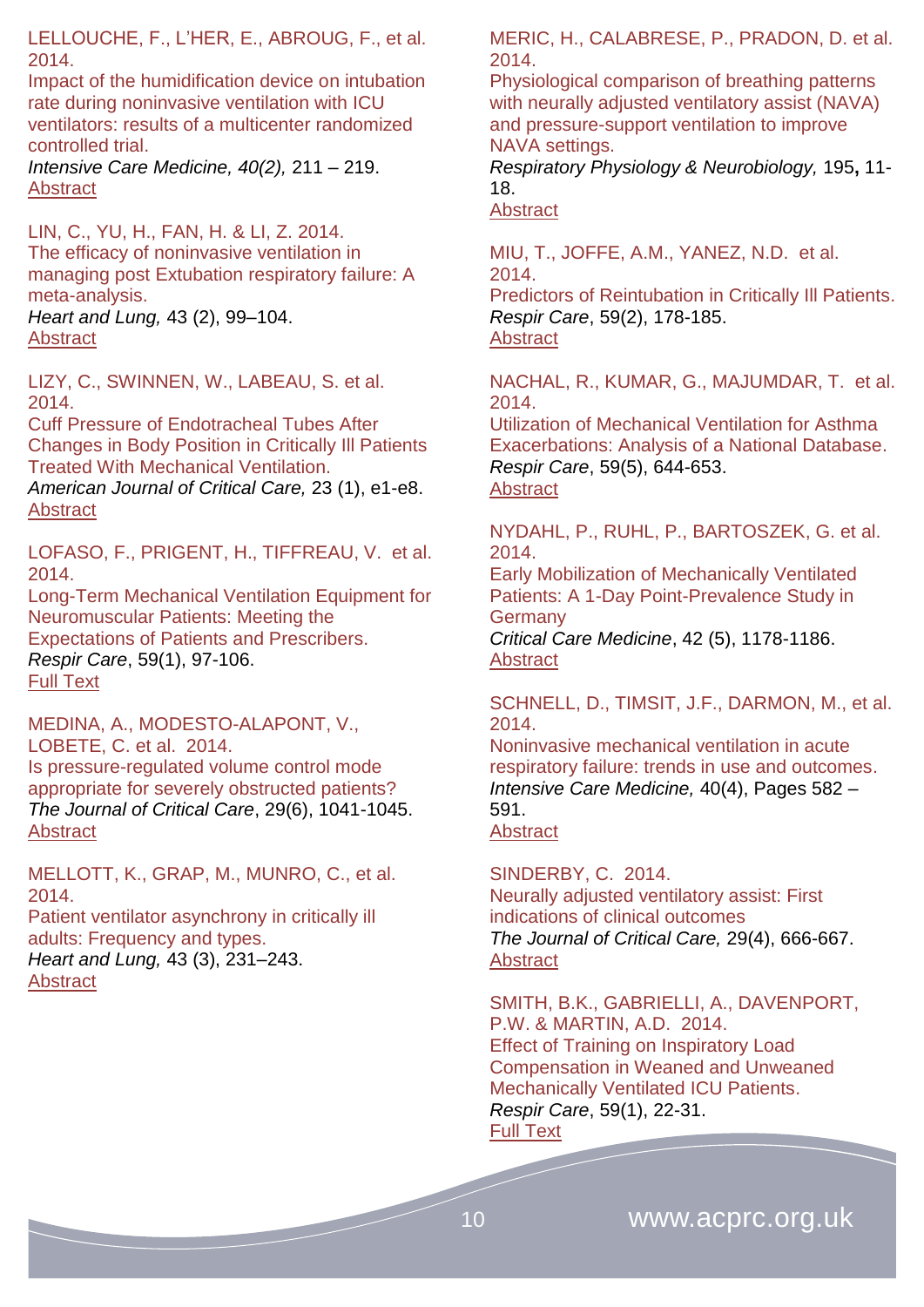SUZUKI, S., EASTWOOD, G., GLASSFORD, N. et al. 2014.

Conservative Oxygen Therapy in Mechanically Ventilated Patients: A Pilot Before-and-After **Trial** 

*Critical Care Medicine*, 42 (6), 1414-1422. [Abstract](file:///C:/Users/Simon/AppData/Roaming/Microsoft/Word/ournals.lww.com/ccmjournal/Abstract/2014/06000/Conservative_Oxygen_Therapy_in_Mechanically.13.aspx)

TESTER, N.J., FULLER, D.D., FROMM, J.S. et al. 2014.

Long-Term Facilitation of Ventilation in Humans with Chronic Spinal Cord Injury

*American Journal of Respiratory and Critical Care Medicine*, 189(1), 57-65. [Full Text](http://www.atsjournals.org/doi/full/10.1164/rccm.201305-0848OC#.VLZqhiusV-s)

WUNSCH, H. B., CHRISTIANSEN. C. F., JOHANSEN, M. B., et al. 2014. Psychiatric diagnoses and psychoactive medication use among nonsurgical critically ill patients receiving mechanical ventilation. *The Journal of the American Medical Association*, 311(11), 1133-42. **[Abstract](http://www.ncbi.nlm.nih.gov/pubmed/24643603)** 

### <span id="page-10-0"></span>**Acute Respiratory Failure**

CHOI, W., SHEHU, E., LIM, S. et al. 2014. Markers of poor outcome in patients with acute hypoxemic respiratory failure. *The Journal of Critical Care,* 29(5), 797-802*.*  **[Abstract](http://www.jccjournal.org/article/S0883-9441(14)00218-4/abstract)** 

GALLI, J.A., KRAHNKE, J.S., MAMARY, A.J. et al. 2014.

Home non-invasive ventilation use following acute hypercapnic respiratory failure in COPD. *Resp. Med,* 108(5), 722-728. **[Abstract](http://www.resmedjournal.com/article/S0954-6111%2814%2900114-0/abstract)** 

LIN, C., YU, H., FAN, H. & LI, Z. 2014. The efficacy of noninvasive ventilation in managing post Extubation respiratory failure: A meta-analysis.

*Heart and Lung,* 43 (2), 99–104. [Abstract](http://www.heartandlung.org/article/S0147-9563(14)00006-5/abstract)

VIANELLO, A., ARCARO, G., BATTISTELLA, L. et al. 2014.

Noninvasive ventilation in the event of acute respiratory failure in patients with idiopathic pulmonary fibrosis.

*The Journal of Critical Care,* 29 (4), 562-567. **[Abstract](http://www.jccjournal.org/article/S0883-9441(14)00119-1/abstract)** 

#### <span id="page-10-1"></span>**Ventilator Associated Pneumonia**

KIYOSHI-TEO, H., CABANA, M., FROELICHER, E. & BLEGEN, M. 2014. Adherence to Institution-Specific Ventilator-Associated Pneumonia Prevention Guidelines. *American Journal of Critical Care,* 23 (3), 201- 215. [Abstract](http://ajcc.aacnjournals.org/content/23/3/201.abstract)

#### <span id="page-10-2"></span>**Dyspnoea**

BERNHARDT, V. & BABB, T. 2014. Respiratory Symptom Perception Differs in Obese Women with Strong or Mild Breathlessness During Constant-Load Exercise. *Chest,* 145(2), 361-369. [Abstract](http://journal.publications.chestnet.org/article.aspx?articleID=1733218)

CHALIF, J. I., SITSAPESAN, H. A., PATTINSON, K. T. S. et al. 2014. Dyspnea as a side effect of subthalamic nucleus deep brain stimulation for Parkinson's disease. *Respiratory Physiology & Neurobiology,* 192**,** 128-133. **[Abstract](http://www.ncbi.nlm.nih.gov/pubmed/?term=Dyspnea+as+a+side+effect+of+subthalamic+nucleus+deep+brain+stimulation+for+Parkinson%27s+disease)** 

CIAVAGLIA, C.E., GUENETTE, J.A., ORA, J. et al. 2014.

Does exercise test modality influence dyspnoea perception in obese patients with COPD? *European Respiratory Journal,* 43(6), 1621-1630. [Abstract](http://erj.ersjournals.com/content/43/6/1621.abstract)

GAGLIARDI, E., INNOCENTI BRUNI, G., PRESI, I. et al. 2014. Thoraco-abdominal motion/displacement does not affect dyspnea following exercise training in COPD patients. *Respiratory Physiology & Neurobiology,* 190**,** 124-130. **[Abstract](http://www.ncbi.nlm.nih.gov/pubmed/?term=Thoraco-abdominal+motion%2Fdisplacement+does+not+affect+dyspnea+following+exercise+training+in+COPD+patients.)** 

LANGE, P., MAROTT, J.L., VESTBO, J. & NORDESTGAARD, B.G. 2014. Prevalence of night-time dyspnoea in COPD and its implications for prognosis *European Respiratory Journal,* 43(6), 1590-1598. [Abstract](http://erj.ersjournals.com/content/43/6/1590.abstract)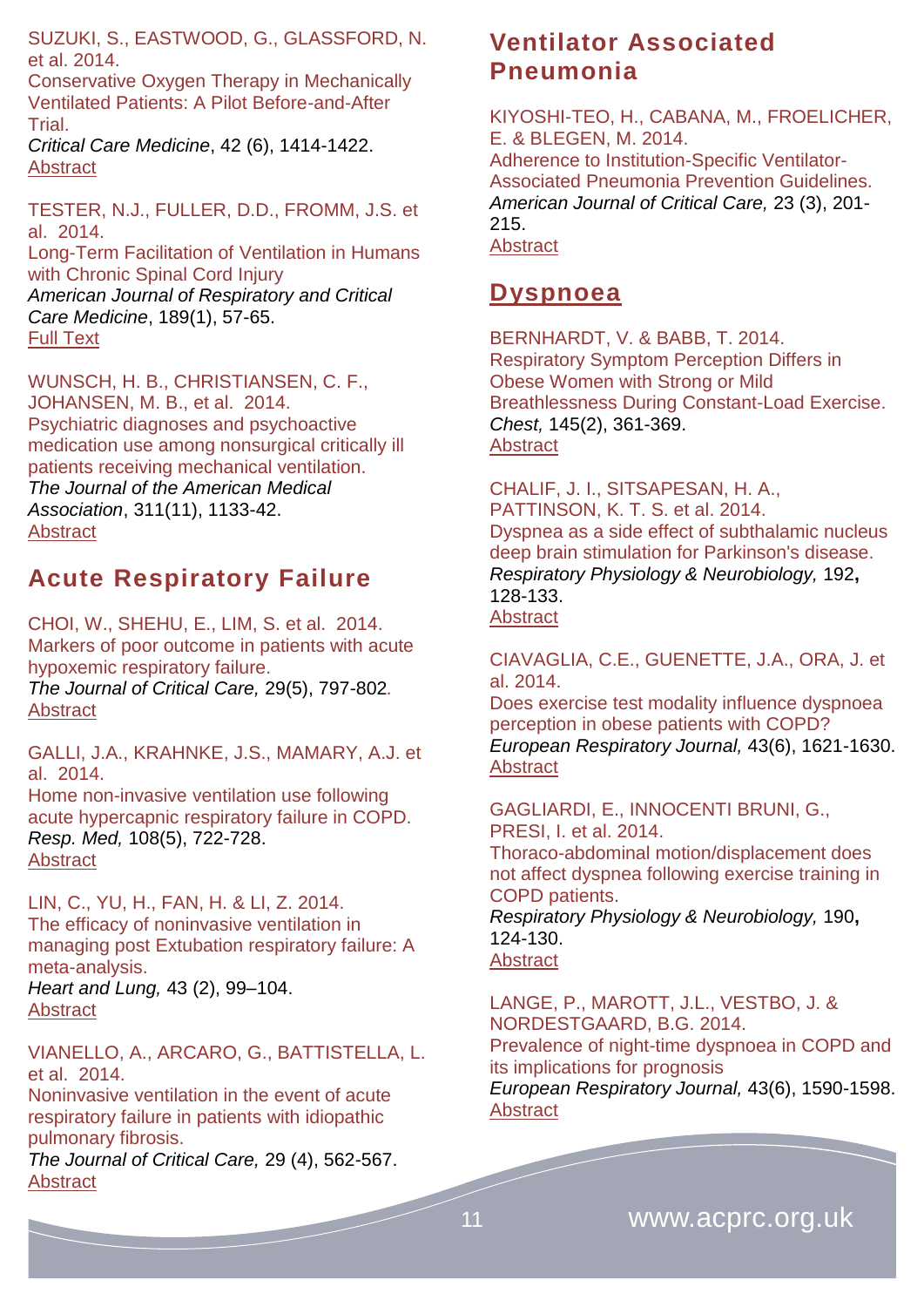LAVIOLETTE, L. & LAVENEZIANA, P., on behalf of the ERS Research Seminar Faculty 2014. Dyspnoea: a multidimensional and multidisciplinary approach.

*European Respiratory Journal*, 43(6), 1750-1762. **[Abstract](http://erj.ersjournals.com/content/43/6/1750.abstract)** 

RYO, K., JENKINS, S. & SENJYO, H. 2014. Evaluation of Activity Limitation in Patients with Idiopathic Pulmonary Fibrosis Grouped According to Medical Research Council Dyspnea Grade.

*Archives of Physical Medicine and Rehabilitation*, 95(5), 950-95.

[Abstract](http://www.archives-pmr.org/article/S0003-9993(14)00071-9/abstract)

SILLEN, M.J.H., FRANSSEN, F.M.E., DELBRESSINE, J.M.L. et al. 2014. Efficacy of lower-limb muscle training modalities in severely dyspnoeic individuals with COPD and quadriceps muscle weakness: results from the DICES trial. *Thorax,* 69, 525-531.

**[Abstract](http://www.thorax.bmj.com/content/69/6/525.abtract)** 

#### <span id="page-11-0"></span>**Lung Disease**

#### <span id="page-11-1"></span>**Asthma**

CHUNG, K.F., WENZEL, S.E., BROZEK, J.L. et al. 2014.

International ERS/ATS guidelines on definition, evaluation and treatment of severe asthma. *European Respiratory Journal,* 43(2), 343-373. [PDF](http://erj.ersjournals.com/content/43/2/343.full.pdf+html)

CORK, G., BARNETT, N & NTOUMENOPOULOS, G. 2014. Justification for Chest Physiotherapy during Ultra-Protective Lung Ventilation and Extra-Corporeal Membrane Oxygenation: A Case **Study** 

*Physiotherapy Research International,* 19(2), 126–128. **[Abstract](http://www.ncbi.nlm.nih.gov/pubmed/?term=Justification+for+Chest+Physiotherapy+during+Ultra-Protective+Lung+Ventilation+and+Extra-Corporeal+Membrane+Oxygenation%3A+A+Case+Study)** 

DEPNER, M., FUCHS, O., GENUNEIT, J. et al. 2014.

Clinical and Epidemiologic Phenotypes of Childhood Asthma. *American Journal of Respiratory and Critical Care Medicine*, 189(2), 129-138. [Full Text](http://www.atsjournals.org/doi/full/10.1164/rccm.201307-1198OC#.VLZq6CusV-s)

GUO, S., RATNER, P., OKOLI, C & JOHNSON, J. 2014.

The gender-specific association between asthma and the need to smoke tobacco. *Heart and Lung,* 43 (1), 77–83.

#### **[Abstract](http://www.heartandlung.org/article/S0147-9563(13)00310-5/abstract)**

GRATZIOU, C., FLOROU, A., ISCHAKI, E. et al. 2014.

Smoking cessation effectiveness in smokers with COPD and asthma under real life conditions. *Resp. Med,* 108(4), 557-583. **[Abstract](http://www.resmedjournal.com/article/S0954-6111%2814%2900030-4/abstract)** 

HOLLAMS, E.M., DE KLERK, N.H., HOLT, P.G. & SLY, P.D. 2014.

Persistent Effects of Maternal Smoking during Pregnancy on Lung Function and Asthma in Adolescents.

*American Journal of Respiratory and Critical Care Medicine,* 189(4), 401-407. **[Abstract](http://www.atsjournals.org/doi/abs/10.1164/rccm.201302-0323OC#.VLZ8eiusV-s)** 

LOYMANS, R.J., GEMPERIL, A., COHEN, J. et al. 2014.

Comparative effectiveness of long term drug treatment strategies to prevent asthma exacerbations: network meta-analysis. *BMJ*, 348, 3009. [Abstract](http://www.ncbi.nlm.nih.gov/pubmed/?term=Comparative+effectiveness+of+long+term+drug+treatment+strategies+to+prevent+asthma+exacerbations%3A+network+meta-analysis+BMJ+2014%3B+348+doi%3A+http%3A%2F%2Fdx.doi.org%2F10.1136%2Fbmj.g3009+(Published+13+M)

NACHAL, R., KUMAR, G., MAJUMDAR, T. et al. 2014.

Utilization of Mechanical Ventilation for Asthma Exacerbations: Analysis of a National Database. *Respir Care*, 59(5), 644-653. **[Abstract](http://rc.rcjournal.com/content/59/5/644.abstract)** 

PALLIN, M. & NAUGHTON, M. 2014. Noninvasive ventilation in acute asthma. *The Journal of Critical Care,* 29(4), 586-593*.*  **[Abstract](http://www.jccjournal.org/article/S0883-9441(14)00088-4/abstract)** 

PETERS, J. B., RIJSSENBEEK-NOUWENS, L.H., BRON, A.O. et al. 2014. Health status measurement in patients with severe asthma. *Resp. Med,* 108(2), 278-286. **[Abstract](http://www.resmedjournal.com/article/S0954-6111%2813%2900474-5/abstract)** 

12 **www.acprc.org.uk**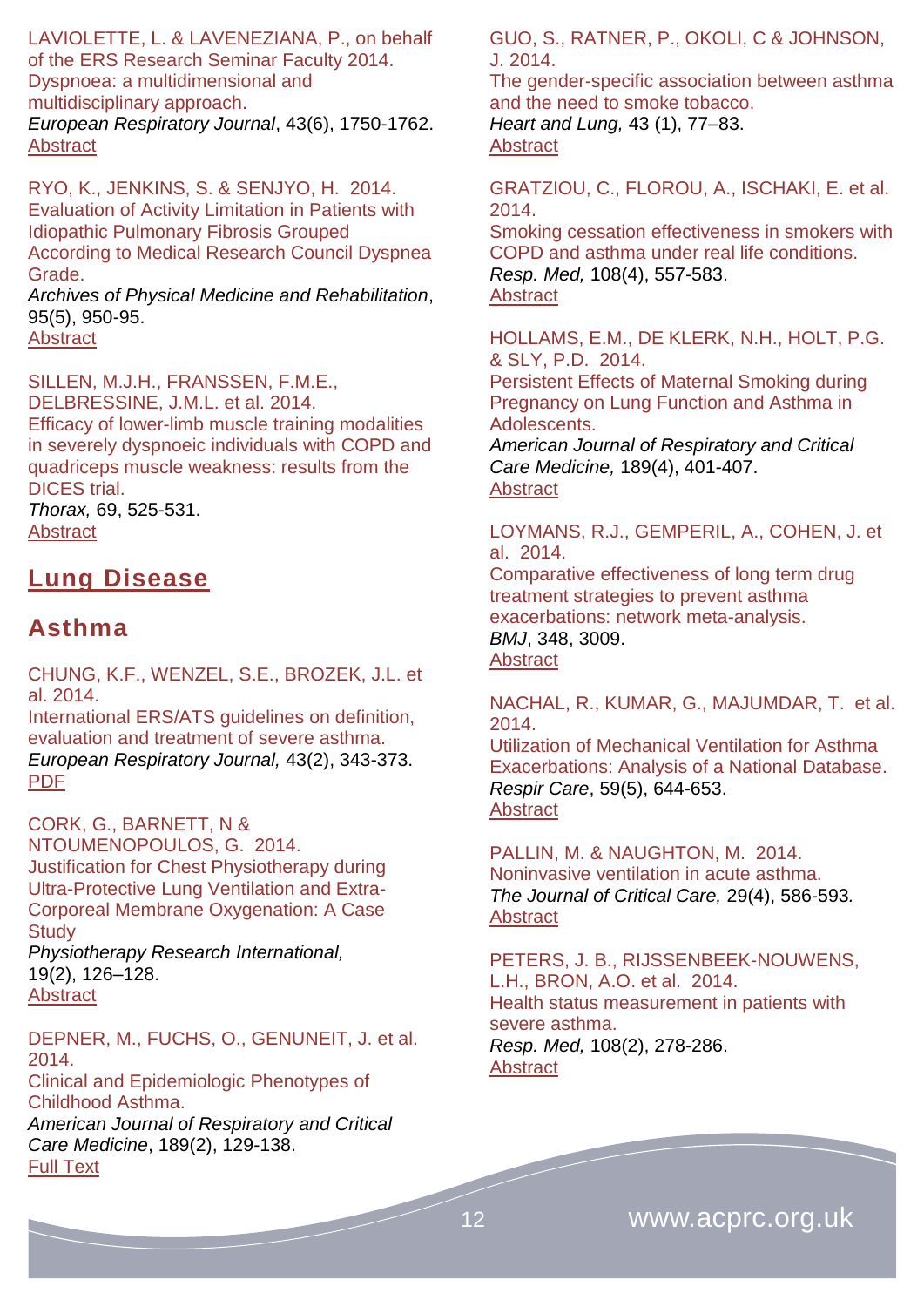### <span id="page-12-0"></span>**Bronchiectasis and PCD**

CHALMERS, J.D., GOEMINNE, P., ALIBERTI, S. et al. 2014.

The Bronchiectasis Severity Index. An International Derivation and Validation Study. *American Journal of Respiratory and Critical Care Medicine*, 189 (5), 576-585. **[Abstract](http://www.atsjournals.org/doi/abs/10.1164/rccm.201309-1575OC#.VLZ9liusV-s)** 

DE CAMARGO, A., AMARAL, T., RACHED, S. et al. 2014.

Incremental Shuttle Walking Test: A Reproducible and Valid Test to Evaluate Exercise Tolerance in Adults with Non Cystic Fibrosis Bronchiectasis *Archives of Physical Medicine and Rehabilitation*,

95(5), 892-899. **[Abstract](http://www.archives-pmr.org/article/S0003-9993(13)01239-2/abstract)** 

GOKDEMIR, Y. KARADAG-SAYGI, E. ERDEM, E. et al. 2014.

Comparison of conventional pulmonary rehabilitation and high-frequency chest wall oscillation in primary ciliary dyskinesia. *Pediatric Pulmonology,* 49 (6), 611-616. **[Abstract](http://onlinelibrary.wiley.com/doi/10.1002/ppul.22861/abstract)** 

GONEM, S., SCADDING, A., SOARES, M. et al. 2014.

Lung clearance index in adults with non-cystic fibrosis bronchiectasis

*Respiratory Research*, 15, 59. [Full Text](http://www.respiratory-research.com/content/15/1/59)

HAWORTH, C.S., FOWERAKER, J.E., WILKINSON, P. et al. 2014. Inhaled Colistin in Patients with Bronchiectasis and Chronic *Pseudomonas aeruginosa* Infection *American Journal of Respiratory and Critical Care Medicine*, 189(8), 975-982. [Abstract](http://www.atsjournals.org/doi/abs/10.1164/rccm.201312-2208OC#.VLZ_ZCusV-s)

KNOWLES, M.R., OSTROWSKI, L.E., LEIGH, M.W. et al. 2014.

Mutations in *RSPH1* Cause Primary Ciliary Dyskinesia with a Unique Clinical and Ciliary Phenotype.

*American Journal of Respiratory and Critical Care Medicine*, 189(6), 707-717. **[Abstract](http://www.atsjournals.org/doi/abs/10.1164/rccm.201311-2047OC#.VLZ-MiusV-t)** 

LEE, A.L., HILL, C.J., CECINS, N. et al. 2014. The short and long term effects of exercise training in non-cystic fibrosis bronchiectasis – a randomised controlled trial. *Respiratory Research***,** 15, 44. [Full Text](http://www.respiratory-research.com/content/15/1/44) 

MCNEILL, S. 2014. Erythromycin to prevent exacerbations of bronchiectasis. *Thorax,* 69,186. [Abstract](http://www.thorax.bmj.com/69/2/186.extract)

SCHOFIELD, L.M. & HOROBIN, H.E. 2014. Growing up with Primary Ciliary Dyskinesia in Bradford, UK: exploring patients experiences as a physiotherapist.

*Physiotherapy Theory and Practice,* 30(3), 157- 164.

[Abstract](http://www.informahealthcare.com/doi/abs/10.3109/09593985.2013.845863)

SMITH, C.M., KULKARNI, H., RADHAKRISHNAN, P. et al. 2014. Ciliary dyskinesia is an early feature of respiratory syncytial virus infection *European Respiratory Journal,* 43(2), 485-496. **[Abstract](http://erj.ersjournals.com/content/43/2/485.abstract)** 

WILKINSON, M., SUGUMAR, K., MILAN, S.J., et al. 2014. Mucolytics for bronchiectasis. *Cochrane Database of Systematic Reviews*, Issue 5. **[Abstract](http://onlinelibrary.wiley.com/doi/10.1002/14651858.CD001289.pub2/abstract)** 

# <span id="page-12-1"></span>**COPD**

ANDRIANOPOULOS, V., FRANSSEN, F.M.E., PEETERS, J. P. I. et al. 2014.

Exercise-induced oxygen desaturation in COPD patients without resting hypoxemia. *Respiratory Physiology & Neurobiology,* 190**,** 40-46. **[Abstract](http://www.ncbi.nlm.nih.gov/pubmed/24121092)** 

BENTON, M., ALEXANDER, J. & HOLLAND, J. 2014.

Relationship between Strength, Function, and Quality of Life in Older Adults with Chronic Lung Disease: Is there an influence of Gender? *Journal of Cardiopulmonary Rehabilitation & Prevention,* 34(2), 143 – 149. **[Abstract](http://journals.lww.com/jcrjournal/Abstract/2014/03000/Relationship_Between_Strength,_Function,_and.8.aspx)**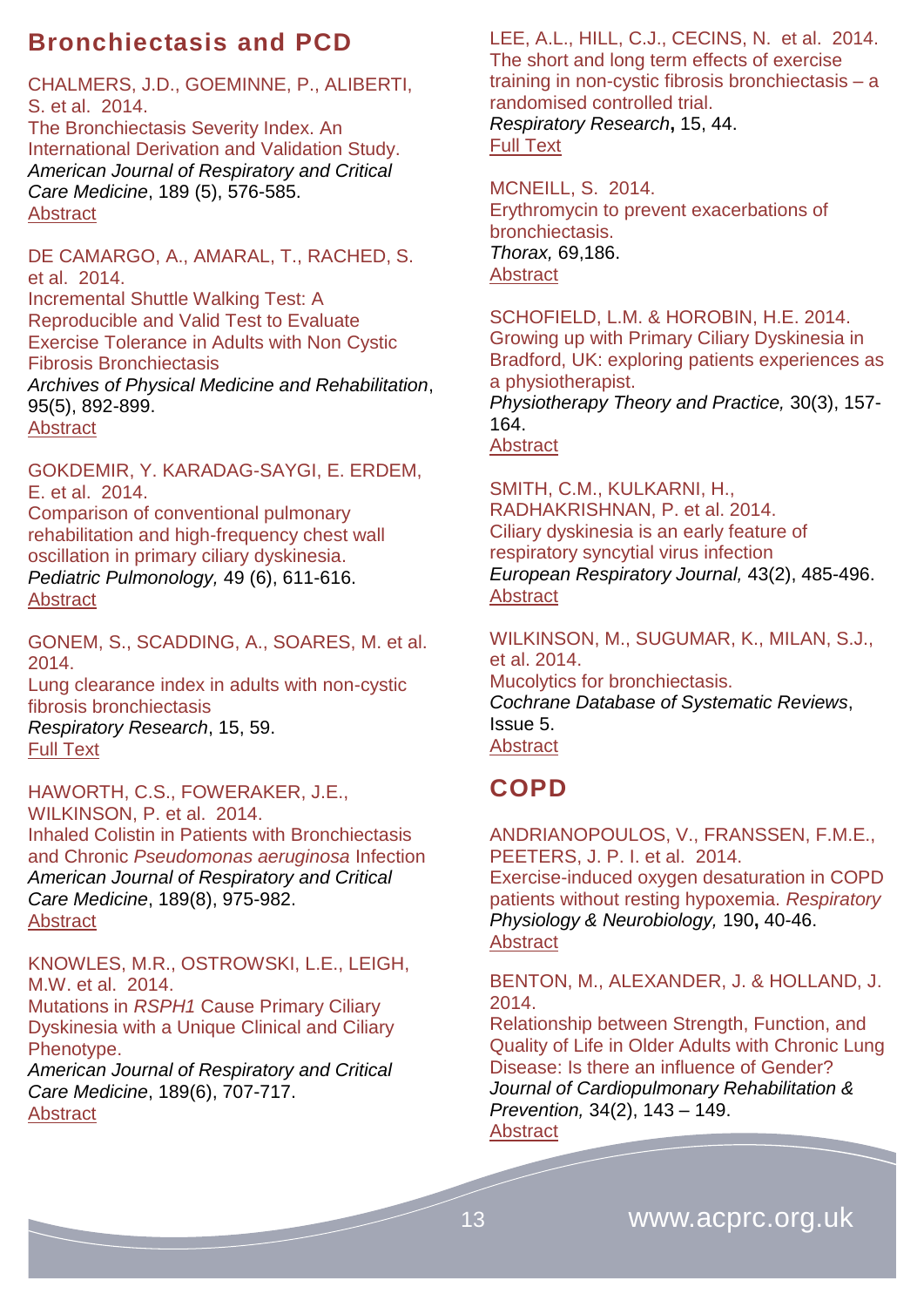BISCA, G., PROENÇA, M., SALOMÃO, A. et al. 2014.

Minimal Detectable Change of the London Chest Activity of Daily Living Scale in Patients with COPD.

*Journal of Cardiopulmonary Rehabilitation & Prevention,* 34(3), 213 -216. [Abstract](http://journals.lww.com/jcrjournal/Abstract/2014/05000/Minimal_Detectable_Change_of_the_London_Chest.8.aspx)

CAMERON-TUCKER, H.L., WOOD-BAKER, R, OWEN, C. et al. 2014.

Chronic disease self-management and exercise in COPD as pulmonary rehabilitation: a randomized controlled trial.

*Int J Chron Obstruct Pulmon Dis,* 9, 513–523. **[Abstract](http://www.ncbi.nlm.nih.gov/pmc/articles/PMC4037329/)** 

CASANOVA, C., ARMANDO, A.J., DE TORRES, J.P. et al. 2014

Longitudinal assessment in COPD patients: multidimensional variability and outcomes. *European Respiratory Journal,* 43(3), 745-753. **[Abstract](http://erj.ersjournals.com/content/43/3/745.abstract)** 

CHAN-THIM, E., DUMONT, M., MOULLEC, G. et al. 2014. Clinical Impact of Time of Day on Acute Exercise Response in COPD. *J. COPD*, 11(2), 204-211.

**[Abstract](http://informahealthcare.com/doi/abs/10.3109/15412555.2013.836167)** 

CHENG, S., WU, Y., YANG, M. et al. 2014. Pulmonary rehabilitation improves heart rate variability at peak exercise, exercise capacity and health-related quality of life in chronic obstructive pulmonary disease.

*Heart and Lung,* 43(3), 249–255. **[Abstract](http://www.heartandlung.org/article/S0147-9563(14)00071-5/abstract)** 

CIAVAGLIA, C.E., GUENETTE, J.A., ORA, J. et al. 2014.

Does exercise test modality influence dyspnoea perception in obese patients with COPD? *European Respiratory Journal,* 43(6), 1621-1630. **[Abstract](http://erj.ersjournals.com/content/43/6/1621.abstract)** 

COLLINS, E.G., JELINEK, C., O'CONNELL, S. et al. 2014.

Contrasting breathing retraining and helium– oxygen during pulmonary rehabilitation in COPD: A randomized clinical trial.

*Resp. Med,* 108(2), 297-306. [Abstract](http://www.resmedjournal.com/article/S0954-6111%2813%2900438-1/abstract)

COOPER, C. B., CALLIGARO, G. L., QUINN, M. M. et al. 2014.

Determinants of dynamic hyperinflation during metronome-paced tachypnea in COPD and normal subjects.

*Respiratory Physiology & Neurobiology,* 190**,** 76- 80.

[Abstract](http://www.ncbi.nlm.nih.gov/pubmed/?term=Determinants+of+dynamic+hyperinflation+during+metronome-paced+tachypnea+in+COPD+and+normal+subjects)

CORHAY, J.L., DANG, D.N. VAN CAUWENBERGE, H. & LOUIS, R. 2014. Pulmonary rehabilitation and COPD: providing patients a good environment for optimizing therapy. *Int J Chron Obstruct Pulmon Dis*, 9, 27–39. [Abstract](http://www.ncbi.nlm.nih.gov/pmc/articles/PMC3869834/)

CSIKESZ, N.G. & GARTMAN, E.J. 2014. New developments in the assessment of COPD: early diagnosis is key. *Int J Chron Obstruct Pulmon Dis*, 9, 277–286. **[Abstract](http://www.ncbi.nlm.nih.gov/pmc/articles/PMC3942111/)** 

DANILACK, V.A., WESTON, N.A., RICHARDSON, C.A. & MORI, D.L. 2014. Reasons Persons with COPD Do Not Walk and Relationship with Daily Step Count. *J. COPD*, 11(3), 290-299. **[Abstract](file:///C:/Users/Simon/AppData/Roaming/Microsoft/Word/informahealthcare.com/doi/abs/10.3109/15412555.2013.841670)** 

DICKENS, C., KATON, W., BLAKEMORE, A. et al. 2014.

Complex interventions that reduce urgent care use in COPD: A systematic review with metaregression.

*Resp. Med,* 108(3), 426-437. [Abstract](http://www.resmedjournal.com/article/S0954-6111%2813%2900185-6/abstract)

EKKERNKAMP, E., KABITZ, H-J., WALKER, D.J. et al. 2014.

Minute Ventilation During Spontaneous Breathing, High-Intensity Noninvasive Positive Pressure Ventilation and Intelligent Volume Assured Pressure Support in Hypercapnic COPD.

*J. COPD*, 11(1), 52-58. **[Abstract](http://informahealthcare.com/doi/abs/10.3109/15412555.2013.829437)**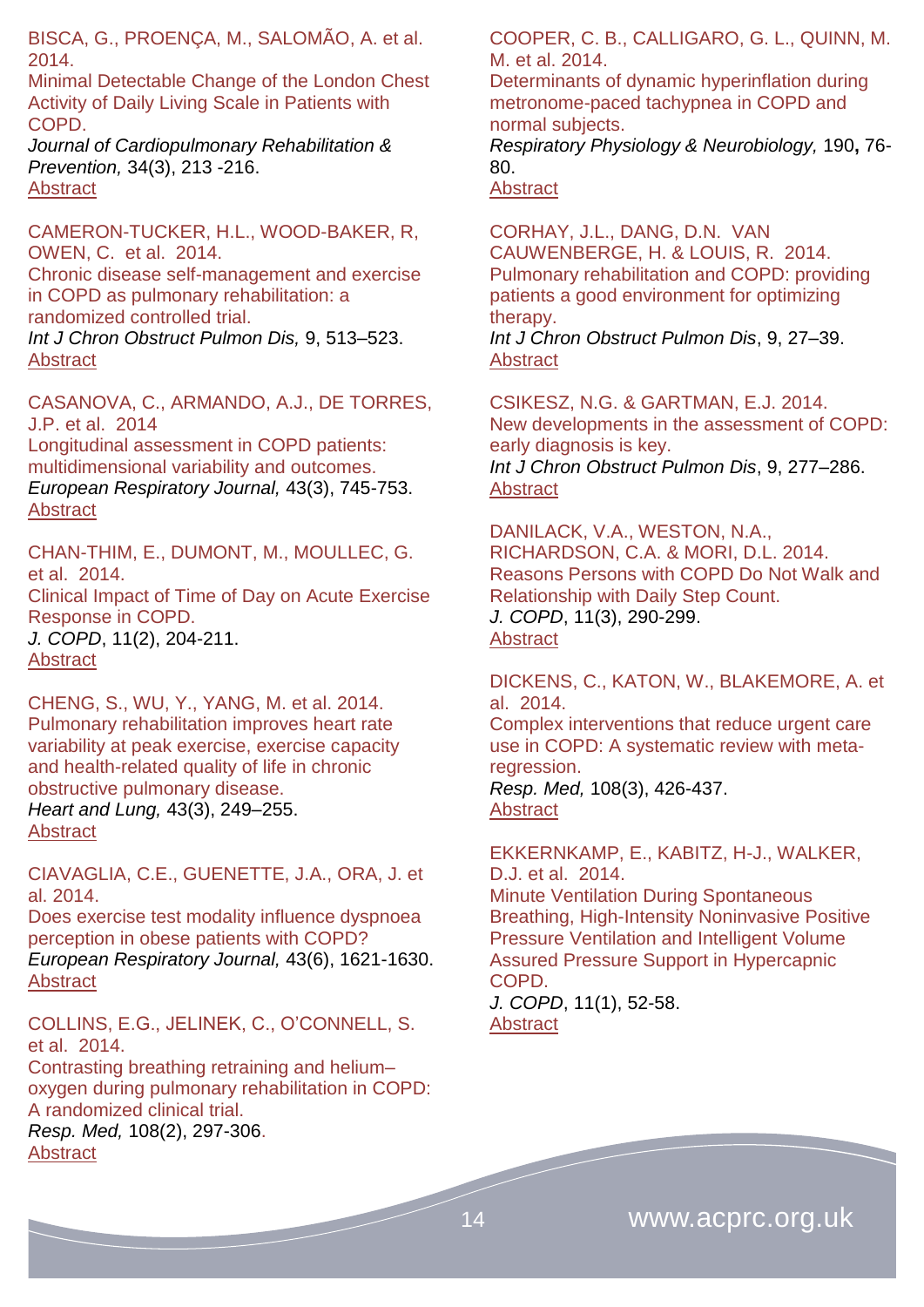ESQUINAS, A., PAPADAKOS, P. & KOKSAI, G. 2014.

Mortality in community-acquired pneumonia associated with chronic obstructive pulmonary disease: Some reflections about this overly complex issue.

*The Journal of Critical Care,* 29 (3), 461-46. [Abstract](http://www.jccjournal.org/article/S0883-9441(14)00050-1/abstract)

FRISK, B., ESPEHAUG, B., HARDIE, J.A. et al. 2014.

Physical activity and longitudinal change in 6-min walk distance in COPD patients. *Resp. Med,* 108(1). 86–94. **[Abstract](http://www.resmedjournal.com/article/S0954-6111%2813%2900369-7/abstract)** 

GAGLIARDI, E., INNOCENTI BRUNI, G., PRESI, I. et al. 2014.

Thoraco-abdominal motion/displacement does not affect dyspnea following exercise training in COPD patients.

*Respiratory Physiology & Neurobiology,* 190**,** 124-130.

**[Abstract](http://www.ncbi.nlm.nih.gov/pubmed/?term=Thoraco-abdominal+motion%2Fdisplacement+does+not+affect+dyspnea+following+exercise+training+in+COPD+patients.)** 

GAGNON, P., GUENETTE, J.A., LANGER, D. et al. 2014.

Pathogenesis of hyperinflation in chronic obstructive pulmonary disease. *Int J Chron Obstruct Pulmon Dis*. 9, 187–201. **[Abstract](http://www.ncbi.nlm.nih.gov/pmc/articles/PMC3933347/)** 

GIMENO-SANTOS, E., RODRIGUEZ, D.A., BARBERAN-GARCIA, A. et al. 2014. Endurance Exercise Training Improves Heart Rate Recovery in Patients with COPD. *J. COPD*, 11(2), 190-196. **[Abstract](http://informahealthcare.com/doi/abs/10.3109/15412555.2013.831401)** 

GRATZIOU, C., FLOROU, A., ISCHAKI, E. et al. 2014.

Smoking cessation effectiveness in smokers with COPD and asthma under real life conditions. *Resp. Med,* 108(4), 557-583. **[Abstract](http://www.resmedjournal.com/article/S0954-6111%2814%2900030-4/abstract)** 

HARRISON, S.L., ROBERTSON, N**.**, GRAHAM, C.D. et al. 2014.

Can we identify patients with different illness schema following an acute exacerbation of COPD: A cluster analysis.

*Resp. Med,* 108(2), 319-328. [Abstract](http://www.resmedjournal.com/article/S0954-6111%2813%2900431-9/abstract)

HASEGAWA, K., TSUGAWA, Y., TSAI, C.J. et al. 2014.

Frequent utilization of the emergency department for acute exacerbation of chronic obstructive pulmonary disease.

*Respiratory Research***,** 15, 40. [Full Text](http://www.respiratory-research.com/content/15/1/40)

HAUGHNEY, J., GRUFFYD-JONES, K., ROBERTS, J. et al. 2014. The distribution of COPD in UK general practice using the new GOLD classification *European Respiratory Journal,* 43(4), 993-1002. **[Abstract](http://erj.ersjournals.com/content/43/4/993.abstract)** 

HOLM, S. M., RODGERS, W., HAENNEL, R. G. et al. 2014.

Effect of modality on cardiopulmonary exercise testing in male and female COPD patients. *Respiratory Physiology & Neurobiology,* 192**,** 30- 38.

**[Abstract](http://www.ncbi.nlm.nih.gov/pubmed/24316218)** 

JACOME, C. & MARQUES, A. 2014. Pulmonary Rehabilitation for Mild COPD: A Systematic Review. *Respir Care*, 59(4), 588-594. **[Abstract](http://rc.rcjournal.com/content/59/4/588.abstract)** 

JANAUDIS-FERREIRA, T., BEAUCHAMP, M.K., GAMES ROBLES, P. et al. 2014. Measurement of Activities of Daily Living in Patients with COPD: A Systematic Review. *Chest,* 145(2), 253-271. **[Abstract](http://journal.publications.chestnet.org/article.aspx?articleID=1687332)** 

JOHNSON-WARRINGTON, V., HARRISON, S., MITCHELL, K. et al. 2014. Exercise Capacity and Physical Activity in Patients With COPD and Healthy Subjects Classified as Medical Research Council Dyspnea Scale Grade 2. *Journal of Cardiopulmonary Rehabilitation & Prevention,* 34(2), 150 – 154. **[Abstract](http://journals.lww.com/jcrjournal/Abstract/2014/03000/Exercise_Capacity_and_Physical_Activity_in.9.aspx)** 

JONES, S.E., GREEN, S.A., CLARK, A.L. et al. 2014.

Pulmonary rehabilitation following hospitalization for acute exacerbation of COPD: referrals, uptake and adherence.

*Thorax,* 69, 181-182.

**[Abstract](http://www.thorax.bmj.com/content/69/2/181.abstract)**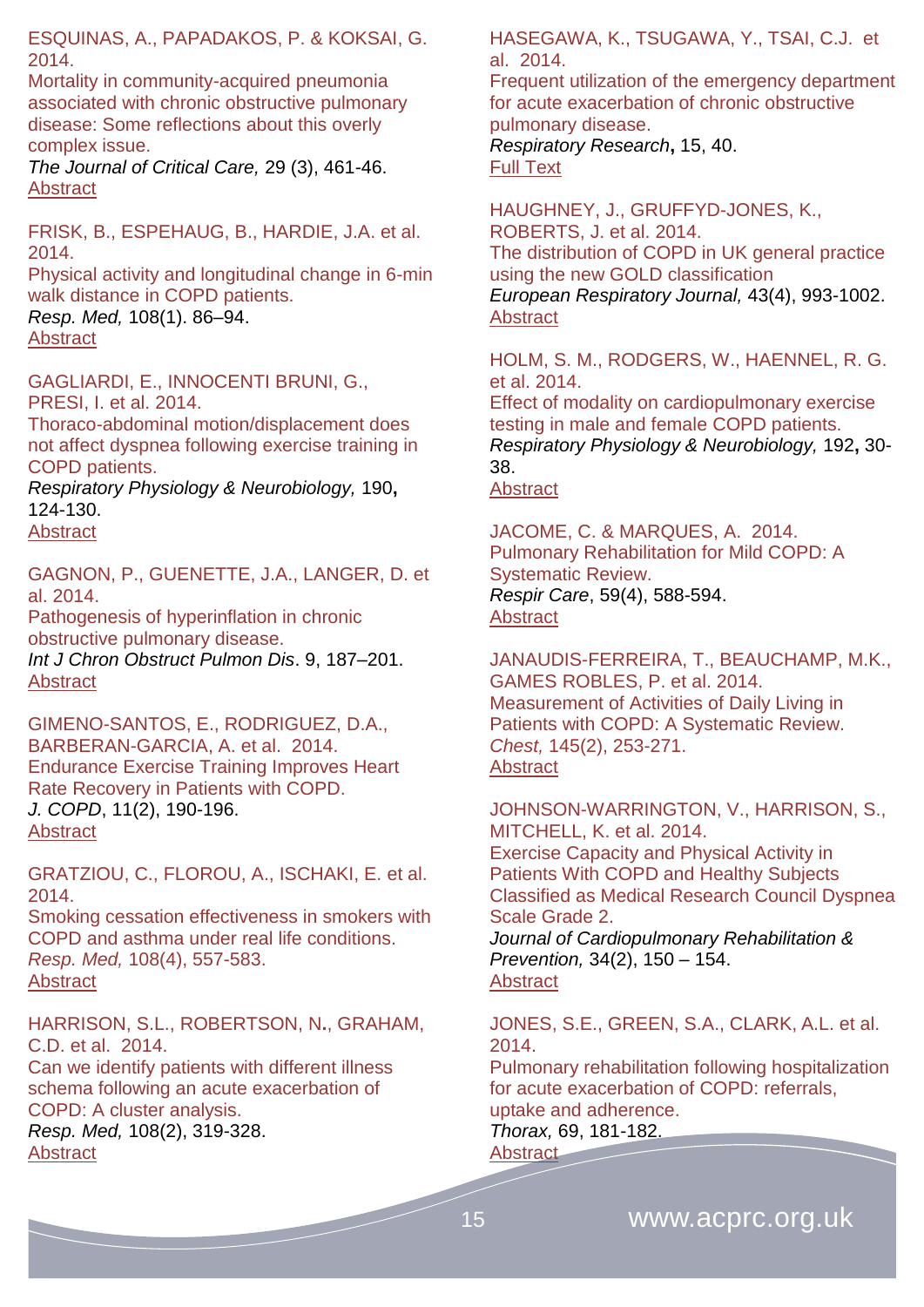KARLOH, M., KARSTEN, M., PISSAIA FV. et al. 2014.

Physiological responses to the Glittre-ADL test in patients with chronic obstructive pulmonary disease.

*J Rehabil Med*, 46(1), 88-94. [Abstract](http://www.ncbi.nlm.nih.gov/pubmed?cmd=search&term=10.2340%2F16501977-1217&dispmax=50)

KON, S.S.C., CANAVAN, J.L., NOLAN, C.M. et al. 2014.

The 4-metre gait speed in COPD: responsiveness and minimal clinically important difference.

*European Respiratory Journal,* 43(4), 1298-1305. [Abstract](http://erj.ersjournals.com/content/43/5/1298.abstract)

LANGE, P., MAROTT, J.L., VESTBO, J. & NORDESTGAARD, B.G. 2014. Prevalence of night-time dyspnoea in COPD and its implications for prognosis *European Respiratory Journal,* 43(6), 1590-1598. **[Abstract](http://erj.ersjournals.com/content/43/6/1590.abstract)** 

LEIDY, N.K., KIMEL, M., AJAGBE, L. et al. 2014.

Designing trials of behavioural interventions to increase physical activity in patients with COPD: Insights from the chronic disease literature. *Resp. Med,* 108(3), 472-481. [Abstract](http://www.resmedjournal.com/article/S0954-6111%2813%2900452-6/abstract)

LEWKO, A., BIDGOOD, P.L., JEWELL, A. & GARROD, R. 2014. Evaluation of multidimensional COPD-related subjective fatigue following a Pulmonary Rehabilitation programme.

*Resp. Med*, 108(1), 95 – 102. [Abstract](http://www.resmedjournal.com/article/S0954-6111(13)00368-5/abstract)

LOK, S. K., CAUGHEY, G. & JOHNSTON, K. 2014.

The association between co-morbidities and physical performance in people with chronic obstructive pulmonary disease: A systematic review.

*Chronic Respiratory Disease*, 11, 3-13. **[Abstract](http://crd.sagepub.com/content/11/1/3.abstract)** 

LOPEZ-CAMPOS, J.L., HARTL, S., POZO-RODRIGUEZ, F. & ROBERTS, C.M. on behalf of the European COPD Audit team 2014. Variability of hospital resources for acute care of COPD patients: the European COPD Audit. *European Respiratory Journal,* 43 (3), 754-762. [Abstract](http://erj.ersjournals.com/content/43/3/754.abstract)

LORUT, C., LEFEBVRE, A., PLANQUETTE, B., et al. 2014.

[Early postoperative prophylactic noninvasive](http://icmjournal.esicm.org/journal/134/40/2/3150_10.1007_s00134-013-3150-2/2013/Early_postoperative_prophylactic_noninvasive_venti.html)  [ventilation after major lung resection in COPD](http://icmjournal.esicm.org/journal/134/40/2/3150_10.1007_s00134-013-3150-2/2013/Early_postoperative_prophylactic_noninvasive_venti.html)  [patients: a randomized controlled trial.](http://icmjournal.esicm.org/journal/134/40/2/3150_10.1007_s00134-013-3150-2/2013/Early_postoperative_prophylactic_noninvasive_venti.html) *Intensive Care Medicine, 40(2), 220 – 227.* [Abstract](http://icmjournal.esicm.org/journals/abstract.html?v=40&j=134&i=2&a=3150_10.1007_s00134-013-3150-2&doi=)

MEIJER, K., ANNEGARN, J., PASSOS, V.L. et al. 2014.

Characteristics of daily arm activities in patients with COPD.

*European Respiratory Journal*, 43(6), 1631-1641. **[Abstract](http://erj.ersjournals.com/content/43/6/1631.abstract)** 

MEIS, J.J.M., BOSMA, C.B., SPRUIT, M.A. et al. 2014.

A qualitative assessment of COPD patients' experiences of pulmonary rehabilitation and guidance by healthcare professionals. *Resp. Med,* 108(3), 500-510. **[Abstract](http://www.resmedjournal.com/article/S0954-6111%2813%2900442-3/abstract)** 

MIECZKOWSKI, B. & EZZIE, M.E. 2014. Update on obstructive sleep apnea and its relation to COPD. *Int J Chron Obstruct Pulmon Dis*, 9, 349–362. [Abstract](http://www.ncbi.nlm.nih.gov/pmc/articles/PMC3986113/)

MIRANDA, E.F., MALAGUTI, C., MARCHETTI, P.H., DAL CORSO, S. 2014.

Upper and Lower Limb Muscles in Patients with COPD: Similarities in Muscle Efficiency but Differences in Fatigue Resistance. *Respir Care*, 59(1), 62-69. [Full Text](http://rc.rcjournal.com/content/59/1/62.full)

MOY, M.L., TEYLAN, M., WESTON, N.A. et al. 2014.

Daily Step Count Is Associated With Plasma C reactive protein and IL-6 in a US Cohort with COPD.

*Chest,* 145(3), 542-550. **[Abstract](http://journal.publications.chestnet.org/article.aspx?articleID=1746169)**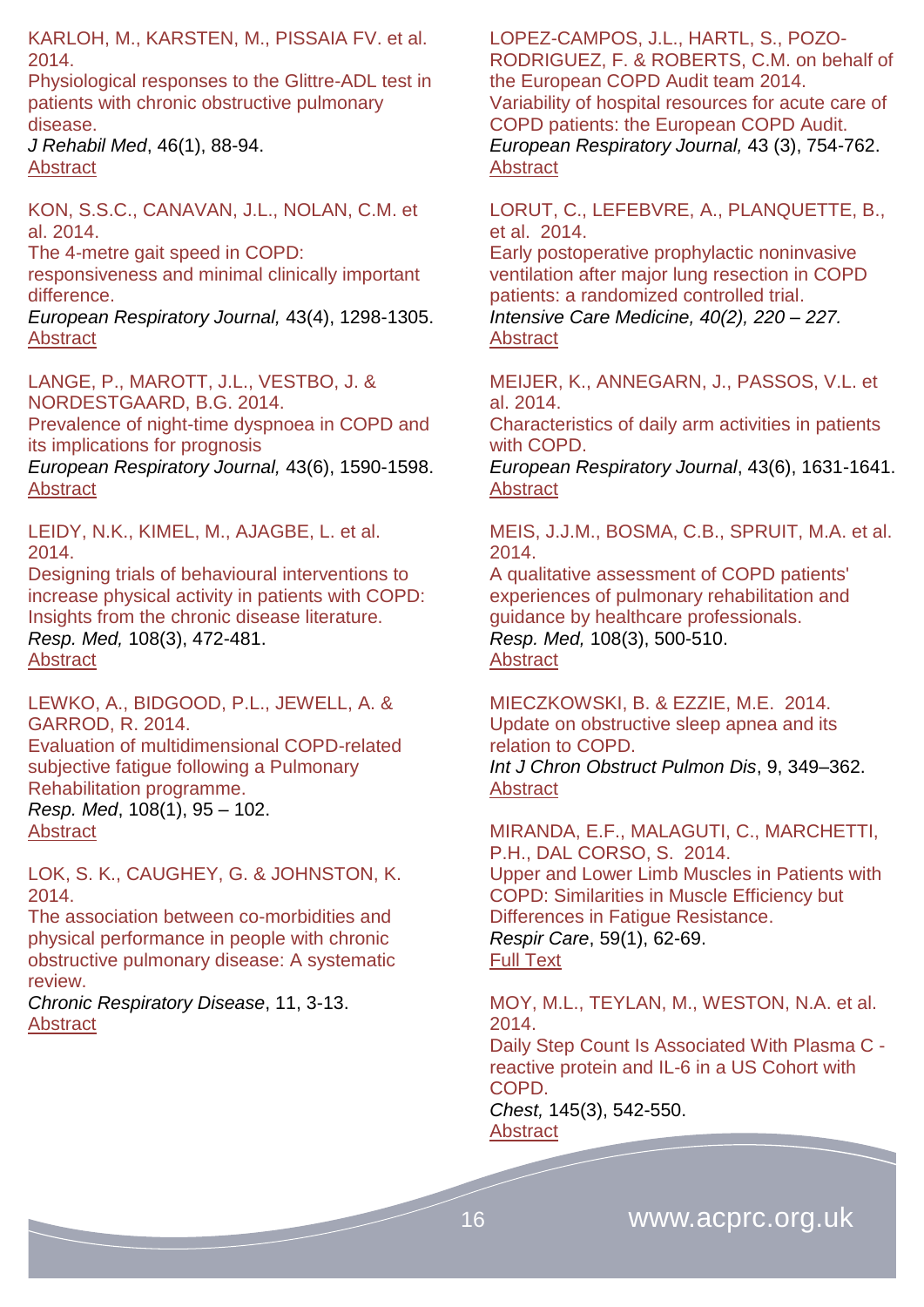O'DONNELL, D.E. & GEBKE, K.B. 2014.

Activity restriction in mild COPD: a challenging clinical problem *Int J Chron Obstruct Pulmon Dis*, 9, 577–588.

**[Abstract](http://www.ncbi.nlm.nih.gov/pmc/articles/PMC4051517/)** 

OSADNIK, C., STUART-ANDREWS, C., ELLIS, S. et al. 2014.

[Positive Expiratory Pressure via Mask Does Not](http://www.karger.com/Article/FullText/348546)  [Improve Ventilation Inhomogeneity More than](http://www.karger.com/Article/FullText/348546)  [Huffing and Coughing in Individuals with Stable](http://www.karger.com/Article/FullText/348546)  [Chronic Obstructive Pulmonary Disease and](http://www.karger.com/Article/FullText/348546)  [Chronic Sputum Expectoration.](http://www.karger.com/Article/FullText/348546)

*Respiration*, 87(1), 38-44. [Abstract](http://www.ncbi.nlm.nih.gov/pubmed/23752553)

OSADNIK, C.R., MCDONALD, C.F., MILLER, B.R. et al. 2014.

The effect of positive expiratory pressure (PEP) therapy on symptoms, quality of life and incidence of re-exacerbation in patients with acute exacerbations of chronic obstructive pulmonary disease: a multicentre, randomised controlled trial.

*Thorax,* 69,137-143. **[Abstract](http://www.thorax.bmj.com/content/69/2/137.abstract)** 

PATEL, M.S., MOHAN, D., ANDERSSON, Y.M. et al. 2014.

Phenotypic Characteristics Associated With Reduced Short Physical Performance Battery Score in COPD. *Chest,* 145(5), 1016-1024.

**[Abstract](http://journal.publications.chestnet.org/article.aspx?articleID=1789306)** 

POHLE-KRAUZA, R., MCCARROLL, M., PANNIKOTTU, K. et al. 2014. Body Mass Index Moderates the Effects of Portable Oxygen Transport Modality on 6-Minute Walk Distance in Patients With COPD. *Journal of Cardiopulmonary Rehabilitation & Prevention,* 34(1), 62-68. [Abstract](http://journals.lww.com/jcrjournal/Abstract/2014/01000/Body_Mass_Index_Moderates_the_Effects_of_Portable.9.aspx)

POOLER, A. & BEECH, R. 2014.

Examining the relationship between anxiety and depression and exacerbations of COPD which result in hospital admission: a systematic review. *Int J Chron Obstruct Pulmon Dis,* 9, 315–330. **[Abstract](http://www.ncbi.nlm.nih.gov/pmc/articles/PMC3974694/)** 

PRICE, D.B., BAKER, C.L., ZOU, K.H. et al. 2014.

Real-world characterization and differentiation of the Global Initiative for Chronic Obstructive Lung Disease strategy classification.

*Int J Chron Obstruct Pulmon Dis*, 9, 551–561. [Abstract](http://www.ncbi.nlm.nih.gov/pmc/articles/PMC4043424/)

RAMOS, F.L., KRAHNKE, J.S. & KIM V. 2014. Clinical issues of mucus accumulation in COPD. *Int J Chron Obstruct Pulmon Dis*, 9, 139–150. [Abstract](http://www.ncbi.nlm.nih.gov/pmc/articles/PMC3908831/)

RAMON, M.A., GIMENO-SANTOS, E., FERRER, J. et al., and the PAC-COPD Study Group 2014.

Hospital admissions and exercise capacity decline in patients with COPD. *European Respiratory Journal,* 43(4), 1018-1027. [Abstract](http://erj.ersjournals.com/content/43/4/1018.abstract)

RICCI, C., TERZONI, S., GAETA, M. et al. 2014. Physical Training and Noninvasive Ventilation in

COPD Patients: A Meta-Analysis. *Respir Care*, 59(5), 709717 [Abstract](http://rc.rcjournal.com/content/59/5/709.abstract)

ROBLES, P., BROOKS, D., GOLDSTEIN, R. et al. 2014.

Gender-Associated Differences in Pulmonary Rehabilitation Outcomes in People with Chronic Obstructive Pulmonary Disease: A Systematic Review.

*Journal of Cardiopulmonary Rehabilitation & Prevention,* 34(2), 87-97. **[Abstract](http://journals.lww.com/jcrjournal/Fulltext/2014/03000/Gender_Associated_Differences_in_Pulmonary.1.aspx)** 

SEGRELLES CALVO, G., GOMEZ-SUAREZ, C., SORIANO, J.B. et al. 2014.

A home telehealth program for patients with severe COPD: The PROMETE study. *Resp. Med,* 108(3), 453 – 462. **[Abstract](http://www.resmedjournal.com/article/S0954-6111%2813%2900489-7/abstract)** 

SILLEN, M.J.H., FRANSSEN, F.M.E.,

DELBRESSINE, J.M.L. et al. 2014. Efficacy of lower-limb muscle training modalities in severely dyspnoeic individuals with COPD and quadriceps muscle weakness: results from the DICES trial.

*Thorax,* 69, 525-531. [Abstract](http://www.thorax.bmj.com/content/69/6/525.abtract)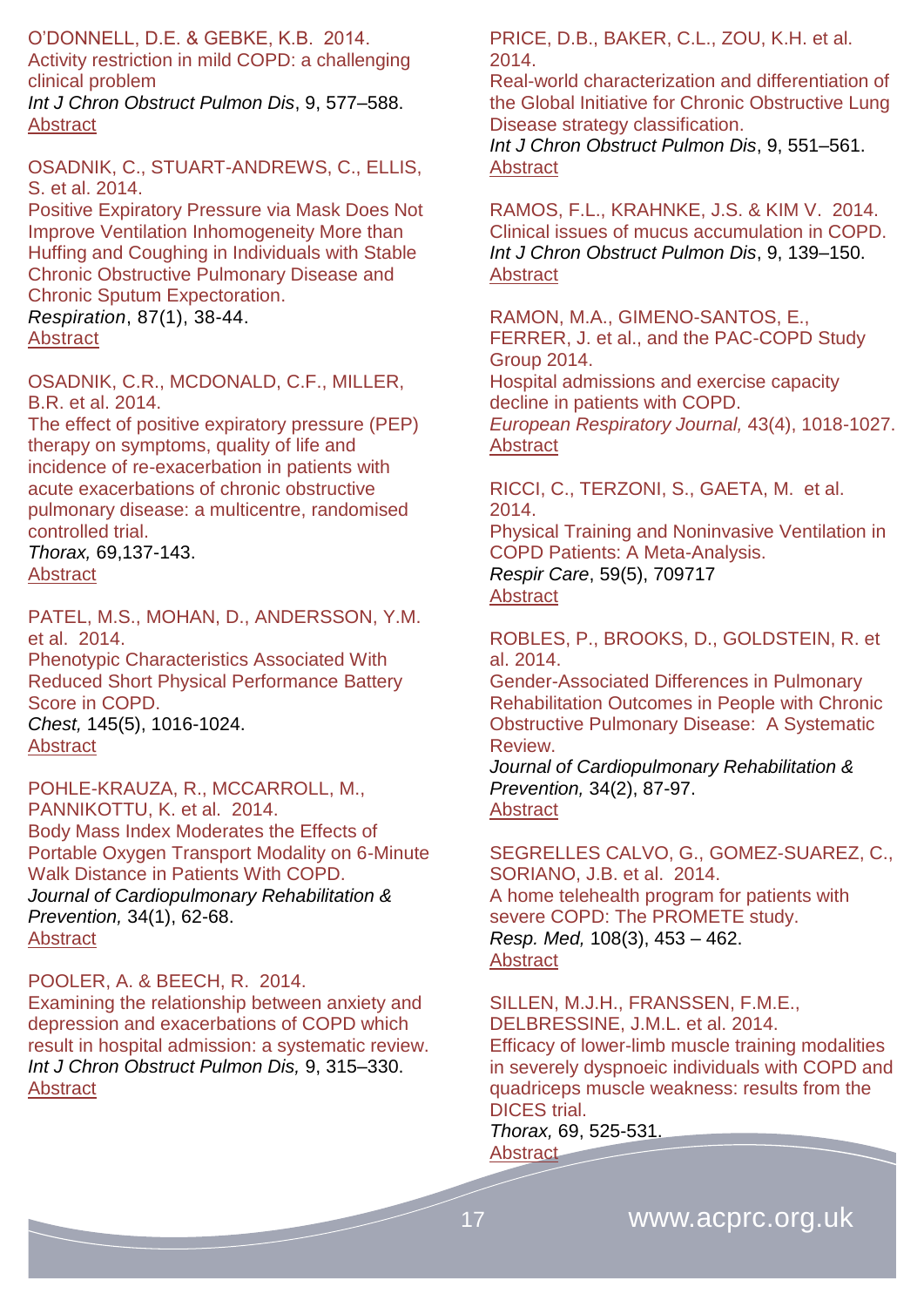SMITH, B.M., HOFFMAN, E.A., BASNER, R.C. et al. 2014.

Not All Measures of Hyperinflation Are Created Equal: Lung Structure and Clinical Correlates of Gas Trapping and Hyperexpansion in COPD: The Multi-Ethnic Study of Atherosclerosis (MESA) COPD Study. *Chest,* 145(6), 1305-1315. [Abstract](file:///C:/Users/Simon/AppData/Roaming/Microsoft/Word/Not%20All%20Measures%20of%20Hyperinflation%20Are%20Created%20Equal:)

SPENCER, L., ALISON, J. & MCKEOUGH, Z. 2014.

Evaluating the need for two incremental shuttle walk tests during a maintenance exercise program in people with COPD. *Physiotherapy,* 100(2), 123–127. [Abstract](http://www.physiotherapyjournal.com/article/S0031-9406(13)00121-1/abstract)

STRUIK, F.M., LACASSE, Y., GOLDSTEIN, R.S. et al. 2014.

Nocturnal noninvasive positive pressure ventilation in stable COPD: A systematic review and individual patient data meta-analysis. *Resp. Med,* 108 (2), 329-337. **[Abstract](http://www.resmedjournal.com/article/S0954-6111%2813%2900417-4/abstract)** 

TEOPOMPI, E., TZANI, P., AIELLO, M. et al. 2014.

Excess ventilation and ventilatory constraints during exercise in patients with chronic obstructive pulmonary disease.

*Respiratory Physiology & Neurobiology,* 197**,** 9- 14.

[Abstract](http://www.ncbi.nlm.nih.gov/pubmed/?term=Excess+ventilation+and+ventilatory+constraints+during+exercise+in+patients+with+chronic+obstructive+pulmonary+disease.)

TERZI, N., NORMAND, H., DUMANOWSKI, E. et al. 2014.

Noninvasive Ventilation and Breathing-Swallowing Interplay in Chronic Obstructive Pulmonary Disease.

*Critical Care Medicine*, 42(3), 565-573. **[Abstract](http://journals.lww.com/ccmjournal/Abstract/2014/03000/Noninvasive_Ventilation_and_Breathing_Swallowing.9.aspx)** 

THIRAPATARAPONG, W., ARMSTRONG, H. & BARTELS, M. 2014.

Comparison of cardiopulmonary exercise testing variables in COPD patients with and without coronary artery disease.

*Heart and Lung,* 43(2), 146–151. **[Abstract](http://www.heartandlung.org/article/S0147-9563(14)00003-X/abstract)** 

THORPE, O., KUMAR, S. & JOHNSTON, K. 2014.

Barriers to and enablers of physical activity in patients with COPD following a hospital admission: a qualitative study.

*Int J Chron Obstruct Pulmon Dis*, 9, 115–128. [Abstract](http://www.ncbi.nlm.nih.gov/pmc/articles/PMC3904833/)

VAN BOVEN, J., TOMMELEIN, E., BOUSSERY, K. et al. 2014.

Improving inhaler adherence in patients with Chronic Obstructive Pulmonary Disease: a costeffectiveness analysis.

*Respiratory Research*, 15, 66. [Full](http://www.respiratory-research.com/content/15/1/66) text

VAN der VAART, H., MURGATROYD, S.R., ROSSITER, H.B. et al. 2014. Selecting Constant Work Rates for Endurance Testing in COPD: The Role of the Power-Duration Relationship. *J. COPD*, 11(3), 267–276. **[Abstract](http://informahealthcare.com/toc/cop/11/3)** 

VAN REMOORTEL, H., HORNIKX, M., LANGER, D. et al. 2014. Risk Factors and Comorbidities in the Preclinical Stages of Chronic Obstructive Pulmonary Disease. *American Journal of Respiratory and Critical Care Medicine*, 189(1), 30-38.

[Full Text](http://www.atsjournals.org/doi/full/10.1164/rccm.201307-1240OC#.VLZpLiusV-s)

VIEIRA, P.J.C., GUNTZEL CHIAPPA, A.M., UMPIERRE, D., ARENA, R. & CHIAPPA, G.R. 2014.

Neuromuscular electrical stimulation improves clinical and physiological function in COPD patients.

*Resp. Med, 10*8(4), 609-620. [Abstract](http://www.resmedjournal.com/article/S0954-6111%2813%2900499-X/abstract)

WOOTTON, S., NG, C., MCKEOUGH, Z et al. 2014.

Estimating endurance shuttle walk test speed using the six-minute walk test in people with chronic obstructive pulmonary disease. *Chronic Respiratory Disease*, 11, 89-94. **[Abstract](http://crd.sagepub.com/content/11/2/89.abstract)**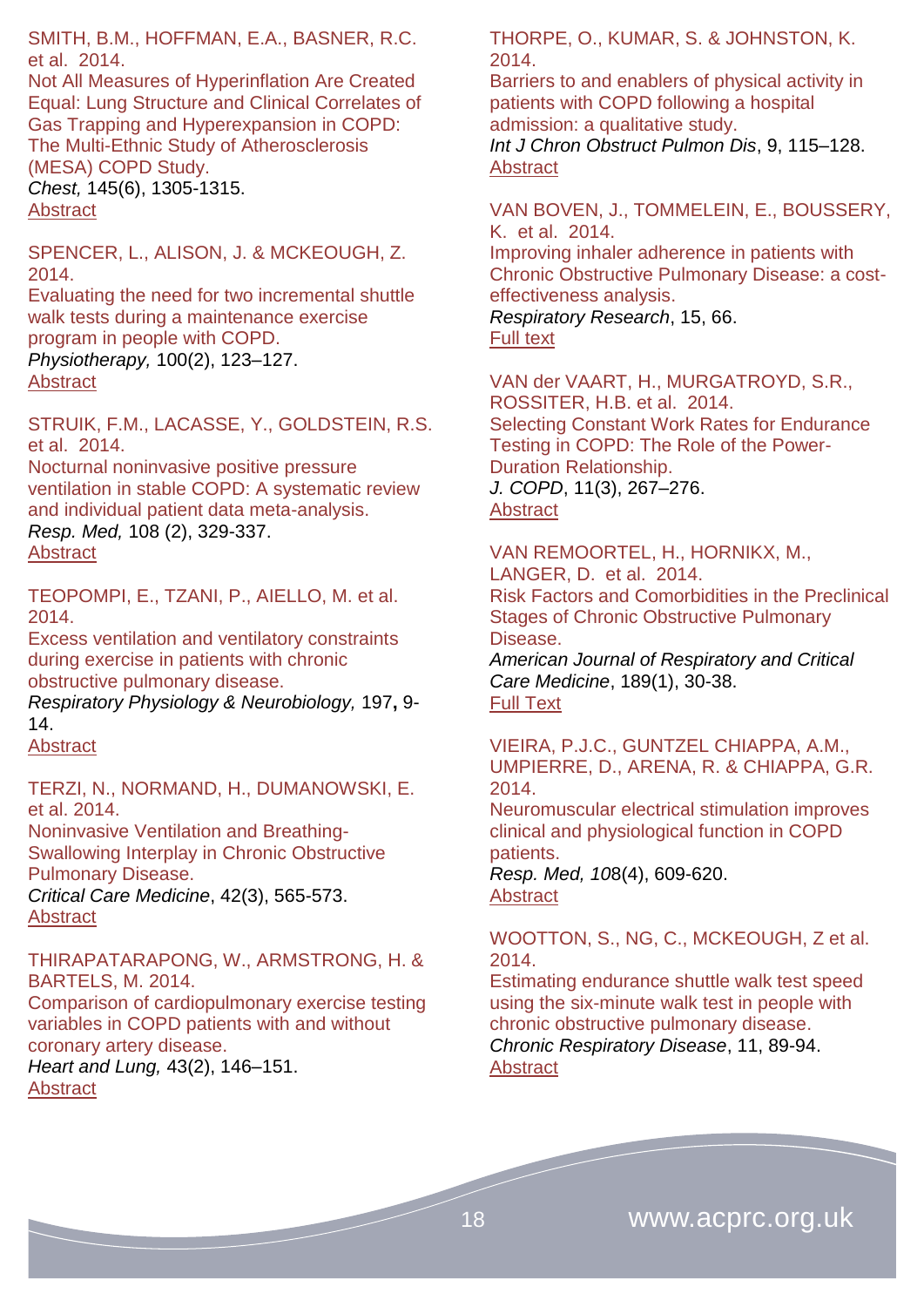# <span id="page-18-0"></span>**Cystic Fibrosis (Paediatrics & Adults)**

BAKKER, E. M., VOLPI, S., SALONINI, E. et al. 2014.

Small airway deposition of dornase alfa during exacerbations in cystic fibrosis; a randomized controlled clinical trial.

*Pediatric Pulmonology,* 49(2) 154–161. [Abstract](http://onlinelibrary.wiley.com/doi/10.1002/ppul.22800/abstract)

BLAU, H., LINNANE, B., CARZINO, R. et al. 2014.

[Induced sputum compared to bronchoalveolar](http://www.cysticfibrosisjournal.com/article/S1569-1993(13)00104-5/abstract)  [lavage in young, non-expectorating cystic fibrosis](http://www.cysticfibrosisjournal.com/article/S1569-1993(13)00104-5/abstract)  [children.](http://www.cysticfibrosisjournal.com/article/S1569-1993(13)00104-5/abstract)

*J. Cyst. Fibros*, 13(1), 106-110. **[Abstract](http://www.ncbi.nlm.nih.gov/pubmed/23806622)** 

CHUANG, S., DOUMIT, M., MCDONALD, R. et al. 2014.

[Annual Review Clinic improves care in children](http://www.cysticfibrosisjournal.com/article/S1569-1993(13)00151-3/abstract)  [with cystic fibrosis.](http://www.cysticfibrosisjournal.com/article/S1569-1993(13)00151-3/abstract)

*J. Cyst. Fibros*, 13(2), 186-189. [Abstract](http://www.ncbi.nlm.nih.gov/pubmed/24091167)

CONWAY, S., BALFOUR-LYNN, I.M., DE RIJCKE, K. et al. 2014. [European Cystic Fibrosis Society Standards of](http://www.cysticfibrosisjournal.com/article/S1569-1993(14)00084-8/abstract)  [Care: Framework for the Cystic Fibrosis Centre.](http://www.cysticfibrosisjournal.com/article/S1569-1993(14)00084-8/abstract) *J. Cyst. Fibros*, 13 (Suppl 1), S3-S22. [Abstract](http://www.ncbi.nlm.nih.gov/pubmed/24856776)

COX, N.S., ALISON, J.A., BUTTON, B.M. et al. 2014. [Validation of a multi-sensor armband during free](http://www.cysticfibrosisjournal.com/article/S1569-1993(13)00225-7/abstract)[living activity in adults with cystic fibrosis.](http://www.cysticfibrosisjournal.com/article/S1569-1993(13)00225-7/abstract)

*J. Cyst. Fibros*, 13(3), 347-350. [Abstract](http://www.ncbi.nlm.nih.gov/pubmed/24374296)

DASSIOS, T.G., KATELARI, A., DOUDOUNAKIS, S. & DIMITRIOU, G. 2014. Chronic *Pseudomonas aeruginosa* Infection and Respiratory Muscle Impairment in Cystic Fibrosis. *Respir Care,* 59(3), 363-370. **[Abstract](http://rc.rcjournal.com/content/59/3/363.abstract)** 

FLIGHT, W.G., BRIGHT-THOMAS, R.J., TILSTON, P. et al. 2014. Incidence and clinical impact of respiratory viruses in adults with cystic fibrosis. *Thorax,* 69, 247-253. **[Abstract](http://www.thorax.bmj.com/content/69/3/247.abstract)** 

GRUBER, W., ORENSTEIN, D.M., BRAUMANN, K.M. & BENEKE, R. 2014.

[Interval exercise training in cystic fibrosis —](http://www.cysticfibrosisjournal.com/article/S1569-1993(13)00110-0/abstract) [Effects on exercise capacity in severely affected](http://www.cysticfibrosisjournal.com/article/S1569-1993(13)00110-0/abstract)  [adults.](http://www.cysticfibrosisjournal.com/article/S1569-1993(13)00110-0/abstract)

*J. Cyst. Fibros*, 13(1), 86-91. **[Abstract](http://www.ncbi.nlm.nih.gov/pubmed/23863518)** 

KAMIN, W. & ERDNÜSS, F. 2014. [Inhalation solutions —](http://www.cysticfibrosisjournal.com/article/S1569-1993(13)00156-2/abstract) which ones may be [mixed? Physico-chemical compatibility of drug](http://www.cysticfibrosisjournal.com/article/S1569-1993(13)00156-2/abstract)  [solutions in nebulizers —](http://www.cysticfibrosisjournal.com/article/S1569-1993(13)00156-2/abstract) Update 2013. *J. Cyst. Fibros*, 13(3), 243-250. **[Abstract](http://www.ncbi.nlm.nih.gov/pubmed/24172851)** 

O'DONOVAN, C., GREALLY, P., CANNY, G. et al. 2014.

[Active video games as an exercise tool for](http://www.cysticfibrosisjournal.com/article/S1569-1993(13)00165-3/abstract)  [children with cystic fibrosis.](http://www.cysticfibrosisjournal.com/article/S1569-1993(13)00165-3/abstract)

*J. Cyst. Fibros*, 13 (3), 341-346. **[Abstract](http://www.ncbi.nlm.nih.gov/pubmed/24189057)** 

SCHNEIDERMAN, J.E., WILKES, D., ATENAFU, E.G. et al. 2014.

Longitudinal relationship between physical activity and lung health in patients with cystic fibrosis.

*European Respiratory Journal,* 43 (3), 817-823. [Abstract](http://erj.ersjournals.com/content/43/3/817.abstract)

SMYTH, A.R., BELL, S.C., BOJCIN, S. et al. 2014.

[European Cystic Fibrosis Society Standards of](http://www.cysticfibrosisjournal.com/article/S1569-1993(14)00085-X/abstract)  [Care: Best Practice guidelines.](http://www.cysticfibrosisjournal.com/article/S1569-1993(14)00085-X/abstract)

*J. Cyst. Fibros,* 13 (Suppl 1), S23-S42. **[Abstract](http://www.ncbi.nlm.nih.gov/pubmed/24856775)** 

STAUDINGER, B.J., MULLER, J.F., HALLDORSSON, S. et al. 2014. Conditions Associated with the Cystic Fibrosis Defect Promote Chronic *Pseudomonas aeruginosa* Infection.

*American Journal of Respiratory and Critical Care Medicine*, 189(7), 812-824. **[Abstract](http://www.atsjournals.org/doi/abs/10.1164/rccm.201312-2142OC#.VLZ-jSusV-s)** 

STERN, M., BERTRAND, D.P., BIGNAMINI, E. et al. 2014.

[European Cystic Fibrosis Society Standards of](http://www.cysticfibrosisjournal.com/article/S1569-1993(14)00086-1/abstract)  [Care: Quality Management in cystic fibrosis.](http://www.cysticfibrosisjournal.com/article/S1569-1993(14)00086-1/abstract) *J. Cyst. Fibros*, 13 (Suppl 1), S43-S59. **[Abstract](http://www.ncbi.nlm.nih.gov/pubmed/24856777)**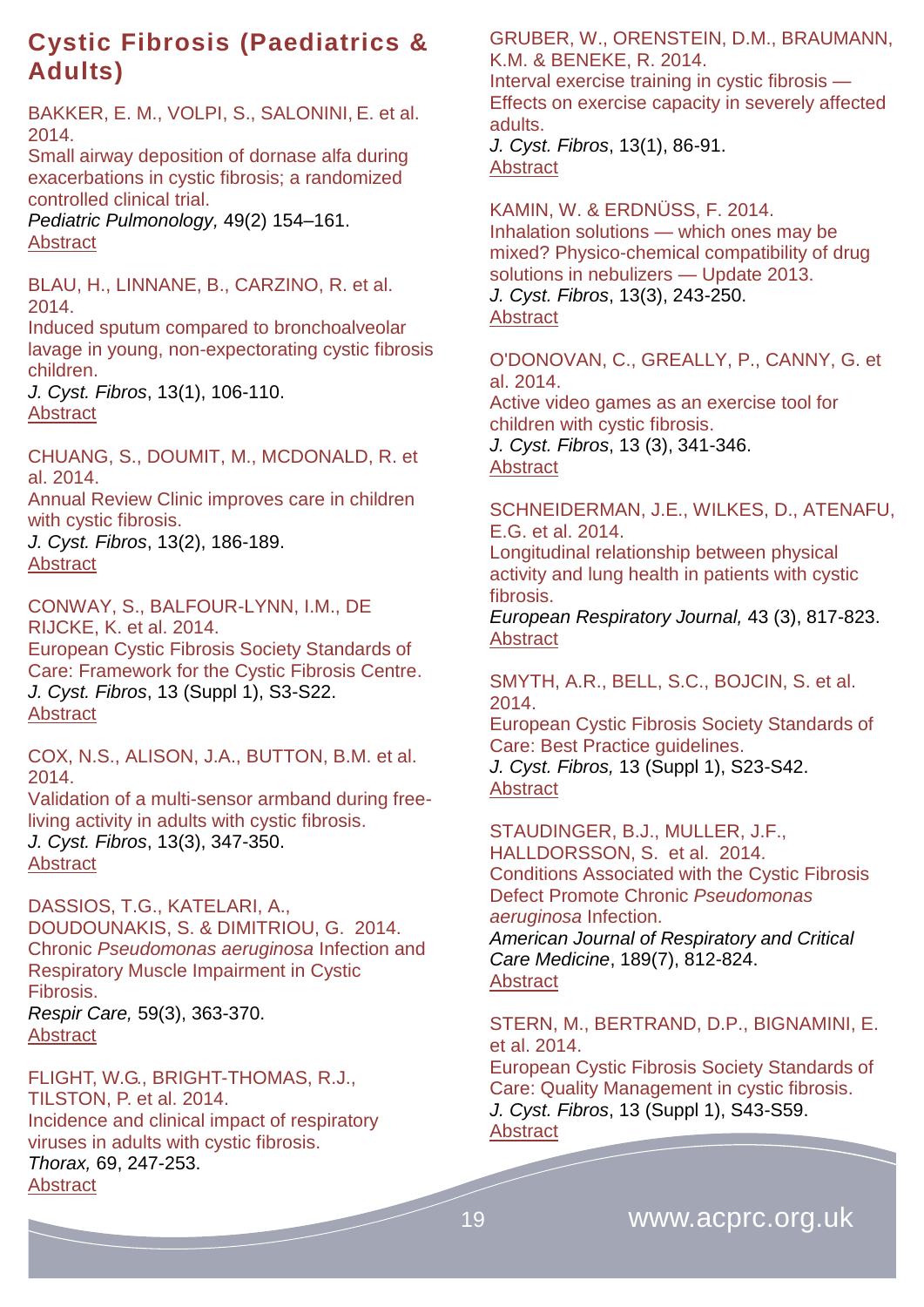VAN de WEERT-VAN LEEWEN, P.B.,

HULZEBOS, H.J., WERKMAN, M.S. et al. 2014. Chronic inflammation and infection associate with a lower exercise training response in cystic fibrosis adolescents.

*Resp. Med,* 108(3), 445-452. [Abstract](http://www.resmedjournal.com/article/S0954-6111%2813%2900313-2/abstract)

WIELPUTZ, M.O., PUDERBACH, M., KOPP-SCHNEIDER, A. et al. 2014.

Magnetic Resonance Imaging Detects Changes in Structure and Perfusion, and Response to Therapy in Early Cystic Fibrosis Lung Disease. *American Journal of Respiratory and Critical Care Medicine*, 189(8), 956-965. **[Abstract](http://www.atsjournals.org/doi/abs/10.1164/rccm.201309-1659OC#.VLZ_PiusV-s)** 

### <span id="page-19-0"></span>**General Lung Disease**

ESQUINAS, A., PAPADAKOS, P. & KOKSAI, G. 2014.

Mortality in community-acquired pneumonia associated with chronic obstructive pulmonary disease: Some reflections about this overly complex issue.

*The Journal of Critical Care,* 29 (3), 461-46. [Abstract](http://www.jccjournal.org/article/S0883-9441(14)00050-1/abstract)

LITTLE, P., MOORE, M., WILLIAMSON, L., et al. 2014.

Delayed antibiotic prescribing strategies for respiratory tract infections in primary care: pragmatic, factorial, randomised controlled trial. *BMJ,* 348, 1606. **[Abstract](http://www.ncbi.nlm.nih.gov/pubmed/24603565)** 

### <span id="page-19-1"></span>**Interstitial Lung Disease**

CAMELI, P., BARGAGLI, E., REFINI, R.M. et al. 2014.

Exhaled nitric oxide in interstitial lung diseases. *Respiratory Physiology & Neurobiology,* 197**,** 46- 52.

[Abstract](http://www.ncbi.nlm.nih.gov/pubmed/24703971)

RYERSON, C.J., CAYOU, C., TOPP, F. et al. 2014.

Pulmonary rehabilitation improves long-term outcomes in interstitial lung disease: A prospective cohort study. *Resp. Med.* 108(1), 203-210. [Abstract](http://www.resmedjournal.com/article/S0954-6111%2813%2900478-2/abstract)

RYO, K., JENKINS, S. & SENJYO, H. 2014. Evaluation of Activity Limitation in Patients with Idiopathic Pulmonary Fibrosis Grouped According to Medical Research Council Dyspnea Grade.

*Archives of Physical Medicine and Rehabilitation*, 95(5), 950-95. [Abstract](http://www.archives-pmr.org/article/S0003-9993(14)00071-9/abstract)

VIANELLO, A., ARCARO, G., BATTISTELLA, L. et al. 2014.

Noninvasive ventilation in the event of acute respiratory failure in patients with idiopathic pulmonary fibrosis.

*The Journal of Critical Care,* 29 (4), 562-567. **[Abstract](http://www.jccjournal.org/article/S0883-9441(14)00119-1/abstract)** 

### <span id="page-19-2"></span>**Lung Cancer**

ARBANE, G., DOUIRI, A., HART, N. et al. 2014. Effect of postoperative physical training on activity after curative surgery for non-small cell lung cancer: a multicentre randomised controlled trial.

*Physiotherapy,* 100(2), 100–107. [Abstract](http://www.physiotherapyjournal.com/article/S0031-9406(14)00022-4/abstract)

BLUM, T.G., HUBER, R.M., JAKOBSEN, E. et al., on behalf of the European Respiratory Society Task Force Report 2014. The European initiative for quality management in lung cancer care. *European Respiratory Journal,* 43(4), 1254-1277. [PDF](http://erj.ersjournals.com/content/43/5/1254.full.pdf+html)

### <span id="page-19-3"></span>**Pulmonary Rehabilitation, exercise & activity**

ANDRIANOPOULOS, V., FRANSSEN, F.M.E., PEETERS, J. P. I. et al. 2014. Exercise-induced oxygen desaturation in COPD patients without resting hypoxemia. *Respiratory Physiology & Neurobiology,* 190**,** 40-46. [Abstract](http://www.ncbi.nlm.nih.gov/pubmed/24121092)

ARBANE, G., DOUIRI, A., HART, N. et al. 2014. Effect of postoperative physical training on activity after curative surgery for non-small cell lung cancer: a multicenter randomised controlled trial.

*Physiotherapy,* 100(2), 100–107. [Abstract](http://www.physiotherapyjournal.com/article/S0031-9406(14)00022-4/abstract)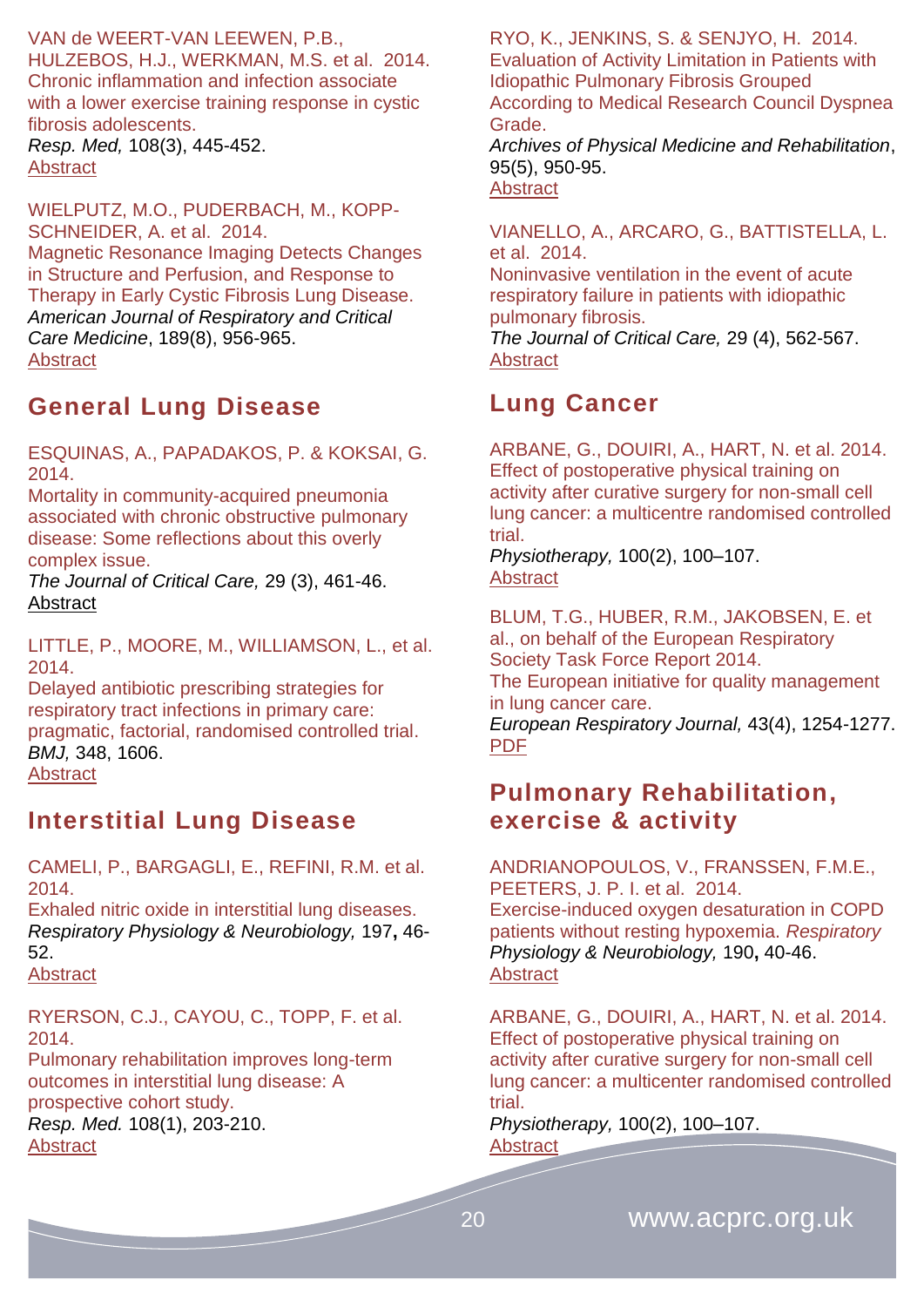BALAS, M., VASILEVSKIS, E., OLSEN, K. et al. 2014.

Effectiveness and Safety of the Awakening and Breathing Coordination, Delirium Monitoring/Management, and Early Exercise/Mobility Bundle. *Critical Care Medicine*, 42(5), 1024-1036. **[Abstract](http://journals.lww.com/ccmjournal/Abstract/2014/05000/Effectiveness_and_Safety_of_the_Awakening_and.2.aspx)** 

BARTESAGHI, M., BERETTA, E., POLLASTRI, L. et al. 2014. Inter-individual differences in control of alveolar

capillary blood volume in exercise and hypoxia. *Respiratory Physiology & Neurobiology,* 190**,** 96- 104. **[Abstract](http://www.ncbi.nlm.nih.gov/pubmed/?term=Inter-individual+differences+in+control+of+alveolar+capillary+blood+volume+in+exercise+and+hypoxia)** 

BERNHARDT, V. & BABB, T. 2014. Respiratory Symptom Perception Differs in Obese Women with Strong or Mild Breathlessness During Constant-Load Exercise. *Chest,* 145(2), 361-369. [Abstract](http://journal.publications.chestnet.org/article.aspx?articleID=1733218)

BISCA, G., PROENÇA, M., SALOMÃO, A. et al. 2014.

Minimal Detectable Change of the London Chest Activity of Daily Living Scale in Patients with COPD.

*Journal of Cardiopulmonary Rehabilitation & Prevention,* 34(3), 213 -216. **[Abstract](http://journals.lww.com/jcrjournal/Abstract/2014/05000/Minimal_Detectable_Change_of_the_London_Chest.8.aspx)** 

CAMERON-TUCKER, H.L., WOOD-BAKER, R, OWEN, C. et al. 2014.

Chronic disease self-management and exercise in COPD as pulmonary rehabilitation: a randomized controlled trial.

*Int J Chron Obstruct Pulmon Dis,* 9, 513–523. **[Abstract](http://www.ncbi.nlm.nih.gov/pmc/articles/PMC4037329/)** 

CASSIDY, S., TURNBULL, S., GARDANI, M. & KIRKWOOD K. 2014.

Attendance at pulmonary rehabilitation classes: An exploration of demographic, physiological and psychological factors that predict completion of treatment.

*Chronic Respiratory Disease*, 11, 95-102. **[Abstract](http://crd.sagepub.com/content/11/2/95.abstract)** 

CHAN-THIM, E., DUMONT, M., MOULLEC, G. et al. 2014. Clinical Impact of Time of Day on Acute Exercise

Response in COPD. *J. COPD*, 11(2), 204-211. **[Abstract](http://informahealthcare.com/doi/abs/10.3109/15412555.2013.836167)** 

CHENG, S., WU, Y., YANG, M. et al. 2014. Pulmonary rehabilitation improves heart rate variability at peak exercise, exercise capacity and health-related quality of life in chronic obstructive pulmonary disease. *Heart and Lung,* 43(3), 249–255. **[Abstract](http://www.heartandlung.org/article/S0147-9563(14)00071-5/abstract)** 

CIAVAGLIA, C.E., GUENETTE, J.A., ORA, J. et al. 2014.

Does exercise test modality influence dyspnoea perception in obese patients with COPD? *European Respiratory Journal,* 43(6), 1621-1630. **[Abstract](http://erj.ersjournals.com/content/43/6/1621.abstract)** 

COLLINS, E.G., JELINEK, C., O'CONNELL, S. et al. 2014.

Contrasting breathing retraining and helium– oxygen during pulmonary rehabilitation in COPD: A randomized clinical trial.

*Resp. Med,* 108(2), 297-306. [Abstract](http://www.resmedjournal.com/article/S0954-6111%2813%2900438-1/abstract)

CORHAY, J.L., DANG, D.N. VAN CAUWENBERGE, H. & LOUIS, R. 2014. Pulmonary rehabilitation and COPD: providing patients a good environment for optimizing therapy.

*Int J Chron Obstruct Pulmon Dis*, 9, 27–39. [Abstract](http://www.ncbi.nlm.nih.gov/pmc/articles/PMC3869834/)

COX, N.S., ALISON, J.A., BUTTON, B.M. et al. 2014.

[Validation of a multi-sensor armband during free](http://www.cysticfibrosisjournal.com/article/S1569-1993(13)00225-7/abstract)[living activity in adults with cystic fibrosis.](http://www.cysticfibrosisjournal.com/article/S1569-1993(13)00225-7/abstract) *J. Cyst. Fibros*, 13(3), 347-350. **[Abstract](http://www.ncbi.nlm.nih.gov/pubmed/24374296)** 

DANILACK, V.A., WESTON, N.A., RICHARDSON, C.A. & MORI, D.L. 2014. Reasons Persons with COPD Do Not Walk and Relationship with Daily Step Count. *J. COPD*, 11(3), 290-299. **[Abstract](file:///C:/Users/Simon/AppData/Roaming/Microsoft/Word/informahealthcare.com/doi/abs/10.3109/15412555.2013.841670)** 

21 www.acprc.org.uk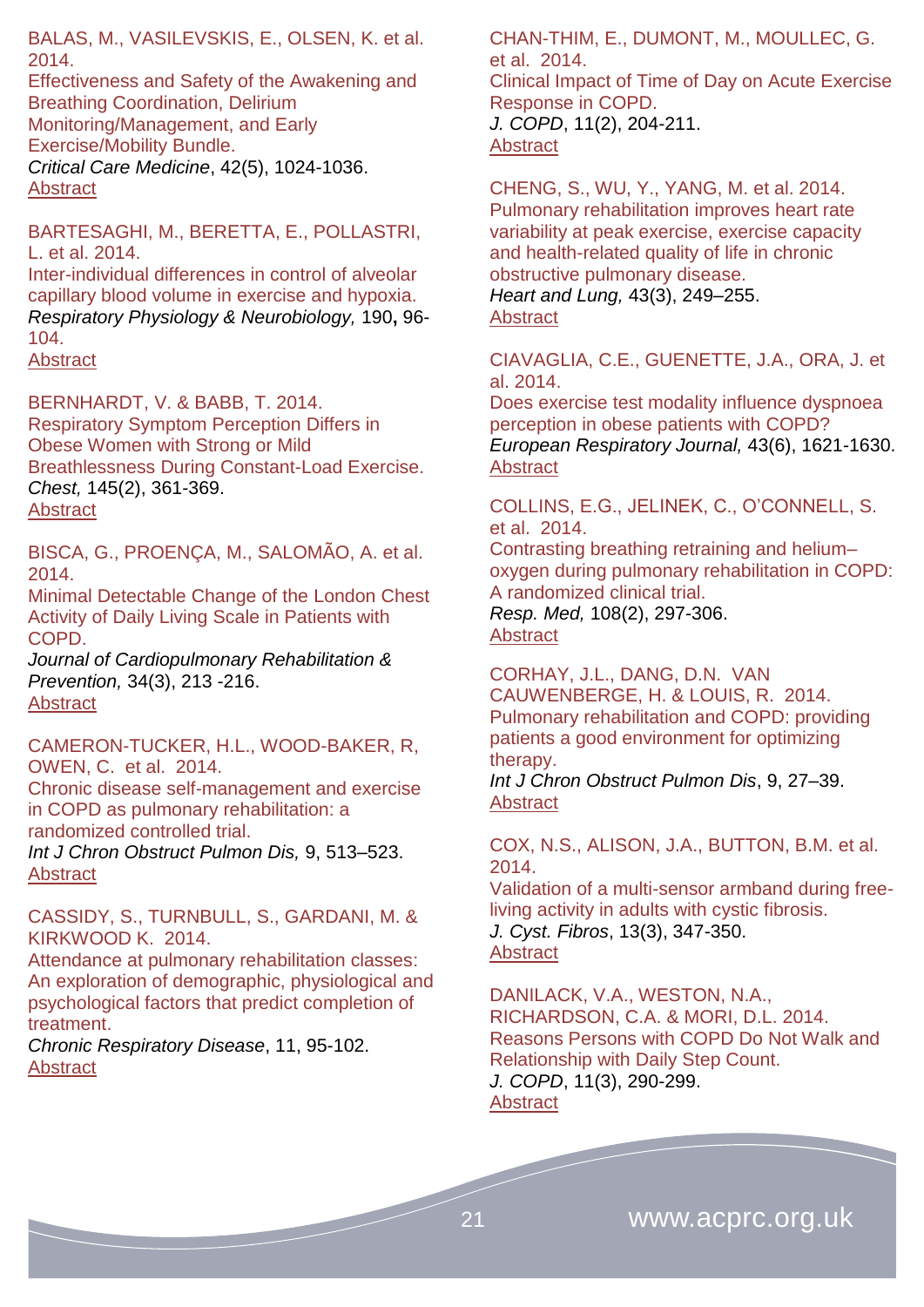DE CAMARGO, A., AMARAL, T., RACHED, S. et al. 2014.

Incremental Shuttle Walking Test: A Reproducible and Valid Test to Evaluate Exercise Tolerance in Adults with Non Cystic Fibrosis Bronchiectasis

*Archives of Physical Medicine and Rehabilitation*, 95(5), 892-899. [Abstract](http://www.archives-pmr.org/article/S0003-9993(13)01239-2/abstract)

DESVEAUX, L., BEAUCHAMP, M., ROLFE, D. et al 2014.

Participant experiences of a community-based maintenance program post-pulmonary rehabilitation.

*Chronic Respiratory Disease*, 11, 23-30. [Abstract](http://crd.sagepub.com/content/11/1/23.abstract#aff-1)

FRISK, B., ESPEHAUG, B., HARDIE, J.A. et al. 2014.

Physical activity and longitudinal change in 6-min walk distance in COPD patients. *Resp. Med,* 108(1). 86–94.

[Abstract](http://www.resmedjournal.com/article/S0954-6111%2813%2900369-7/abstract)

GAGLIARDI, E., INNOCENTI BRUNI, G., PRESI, I. et al. 2014.

Thoraco-abdominal motion/displacement does not affect dyspnea following exercise training in COPD patients.

*Respiratory Physiology & Neurobiology,* 190**,** 124-130.

**[Abstract](http://www.ncbi.nlm.nih.gov/pubmed/?term=Thoraco-abdominal+motion%2Fdisplacement+does+not+affect+dyspnea+following+exercise+training+in+COPD+patients.)** 

GIMENO-SANTOS, E., RODRIGUEZ, D.A., BARBERAN-GARCIA, A. et al. 2014. Endurance Exercise Training Improves Heart Rate Recovery in Patients with COPD. *J. COPD*, 11(2), 190-196. **[Abstract](http://informahealthcare.com/doi/abs/10.3109/15412555.2013.831401)** 

GOKDEMIR, Y. KARADAG-SAYGI, E. ERDEM, E. et al. 2014. Comparison of conventional pulmonary

rehabilitation and high-frequency chest wall oscillation in primary ciliary dyskinesia. *Pediatric Pulmonology,* 49 (6), 611-616. **[Abstract](http://onlinelibrary.wiley.com/doi/10.1002/ppul.22861/abstract)** 

GRUBER, W., ORENSTEIN, D.M., BRAUMANN, K.M. & BENEKE, R. 2014.

[Interval exercise training in cystic fibrosis —](http://www.cysticfibrosisjournal.com/article/S1569-1993(13)00110-0/abstract) [Effects on exercise capacity in severely affected](http://www.cysticfibrosisjournal.com/article/S1569-1993(13)00110-0/abstract)  [adults.](http://www.cysticfibrosisjournal.com/article/S1569-1993(13)00110-0/abstract)

*J. Cyst. Fibros*, 13(1), 86-91. [Abstract](http://www.ncbi.nlm.nih.gov/pubmed/23863518)

HOLM, S. M., RODGERS, W., HAENNEL, R. G. et al. 2014.

Effect of modality on cardiopulmonary exercise testing in male and female COPD patients. *Respiratory Physiology & Neurobiology,* 192**,** 30- 38.

[Abstract](http://www.ncbi.nlm.nih.gov/pubmed/24316218)

JACOME, C. & MARQUES, A. 2014. Pulmonary Rehabilitation for Mild COPD: A Systematic Review. *Respir Care*, 59(4), 588-594. **[Abstract](http://rc.rcjournal.com/content/59/4/588.abstract)** 

JAMES, S., JHANJI, S., SMITH, A. et al. 2014. Comparison of the prognostic accuracy of scoring systems, cardiopulmonary exercise testing, and plasma biomarkers: a single-centre observational pilot study. *British Journal of Anaesthesia,* 112(3), 491-497. [Abstract](http://bja.oxfordjournals.org/content/112/3/491.abstract)

JANAUDIS-FERREIRA, T., BEAUCHAMP, M.K., GAMES ROBLES, P. et al. 2014. Measurement of Activities of Daily Living in Patients with COPD: A Systematic Review. *Chest,* 145(2), 253-271. [Abstract](http://journal.publications.chestnet.org/article.aspx?articleID=1687332)

JOHNSON-WARRINGTON, V., HARRISON, S., MITCHELL, K. et al. 2014. Exercise Capacity and Physical Activity in Patients With COPD and Healthy Subjects Classified as Medical Research Council Dyspnea Scale Grade 2.

*Journal of Cardiopulmonary Rehabilitation & Prevention,* 34(2), 150 – 154. [Abstract](http://journals.lww.com/jcrjournal/Abstract/2014/03000/Exercise_Capacity_and_Physical_Activity_in.9.aspx)

JONES, S.E., GREEN, S.A., CLARK, A.L. et al. 2014.

Pulmonary rehabilitation following hospitalization for acute exacerbation of COPD: referrals, uptake and adherence.

*Thorax,* 69, 181-182. [Abstract](http://www.thorax.bmj.com/content/69/2/181.abstract)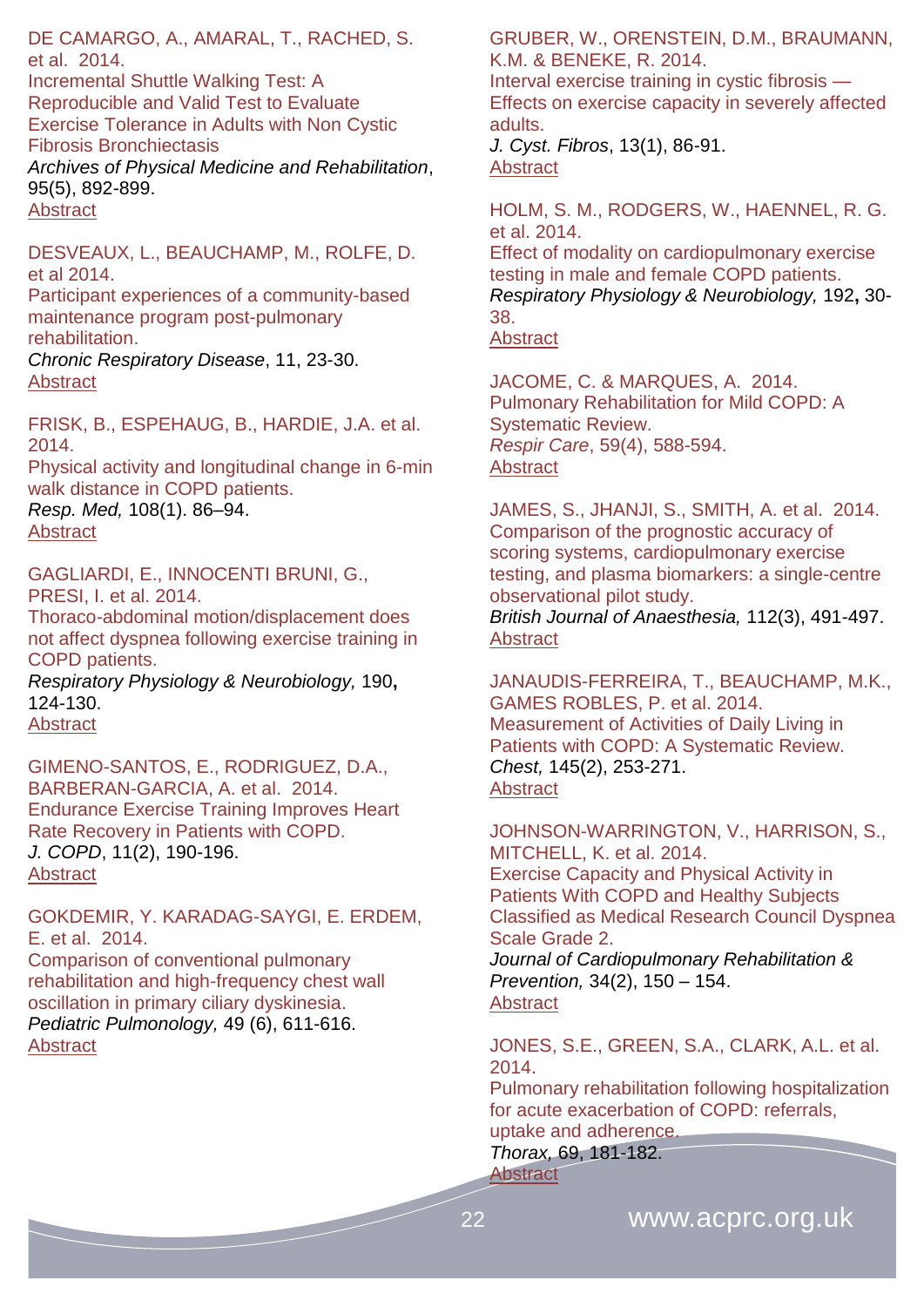KAMISKY, D.A., KNYAZHITSKIY, A., SADEGHI, A., IRVIN, C.G. 2014.

Assessing Maximal Exercise Capacity: Peak Work or Peak Oxygen Consumption? *Respir Care*, 59(1), 90-96. [Full Text](http://rc.rcjournal.com/content/59/1/90.full)

KAMM, P., SCHMID, J-P., MURI, R. et al. 2014. Interdisciplinary Cardiovascular and Neurologic Outpatient Rehabilitation in Patients Surviving Transient Ischemic Attack or Stroke with Minor or No Residual Deficits.

*Archives of Physical Medicine and Rehabilitation*, 95(4), 656-662.

**[Abstract](http://www.archives-pmr.org/article/S0003-9993(13)01107-6/abstract)** 

KARLOH, M., KARSTEN, M., PISSAIA FV. et al. 2014.

Physiological responses to the Glittre-ADL test in patients with chronic obstructive pulmonary disease.

*J Rehabil Med*, 46(1), 88-94. **[Abstract](http://www.ncbi.nlm.nih.gov/pubmed?cmd=search&term=10.2340%2F16501977-1217&dispmax=50)** 

KON, S.S.C., CANAVAN, J.L., NOLAN, C.M. et al. 2014.

The 4-metre gait speed in COPD:

responsiveness and minimal clinically important difference.

*European Respiratory Journal,* 43(4), 1298-1305. **[Abstract](http://erj.ersjournals.com/content/43/5/1298.abstract)** 

LACOMBE, S., LAHAYE, S., HOPKINS-ROSSEEL, D et al. 2014. Identifying Patients at Low Risk for Activity-Related Events: The rare score. *Journal of Cardiopulmonary Rehabilitation & Prevention,* 34(3), 180-187. [Abstract](http://journals.lww.com/jcrjournal/Abstract/2014/05000/Identifying_Patients_at_Low_Risk_for.3.aspx)

LEEDEN, M., BART STAAL, J., BEEKMAN, E. et al. 2014.

Development of a framework to describe goals and content of exercise interventions in physical therapy: a mixed method approach including a systematic review.

*Physical Therapy Reviews*, 19(1), 1-14. **[Abstract](http://www.maneyonline.com/doi/abs/10.1179/1743288X13Y.0000000095)** 

LEIDY, N.K., KIMEL, M., AJAGBE, L. et al. 2014.

Designing trials of behavioural interventions to increase physical activity in patients with COPD: Insights from the chronic disease literature. *Resp. Med,* 108(3), 472-481. [Abstract](http://www.resmedjournal.com/article/S0954-6111%2813%2900452-6/abstract)

LEWKO, A., BIDGOOD, P.L., JEWELL, A. & GARROD, R. 2014.

Evaluation of multidimensional COPD-related subjective fatigue following a Pulmonary Rehabilitation programme. *Resp. Med*, 108(1), 95 – 102.

[Abstract](http://www.resmedjournal.com/article/S0954-6111(13)00368-5/abstract)

LOK, S. K., CAUGHEY, G. & JOHNSTON, K. 2014.

The association between co-morbidities and physical performance in people with chronic obstructive pulmonary disease: A systematic review.

*Chronic Respiratory Disease*, 11, 3-13. **[Abstract](http://crd.sagepub.com/content/11/1/3.abstract)** 

LOUGHNEY, L., WEST, M., PINTUS, S. et al. 2014.

Comparison of oxygen uptake during arm or leg cardiopulmonary exercise testing in vascular surgery patients and control subjects. *British Journal of Anaesthesia,* 112(1), 57-65. [Abstract](http://bja.oxfordjournals.org/content/112/1/57.abstract)

MADOR, M., MOGRI, M. & PATEL, A. 2014. Contractile Fatigue of the Quadriceps Muscle Predicts Improvement in Exercise Performance After Pulmonary Rehabilitation.

*Journal of Cardiopulmonary Rehabilitation & Prevention,* 34(1), 54-61.

**[Abstract](http://journals.lww.com/jcrjournal/Abstract/2014/01000/Contractile_Fatigue_of_the_Quadriceps_Muscle.8.aspx)** 

MEIJER, K., ANNEGARN, J., PASSOS, V.L. et al. 2014.

Characteristics of daily arm activities in patients with COPD.

*European Respiratory Journal*, 43(6), 1631-1641. **[Abstract](http://erj.ersjournals.com/content/43/6/1631.abstract)**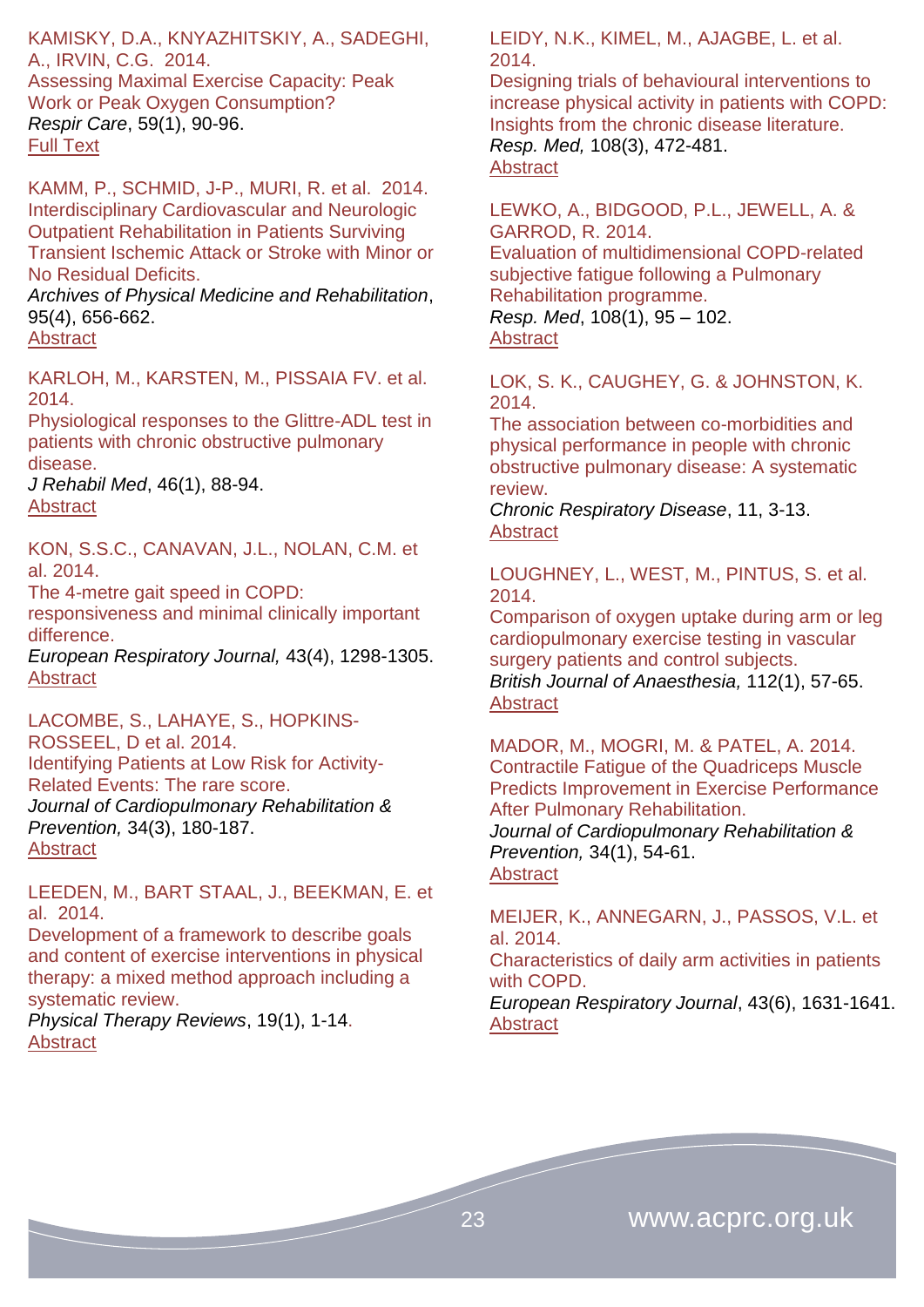MEIS, J.J.M., BOSMA, C.B., SPRUIT, M.A. et al. 2014.

A qualitative assessment of COPD patients' experiences of pulmonary rehabilitation and guidance by healthcare professionals. *Resp. Med,* 108(3), 500-510. [Abstract](http://www.resmedjournal.com/article/S0954-6111%2813%2900442-3/abstract)

MOY, M.L., TEYLAN, M., WESTON, N.A. et al. 2014. Daily Step Count Is Associated With Plasma C reactive protein and IL-6 in a US Cohort with

COPD. *Chest,* 145(3), 542-550. **[Abstract](http://journal.publications.chestnet.org/article.aspx?articleID=1746169)** 

PAHOR, M., GURALNIK, J. M., AMBROSIUS, W. T., et al. 2014. Effect of structured physical activity on prevention of major mobility disability in older adults: the LIFE study randomized clinical trial. *The Journal of the American Medical Association*, 311(23), 2387-2396. [Abstract](http://www.ncbi.nlm.nih.gov/pubmed/24866862)

PARREIRA, V.F., JANAUDIS-FERREIRA, T., EVANS, R.A. et al. 2014. Measurement Properties of the Incremental Shuttle Walk Test: A Systematic Review *Chest,* 145(6), 1357-1369. [Abstract](http://journal.publications.chestnet.org/article.aspx?articleID=1809990)

PATEL, M.S., MOHAN, D., ANDERSSON, Y.M. et al. 2014. Phenotypic Characteristics Associated With Reduced Short Physical Performance Battery Score in COPD. *Chest,* 145(5), 1016-1024. **[Abstract](http://journal.publications.chestnet.org/article.aspx?articleID=1789306)** 

POHLE-KRAUZA, R., MCCARROLL, M., PANNIKOTTU, K. et al. 2014. Body Mass Index Moderates the Effects of Portable Oxygen Transport Modality on 6-Minute Walk Distance in Patients With COPD. *Journal of Cardiopulmonary Rehabilitation & Prevention,* 34(1), 62-68. **[Abstract](http://journals.lww.com/jcrjournal/Abstract/2014/01000/Body_Mass_Index_Moderates_the_Effects_of_Portable.9.aspx)** 

RAMON, M.A., GIMENO-SANTOS, E., FERRER, J. et al., and the PAC-COPD Study Group 2014. Hospital admissions and exercise capacity

decline in patients with COPD. *European Respiratory Journal,* 43(4), 1018-1027.

[Abstract](http://erj.ersjournals.com/content/43/4/1018.abstract)

RICCI, C., TERZONI, S., GAETA, M. et al. 2014.

Physical Training and Noninvasive Ventilation in COPD Patients: A Meta-Analysis. *Respir Care*, 59(5), 709717 **[Abstract](http://rc.rcjournal.com/content/59/5/709.abstract)** 

ROBLES, P., BROOKS, D., GOLDSTEIN, R. et al. 2014.

Gender-Associated Differences in Pulmonary Rehabilitation Outcomes in People with Chronic Obstructive Pulmonary Disease: A Systematic Review.

*Journal of Cardiopulmonary Rehabilitation & Prevention,* 34(2), 87-97. [Abstract](http://journals.lww.com/jcrjournal/Fulltext/2014/03000/Gender_Associated_Differences_in_Pulmonary.1.aspx)

RYERSON, C.J., CAYOU, C., TOPP, F. et al. 2014.

Pulmonary rehabilitation improves long-term outcomes in interstitial lung disease: A prospective cohort study. *Resp. Med.* 108(1), 203-210. [Abstract](http://www.resmedjournal.com/article/S0954-6111%2813%2900478-2/abstract)

RYO, K., JENKINS, S. & SENJYO, H. 2014. Evaluation of Activity Limitation in Patients with Idiopathic Pulmonary Fibrosis Grouped According to Medical Research Council Dyspnea Grade. *Archives of Physical Medicine and Rehabilitation*, 95(5), 950-95.

[Abstract](http://www.archives-pmr.org/article/S0003-9993(14)00071-9/abstract)

SCHNEIDERMAN, J.E., WILKES, D., ATENAFU, E.G. et al. 2014. Longitudinal relationship between physical activity and lung health in patients with cystic fibrosis. *European Respiratory Journal,* 43 (3), 817-823. **[Abstract](http://erj.ersjournals.com/content/43/3/817.abstract)**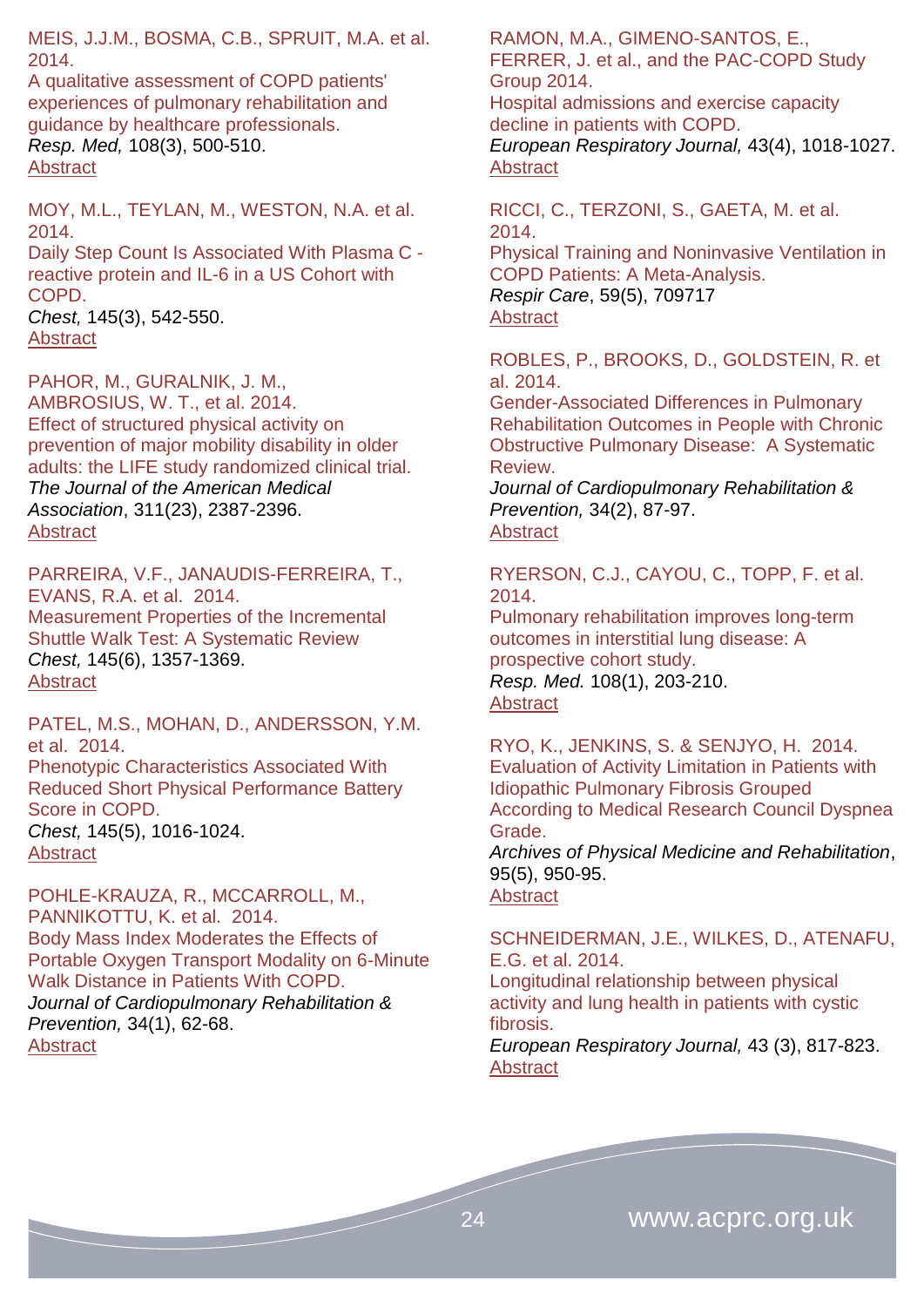SPENCER, L., ALISON, J. & MCKEOUGH, Z. 2014.

Evaluating the need for two incremental shuttle walk tests during a maintenance exercise program in people with COPD. *Physiotherapy,* 100(2), 123–127. [Abstract](http://www.physiotherapyjournal.com/article/S0031-9406(13)00121-1/abstract)

SPRUIT, M.A., PITTA, F., GARVEY, C. et al. 2014.

On behalf of the ERS Rehabilitation and Chronic Care, and Physiotherapists Scientific Groups, the American Association of Cardiovascular and Pulmonary Rehabilitation, the ATS Pulmonary Rehabilitation Assembly and the ERS COPD Audit team 2014.

Differences in content and organisational aspects of pulmonary rehabilitation programmes. *European Respiratory Journal,* 43(5), 1326-1337. [Abstract](http://erj.ersjournals.com/content/43/5/1326.abstract)

TASOULIS, A., DIMOPOULOS, S., REPASOS, E. et al. 2014.

Respiratory drive and breathing pattern abnormalities are related to exercise intolerance in chronic heart failure patients.

*Respiratory Physiology & Neurobiology,* 192**,** 90- 94.

[Abstract](http://www.ncbi.nlm.nih.gov/pubmed/?term=Respiratory+drive+and+breathing+pattern+abnormalities+are+related+to+exercise+intolerance+in+chronic+heart+failure+patients.)

TEOPOMPI, E., TZANI, P., AIELLO, M. et al. 2014.

Excess ventilation and ventilatory constraints during exercise in patients with chronic obstructive pulmonary disease.

*Respiratory Physiology & Neurobiology,* 197**,** 9- 14.

[Abstract](http://www.ncbi.nlm.nih.gov/pubmed/?term=Excess+ventilation+and+ventilatory+constraints+during+exercise+in+patients+with+chronic+obstructive+pulmonary+disease.)

THIRAPATARAPONG, W., ARMSTRONG, H. & BARTELS, M. 2014.

Comparison of cardiopulmonary exercise testing variables in COPD patients with and without coronary artery disease.

*Heart and Lung,* 43(2), 146–151. **[Abstract](http://www.heartandlung.org/article/S0147-9563(14)00003-X/abstract)** 

THORPE, O., KUMAR, S. & JOHNSTON, K. 2014.

Barriers to and enablers of physical activity in patients with COPD following a hospital admission: a qualitative study. *Int J Chron Obstruct Pulmon Dis*, 9, 115–128.

**[Abstract](http://www.ncbi.nlm.nih.gov/pmc/articles/PMC3904833/)** 

#### VAN de WEERT-VAN LEEWEN, P.B.,

HULZEBOS, H.J., WERKMAN, M.S. et al. 2014. Chronic inflammation and infection associate with a lower exercise training response in cystic fibrosis adolescents.

*Resp. Med,* 108(3), 445-452. [Abstract](http://www.resmedjournal.com/article/S0954-6111%2813%2900313-2/abstract)

VAN der VAART, H., MURGATROYD, S.R., ROSSITER, H.B. et al. 2014. Selecting Constant Work Rates for Endurance Testing in COPD: The Role of the Power-Duration Relationship. *J. COPD*, 11(3), 267–276. [Abstract](http://informahealthcare.com/toc/cop/11/3)

VIEIRA, F.C., DE MELO MARINHO, P.E., BRANDAO, D.C. et al. 2014. Respiratory Muscle Strength, the Six-Minute Walk Test and Quality of Life in Chagas Cardiomyopathy. *Physiotherapy Research International,* 19(1), 16-

24. [Abstract](http://www.ncbi.nlm.nih.gov/pubmed/?term=Respiratory+Muscle+Strength%2C+the+Six-Minute+Walk+Test+and+Quality+of+Life+in+Chagas+Cardiomyopathy+(pages+8%E2%80%9315))

WASSERMAN, K., COX, T. A. & SIETSEMA, K. E. 2014.

Ventilatory regulation of arterial H+ (pH) during exercise.

*Respiratory Physiology & Neurobiology,* 190**,** 142-148.

**[Abstract](http://www.ncbi.nlm.nih.gov/pubmed/24369924)** 

WEST, M.A., LYTHGOE, D., BARBEN, C.P. et al. 2014.

Cardiopulmonary exercise variables are associated with postoperative morbidity after major colonic surgery: a prospective blinded observational study.

*British Journal of Anaesthesia,* 112 (4), 665-671. [Abstract](http://bja.oxfordjournals.org/content/112/4/665.abstract)

WOOTTON, S., NG, C., MCKEOUGH, Z et al. 2014.

Estimating endurance shuttle walk test speed using the six-minute walk test in people with chronic obstructive pulmonary disease. *Chronic Respiratory Disease*, 11, 89-94. **[Abstract](http://crd.sagepub.com/content/11/2/89.abstract)**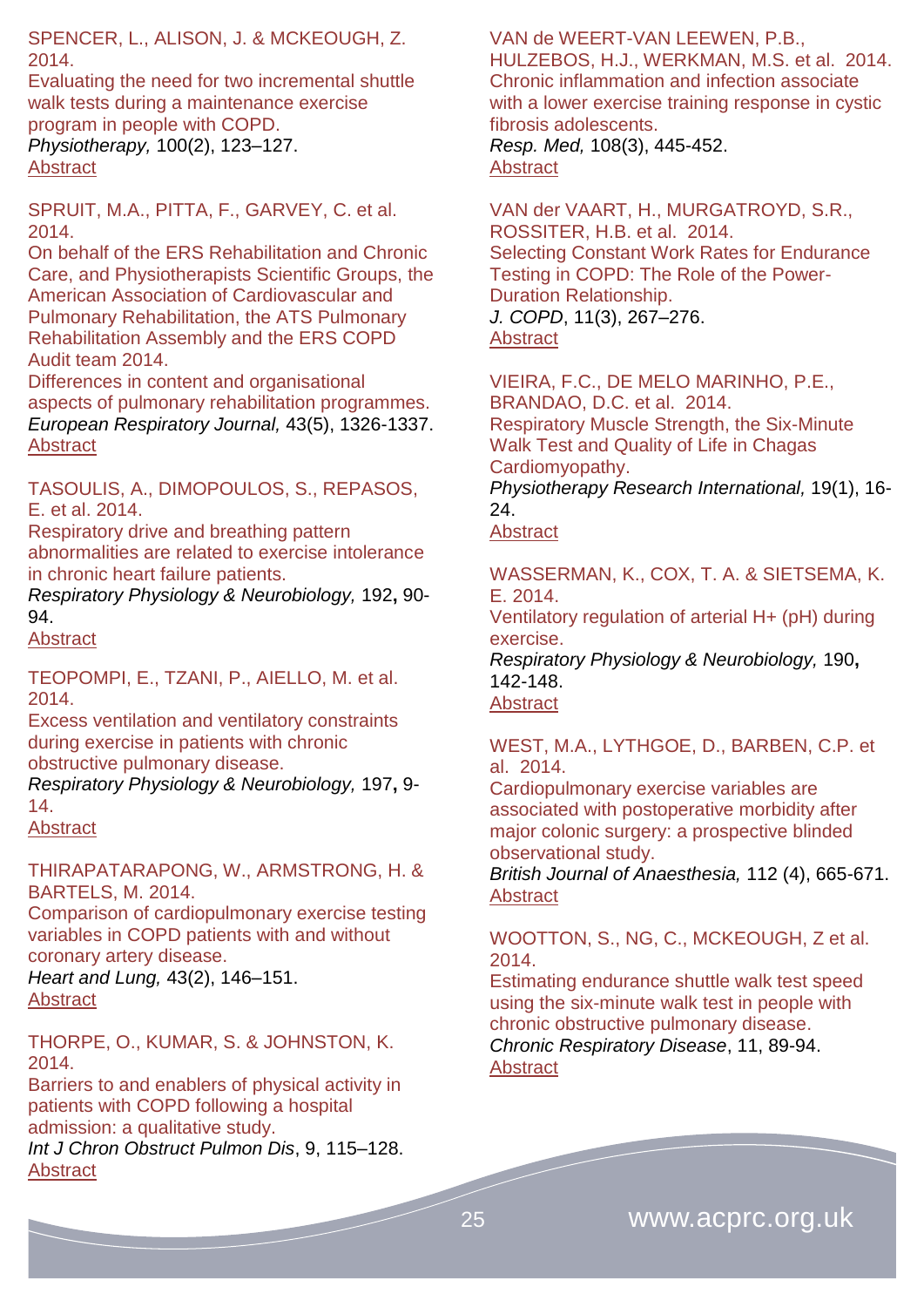# <span id="page-25-0"></span>**Neurology**

#### <span id="page-25-1"></span>**Neuromuscular Disorders**

CHEN, T.H., HSU, J.H., WU, J.R. et al. 2014. Combined noninvasive ventilation and mechanical in-exsufflator in the treatment of pediatric acute neuromuscular respiratory failure. *Pediatric Pulmonology,* 49(6), 589-596. **[Abstract](http://onlinelibrary.wiley.com/doi/10.1002/ppul.22827/abstract)** 

FITZGERALD, K., DUGRE, J., PAGALA, S. 2014. High-Frequency Chest Wall Compression Therapy in Neurologically Impaired Children. *Respir Care*, 59(1), 107-112. [Full Text](http://rc.rcjournal.com/content/59/1/107.full)

JENKINS, H.M., STOCKI, A., KRIELLAARS, D & PASTERKAMP, H. 2014.

Breath stacking in children with neuromuscular disorders.

*Pediatric Pulmonology,* 49(6), 544-553. **[Abstract](http://onlinelibrary.wiley.com/doi/10.1002/ppul.22865/abstract)** 

KHIRANI, S., RAMIREZ, A., AUBERTIN, G. et al. 2014.

Respiratory muscle decline in Duchenne muscular dystrophy.

*Pediatric Pulmonology,* 49(5), 473-481. **[Abstract](http://onlinelibrary.wiley.com/doi/10.1002/ppul.22847/abstract)** 

LOFASO, F., PRIGENT, H., TIFFREAU, V. et al. 2014.

Long-Term Mechanical Ventilation Equipment for Neuromuscular Patients: Meeting the Expectations of Patients and Prescribers. *Respir Care*, 59(1), 97-106. [Full Text](http://rc.rcjournal.com/content/59/1/97.full)

LOMAURO, A., ROMEI, M., D'ANGELO, M.G. & ALIVERTI, A. 2014.

Determinants of cough efficiency in Duchenne muscular dystrophy.

*Pediatric Pulmonology,* 49(4), 357–365. **[Abstract](http://onlinelibrary.wiley.com/doi/10.1002/ppul.22836/abstract)** 

LOMAURO, A., ROMEI, M., PRIORI, R. et al. 2014.

Alterations of Thoraco-abdominal volumes and asynchronies in patients with spinal muscle atrophy type III.

*Respiratory Physiology & Neurobiology,* 197,1-8. [Abstract](http://www.ncbi.nlm.nih.gov/pubmed/?term=Alterations+of+thoraco-abdominal+volumes+and+asynchronies+in+patients+with+spinal+muscle+atrophy+type+III.)

SILVERMAN, E.P., CARNABY-MANN, G., PITTS, T. et al. 2014. Concordance and Discriminatory Power of Cough Measurement Devices for Individuals with Parkinson Disease. *Chest,* 145(5), 1089-1096. **[Abstract](http://journal.publications.chestnet.org/article.aspx?articleID=1782167)** 

# <span id="page-25-2"></span>**Spinal cord injury**

TESTER, N.J., FULLER, D.D., FROMM, J.S. et al. 2014. Long-Term Facilitation of Ventilation in Humans with Chronic Spinal Cord Injury *American Journal of Respiratory and Critical Care Medicine*, 189(1), 57-65. [Full Text](http://www.atsjournals.org/doi/full/10.1164/rccm.201305-0848OC#.VLZqhiusV-s)

WERNDEL, M., SAADOUN, S., PHANG, I. et al. 2014.

Monitoring of Spinal Cord Perfusion Pressure in Acute Spinal Cord Injury: Initial Findings of the Injured Spinal Cord Pressure Evaluation Study. *Critical Care Medicine*, 42(3), 646-655. **[Abstract](http://journals.lww.com/ccmjournal/Abstract/2014/03000/Monitoring_of_Spinal_Cord_Perfusion_Pressure_in.19.aspx)** 

# <span id="page-25-3"></span>**NIV and CPAP**

CARRON, M., ROSSI, S., CAROLLO, C. & ORI, C. 2014.

Comparison of invasive and noninvasive positive pressure ventilation delivered by means of a helmet for weaning of patients from mechanical ventilation.

*The Journal of Critical Care,* 29(4), 580-585*.*  **Abstract** 

CHEN, T.H., HSU, J.H., WU, J.R. et al. 2014. Combined noninvasive ventilation and mechanical in-exsufflator in the treatment of pediatric acute neuromuscular respiratory failure. *Pediatric Pulmonology,* 49(6), 589-596. [Abstract](http://onlinelibrary.wiley.com/doi/10.1002/ppul.22827/abstract)

EKKERNKAMP, E., KABITZ, H-J., WALKER, D.J. et al. 2014.

Minute Ventilation During Spontaneous Breathing, High-Intensity Noninvasive Positive Pressure Ventilation and Intelligent Volume Assured Pressure Support in Hypercapnic COPD.

*J. COPD*, 11(1), 52-58. [Abstract](http://informahealthcare.com/doi/abs/10.3109/15412555.2013.829437)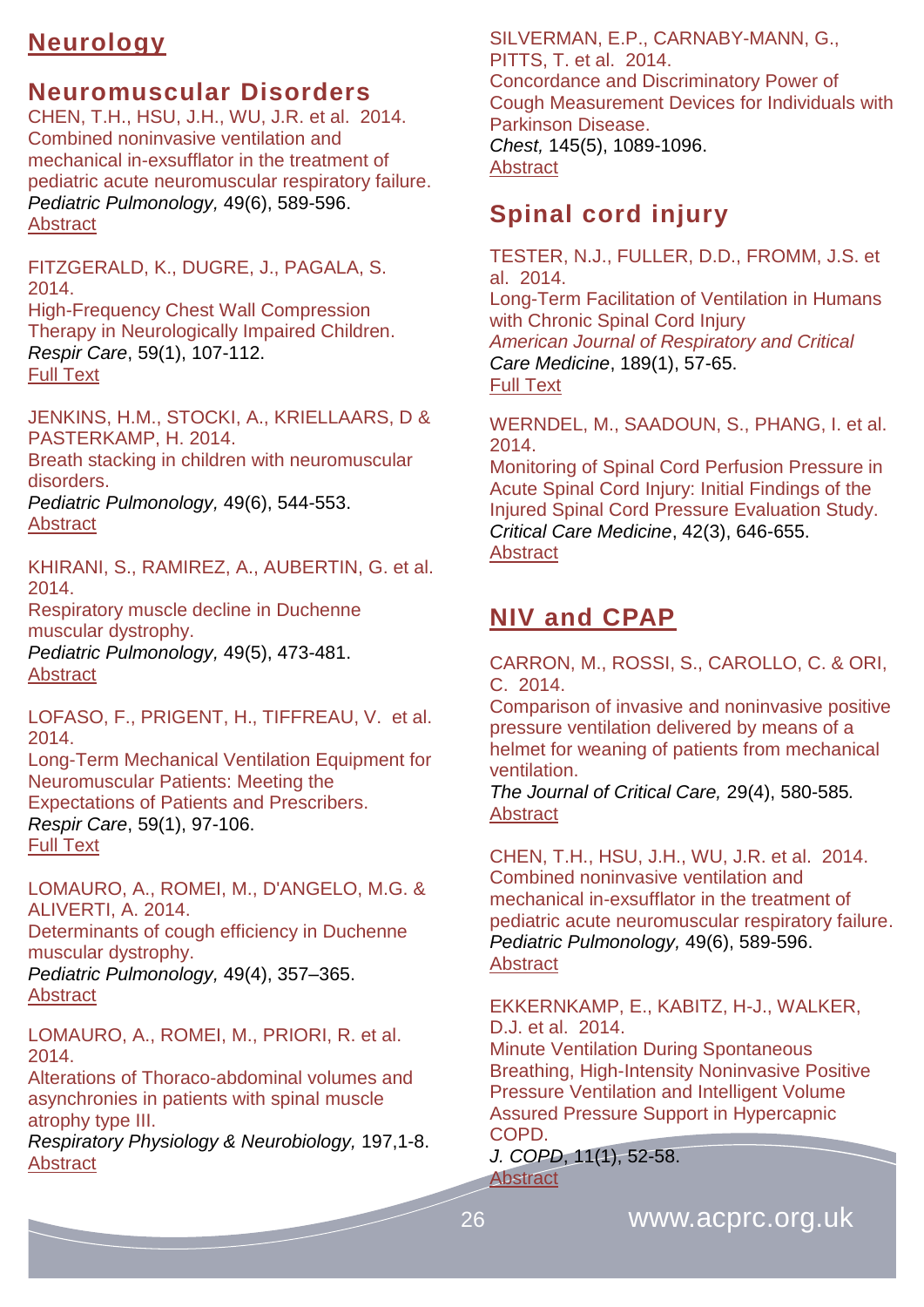ESSOURI, S., LAURENT, M., CHEVRET, L., et al. 2014.

[Improved clinical and economic outcomes in](http://icmjournal.esicm.org/journal/134/40/1/3129_10.1007_s00134-013-3129-z/2013/Improved_clinical_and_economic_outcomes_in_severe_.html)  [severe bronchiolitis with pre-emptive nCPAP](http://icmjournal.esicm.org/journal/134/40/1/3129_10.1007_s00134-013-3129-z/2013/Improved_clinical_and_economic_outcomes_in_severe_.html) [ventilatory strategy.](http://icmjournal.esicm.org/journal/134/40/1/3129_10.1007_s00134-013-3129-z/2013/Improved_clinical_and_economic_outcomes_in_severe_.html)

*Intensive Care Medicine,* 40(1), 84 – 91*.* [Abstract](http://icmjournal.esicm.org/journals/abstract.html?v=40&j=134&i=1&a=3129_10.1007_s00134-013-3129-z&doi=)

FAVA, C., DORIGONI, S., VEDOVE, F.D., et al. 2014.

Effect of CPAP on Blood Pressure in Patients with OSA/Hypopnea: A Systematic Review and Meta-analysis.

*Chest,* 145(4), 762-771. [Abstract](http://journal.publications.chestnet.org/article.aspx?articleID=1742666)

GALLI, J.A., KRAHNKE, J.S., MAMARY, A.J. et al. 2014. Home non-invasive ventilation use following acute hypercapnic respiratory failure in COPD. *Resp. Med,* 108(5), 722-728.

**[Abstract](http://www.resmedjournal.com/article/S0954-6111%2814%2900114-0/abstract)** 

GARUTTI, I., PUENTE-MAESTU, L., LASO, J. et al. 2014.

Comparison of gas exchange after lung resection with a Boussignac CPAP or Venturi mask. *British Journal of Anaesthesia,* 112 (5), 929-935. [Abstract](http://bja.oxfordjournals.org/content/112/5/929.abstract)

HANNAN, L.M., DOMINELLI, G.S., CHEN, Y-W. et al. 2014.

Systematic review of non-invasive positive pressure ventilation for chronic respiratory failure.

*Resp. Med*, 108 (2), 229 - 243. **[Abstract](http://www.resmedjournal.com/article/S0954-6111%2813%2900451-4/abstract)** 

HELD, M., WALTHELM, J., BARON, S. et al. 2014.

Functional impact of pulmonary hypertension due to hypoventilation and changes under noninvasive ventilation.

*European Respiratory Journal,* 43(1)*,* 156-165. **[Abstract](http://erj.ersjournals.com/content/43/1/156.abstract)** 

LELLOUCHE, F., L'HER, E., ABROUG, F., et al. 2014.

[Impact of the humidification device on intubation](http://icmjournal.esicm.org/journal/134/40/2/3145_10.1007_s00134-013-3145-z/2013/Impact_of_the_humidification_device_on_intubation_.html)  [rate during noninvasive ventilation with ICU](http://icmjournal.esicm.org/journal/134/40/2/3145_10.1007_s00134-013-3145-z/2013/Impact_of_the_humidification_device_on_intubation_.html)  [ventilators: results of a multicenter randomized](http://icmjournal.esicm.org/journal/134/40/2/3145_10.1007_s00134-013-3145-z/2013/Impact_of_the_humidification_device_on_intubation_.html)  [controlled trial.](http://icmjournal.esicm.org/journal/134/40/2/3145_10.1007_s00134-013-3145-z/2013/Impact_of_the_humidification_device_on_intubation_.html)

*Intensive Care Medicine, 40(2),* 211 – 219. **[Abstract](http://icmjournal.esicm.org/journals/abstract.html?v=40&j=134&i=2&a=3145_10.1007_s00134-013-3145-z&doi=)** 

LIN, C., YU, H., FAN, H. & LI, Z. 2014. The efficacy of noninvasive ventilation in managing post Extubation respiratory failure: A meta-analysis. *Heart and Lung,* 43 (2), 99–104. **[Abstract](http://www.heartandlung.org/article/S0147-9563(14)00006-5/abstract)** 

LORUT, C., LEFEBVRE, A., PLANQUETTE, B., et al. 2014.

[Early postoperative prophylactic noninvasive](http://icmjournal.esicm.org/journal/134/40/2/3150_10.1007_s00134-013-3150-2/2013/Early_postoperative_prophylactic_noninvasive_venti.html)  [ventilation after major lung resection in COPD](http://icmjournal.esicm.org/journal/134/40/2/3150_10.1007_s00134-013-3150-2/2013/Early_postoperative_prophylactic_noninvasive_venti.html)  [patients: a randomized controlled trial.](http://icmjournal.esicm.org/journal/134/40/2/3150_10.1007_s00134-013-3150-2/2013/Early_postoperative_prophylactic_noninvasive_venti.html) *Intensive Care Medicine, 40(2), 220 – 227.* **[Abstract](http://icmjournal.esicm.org/journals/abstract.html?v=40&j=134&i=2&a=3150_10.1007_s00134-013-3150-2&doi=)** 

PALLIN, M. & NAUGHTON, M. 2014. Noninvasive ventilation in acute asthma. *The Journal of Critical Care,* 29(4), 586-593*.*  [Abstract](http://www.jccjournal.org/article/S0883-9441(14)00088-4/abstract)

RICCI, C., TERZONI, S., GAETA, M. et al. 2014.

Physical Training and Noninvasive Ventilation in COPD Patients: A Meta-Analysis. *Respir Care*, 59(5), 709-717 **[Abstract](http://rc.rcjournal.com/content/59/5/709.abstract)** 

ROSSI, V.A., SCHWARZ, E.I., BLOCH, K.E. et al. 2014.

Is continuous positive airway pressure necessarily an everyday therapy in patients with obstructive sleep apnoea? *European Respiratory Journal,* 43(5), 1387-1393. [Abstract](http://erj.ersjournals.com/content/43/5/1387.abstract)

SCHNELL, D., TIMSIT, J.F., DARMON, M., et al. 2014.

[Noninvasive mechanical ventilation in acute](http://icmjournal.esicm.org/journal/134/40/4/3222_10.1007_s00134-014-3222-y/2014/Noninvasive_mechanical_ventilation_in_acute_respir.html)  [respiratory failure: trends in use and outcomes.](http://icmjournal.esicm.org/journal/134/40/4/3222_10.1007_s00134-014-3222-y/2014/Noninvasive_mechanical_ventilation_in_acute_respir.html) *Intensive Care Medicine,* 40(4), 582 – 591. [Abstract](http://icmjournal.esicm.org/journals/abstract.html?v=40&j=134&i=4&a=3222_10.1007_s00134-014-3222-y&doi=)

STRUIK, F.M., LACASSE, Y., GOLDSTEIN, R.S. et al. 2014.

Nocturnal noninvasive positive pressure ventilation in stable COPD: A systematic review and individual patient data meta-analysis. *Resp. Med,* 108 (2), 329-337. **[Abstract](http://www.resmedjournal.com/article/S0954-6111%2813%2900417-4/abstract)** 

TERZI, N., NORMAND, H., DUMANOWSKI, E. et al. 2014.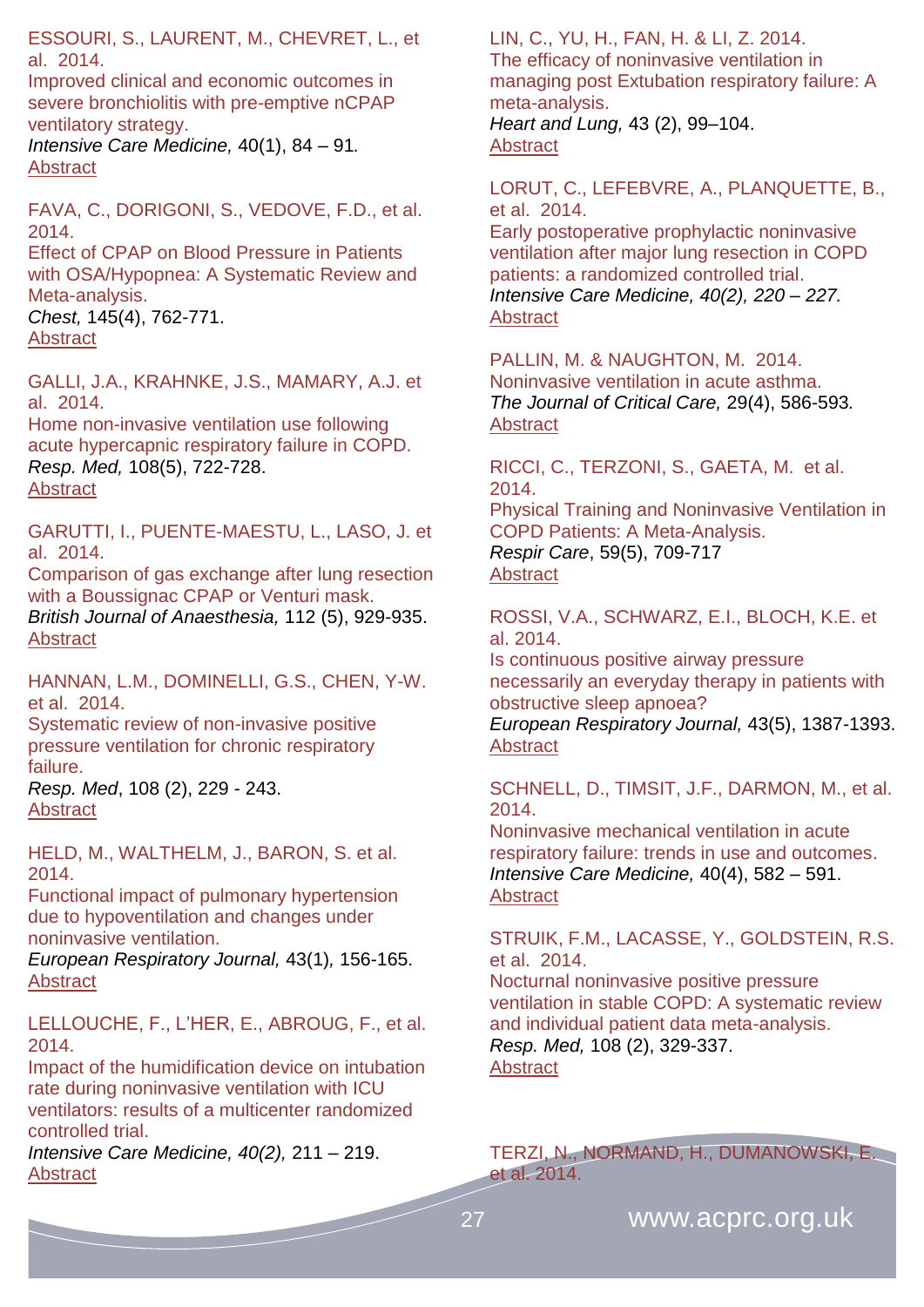Noninvasive Ventilation and Breathing-Swallowing Interplay in Chronic Obstructive Pulmonary Disease. *Critical Care Medicine*, 42(3), 565-573. [Abstract](http://journals.lww.com/ccmjournal/Abstract/2014/03000/Noninvasive_Ventilation_and_Breathing_Swallowing.9.aspx)

UGURLU, A.O., SIDHOM, S.S., KHODABANDEH, A. et al, 2014. Use and Outcomes of Noninvasive Positive Pressure Ventilation in Acute Care Hospitals in Massachusetts. *Chest,* 145(5), 964-971. [Abstract](http://journal.publications.chestnet.org/article.aspx?articleID=1819630)

VIANELLO, A., ARCARO, G., BATTISTELLA, L. et al. 2014.

Noninvasive ventilation in the event of acute respiratory failure in patients with idiopathic pulmonary fibrosis.

*The Journal of Critical Care,* 29 (4), 562-567. **[Abstract](http://www.jccjournal.org/article/S0883-9441(14)00119-1/abstract)** 

#### <span id="page-27-0"></span>**Obstructive Sleep Apnoea & Obesity**

BERNHARDT, V. & BABB, T. 2014. Respiratory Symptom Perception Differs in Obese Women with Strong or Mild Breathlessness During Constant-Load Exercise. *Chest,* 145(2), 361-369. [Abstract](http://journal.publications.chestnet.org/article.aspx?articleID=1733218)

CIAVAGLIA, C.E., GUENETTE, J.A., ORA, J. et al. 2014.

Does exercise test modality influence dyspnoea perception in obese patients with COPD? *European Respiratory Journal,* 43(6), 1621-1630. **[Abstract](http://erj.ersjournals.com/content/43/6/1621.abstract)** 

FAVA, C., DORIGONI, S., VEDOVE, F.D., et al. 2014.

Effect of CPAP on Blood Pressure in Patients with OSA/Hypopnea: A Systematic Review and Meta-analysis.

*Chest,* 145(4), 762-771. **[Abstract](http://journal.publications.chestnet.org/article.aspx?articleID=1742666)** 

HOLLIER, C.A., HARMER, A.R., MAXWELL, L.J. et al. 2014.

Moderate concentrations of supplemental oxygen worsen hypercapnia in obesity hypoventilation syndrome: a randomised crossover study. *Thorax,* 69, 346-353. **[Abstract](http://www.thorax.bmj.com/content/69/4/346.abstract)** 

HOLLIER, C. A., HARMER, A. R., MAXWELL, L. J. et al. 2014. Validation of respiratory inductive plethysmography (LifeShirt) in obesity hypoventilation syndrome. *Respiratory Physiology & Neurobiology,* 194**,** 15- 22. [Abstract](http://www.ncbi.nlm.nih.gov/pubmed/?term=Validation+of+respiratory+inductive+plethysmography+(LifeShirt)+in+obesity+hypoventilation+syndrome.)

JORDAN, A.S., MCSHARRY, D.G. & MALHOTRA, A. 2014. Adult obstructive sleep apnoea. *The Lancet*, 383 (9918), 736-747. **[Abstract](http://www.thelancet.com/journals/lancet/article/PIIS0140-6736%2813%2960734-5/abstract)** 

MIECZKOWSKI, B. & EZZIE, M.E. 2014. Update on obstructive sleep apnea and its relation to COPD. *Int J Chron Obstruct Pulmon Dis*, 9, 349–362. **[Abstract](http://www.ncbi.nlm.nih.gov/pmc/articles/PMC3986113/)** 

PLEN, G.W., PACK, A.I., JACKSON, N. et al. 2014.

Risk factors for sleep-disordered breathing in pregnancy.

*Thorax,* 69, 371-377. Abstract.

ROSSI, V.A., SCHWARZ, E.I., BLOCH, K.E. et al. 2014.

Is continuous positive airway pressure necessarily an everyday therapy in patients with obstructive sleep apnoea? *European Respiratory Journal,* 43(5), 1387-1393. **[Abstract](http://erj.ersjournals.com/content/43/5/1387.abstract)** 

SOOD, A., PETERSEN, H., MEEK, P. & TESFAIGZI, Y. 2014. Spirometry and Health Status Worsen with Weight Gain in Obese Smokers but Improve in Normal-Weight Smokers.

*American Journal of Respiratory and Critical Care Medicine*, 189(3). 274-281.

[Full Text](http://www.atsjournals.org/doi/abs/10.1164/rccm.201306-1060OC#.VLZrvSusV-t)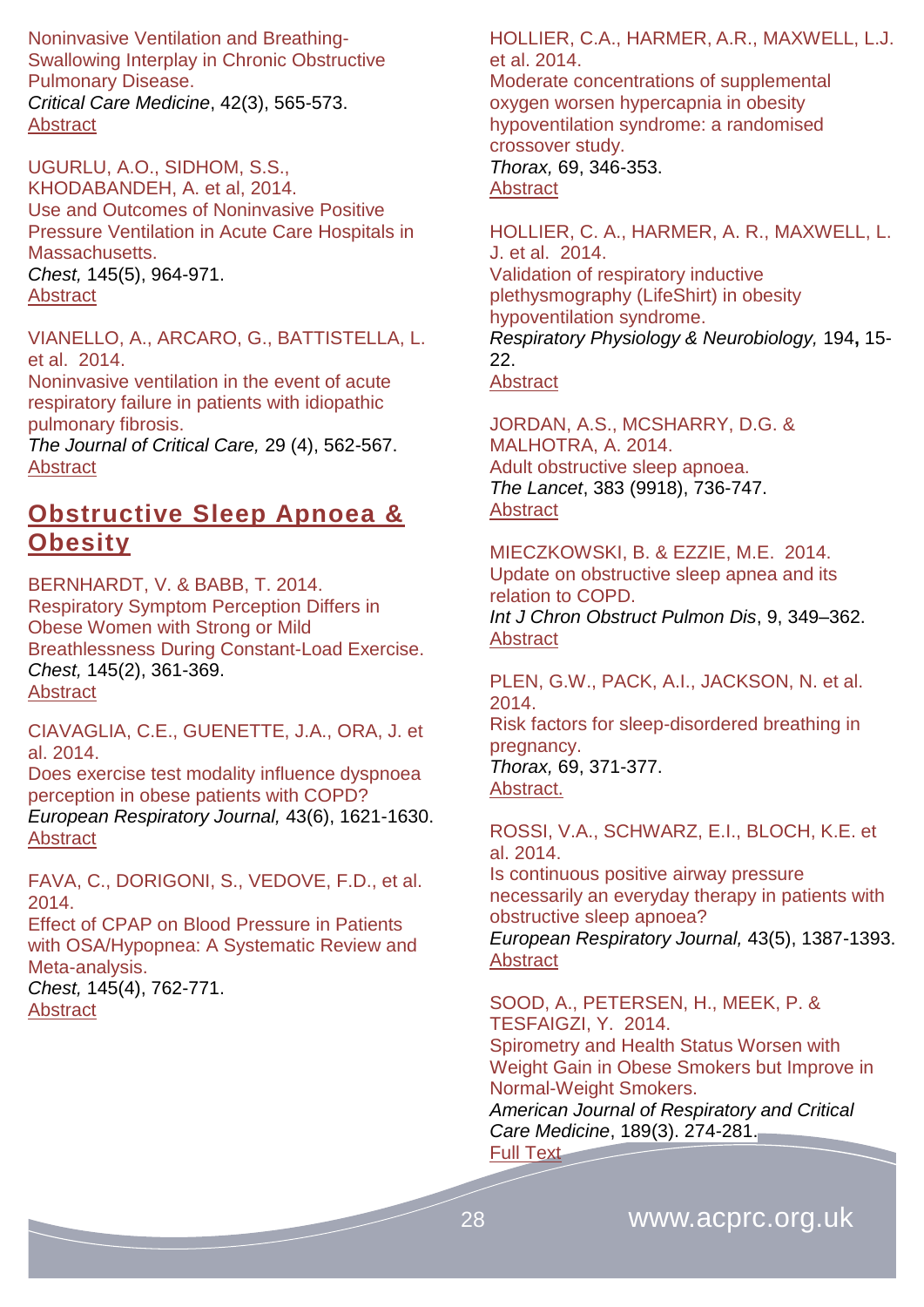# <span id="page-28-0"></span>**Oxygen**

HOLLIER, C.A., HARMER, A.R., MAXWELL, L.J. et al. 2014.

Moderate concentrations of supplemental oxygen worsen hypercapnia in obesity hypoventilation syndrome: a randomised crossover study.

*Thorax,* 69, 346-353. **[Abstract](http://www.thorax.bmj.com/content/69/4/346.abstract)** 

SUZUKI, S., EASTWOOD, G., GLASSFORD, N. et al. 2014.

Conservative Oxygen Therapy in Mechanically Ventilated Patients: A Pilot Before-and-After Trial.

*Critical Care Medicine*, 42 (6), 1414-1422. [Abstract](file:///C:/Users/Simon/AppData/Roaming/Microsoft/Word/ournals.lww.com/ccmjournal/Abstract/2014/06000/Conservative_Oxygen_Therapy_in_Mechanically.13.aspx)

# <span id="page-28-1"></span>**Paediatrics (non-CF)**

BLACKWOOD, B., CLARKE, M., McCAULEY, D.F. et al. 2014.

How Outcomes Are Defined in Clinical Trials of Mechanically Ventilated Adults and Children. *American Journal of Respiratory and Critical Care Medicine*, 189(8), 886-893. [Abstract](http://www.atsjournals.org/doi/abs/10.1164/rccm.201309-1645PP#.VLZ-_iusV-s)

CHOONG, K., CHACON, M., WALKER, R. et al. 2014 Early Rehabilitation in Critically Ill Children: A Pilot Study.

*Pediatric Critical Care Medicine,* 15(4), 8. **[Abstract](http://journals.lww.com/pccmjournal/Fulltext/2014/05001/ABSTRACT_19___EARLY_REHABILITATION_IN_CRITICALLY.19.aspx)** 

CHOONG, K., FRASER, D.J., HUTCHISON, J. et al. 2014.

Acute Rehabilitation Practices in Critically Ill Children: A Multi-centre study.

*Pediatric Critical Care Medicine,* 15(4), 12–13. **[Abstract](http://journals.lww.com/pccmjournal/Fulltext/2014/05001/ABSTRACT_38___ACUTE_REHABILITATION_PRACTICES_IN.38.aspx)** 

CROWE, L., TURNER, J. & YOUNG, J. 2014 What do we really understand about the impact of Critical Care on PICU Staff? A review of the literature.

*Pediatric Critical Care Medicine,* 15(4), 199. **[Abstract](http://journals.lww.com/pccmjournal/Fulltext/2014/05001/ABSTRACT_899___WHAT_DO_WE_REALLY_UNDERSTAND_ABOUT.896.aspx)** 

DEAN, S. DIXON, M. PHILLIPS, T. et al. 2014 A multiprofessional approach towards improving the patient journey through a Paediatric Intensive Care unit in the United Kingdom. *Pediatric Critical Care Medicine,* 15(4), 200. **[Abstract](http://journals.lww.com/pccmjournal/Fulltext/2014/05001/ABSTRACT_903___A_MULTIPROFESSIONAL_APPROACH.900.aspx)** 

ELLIOTT, J., BUTT, W., DUKE, T. et al. 2014. Clinical Predictors of Extubation Failure in PICU. *Pediatric Critical Care Medicine*, 15(4), 95. **[Abstract](http://journals.lww.com/pccmjournal/Fulltext/2014/05001/ABSTRACT_412___CLINICAL_PREDICTORS_OF_EXTUBATION.409.aspx)** 

ERTUGRUL, A., BAYRAKCI, B., ERTUGRUL, I. et al. 2014

Home Mechanical Ventilation in Children. *Pediatric Critical Care Medicine*, 15(4), 96. **[Abstract](http://journals.lww.com/pccmjournal/Fulltext/2014/05001/ABSTRACT_418___HOME_MECHANICAL_VENTILATION_IN.415.aspx)** 

ESSOURI, S., LAURENT, M., CHEVRET, L., et al. 2014.

[Improved clinical and economic outcomes in](http://icmjournal.esicm.org/journal/134/40/1/3129_10.1007_s00134-013-3129-z/2013/Improved_clinical_and_economic_outcomes_in_severe_.html)  [severe bronchiolitis with pre-emptive nCPAP](http://icmjournal.esicm.org/journal/134/40/1/3129_10.1007_s00134-013-3129-z/2013/Improved_clinical_and_economic_outcomes_in_severe_.html)  [ventilatory strategy.](http://icmjournal.esicm.org/journal/134/40/1/3129_10.1007_s00134-013-3129-z/2013/Improved_clinical_and_economic_outcomes_in_severe_.html) *Intensive Care Medicine,* 40(1), 84 – 91*.*

#### **[Abstract](http://icmjournal.esicm.org/journals/abstract.html?v=40&j=134&i=1&a=3129_10.1007_s00134-013-3129-z&doi=)**

FÉLIX, E., GIMENES, A.C., COSTA-CARVALHO, B.T. et al. 2014. Effects of inspiratory muscle training on lung volumes, respiratory muscle strength, and quality of life in patients with ataxia telangiectasia. *Pediatric Pulmonology*, 49(3), 238–244. **[Abstract](http://onlinelibrary.wiley.com/doi/10.1002/ppul.22828/abstract)** 

#### FITZGERALD, K., DUGRE, J., PAGALA, S. 2014.

High-Frequency Chest Wall Compression Therapy in Neurologically Impaired Children. *Respir Care*, 59(1), 107-112. [Full Text](http://rc.rcjournal.com/content/59/1/107.full)

JENKINS, H.M., STOCKI, A., KRIELLAARS, D & PASTERKAMP, H. 2014. Breath stacking in children with neuromuscular disorders.

*Pediatric Pulmonology,* 49(6), 544-553. [Abstract](http://onlinelibrary.wiley.com/doi/10.1002/ppul.22865/abstract)

KHIRANI, S., RAMIREZ, A., AUBERTIN, G. et al. 2014.

Respiratory muscle decline in Duchenne muscular dystrophy. *Pediatric Pulmonology,* 49(5), 473-481. [Abstract](http://onlinelibrary.wiley.com/doi/10.1002/ppul.22847/abstract)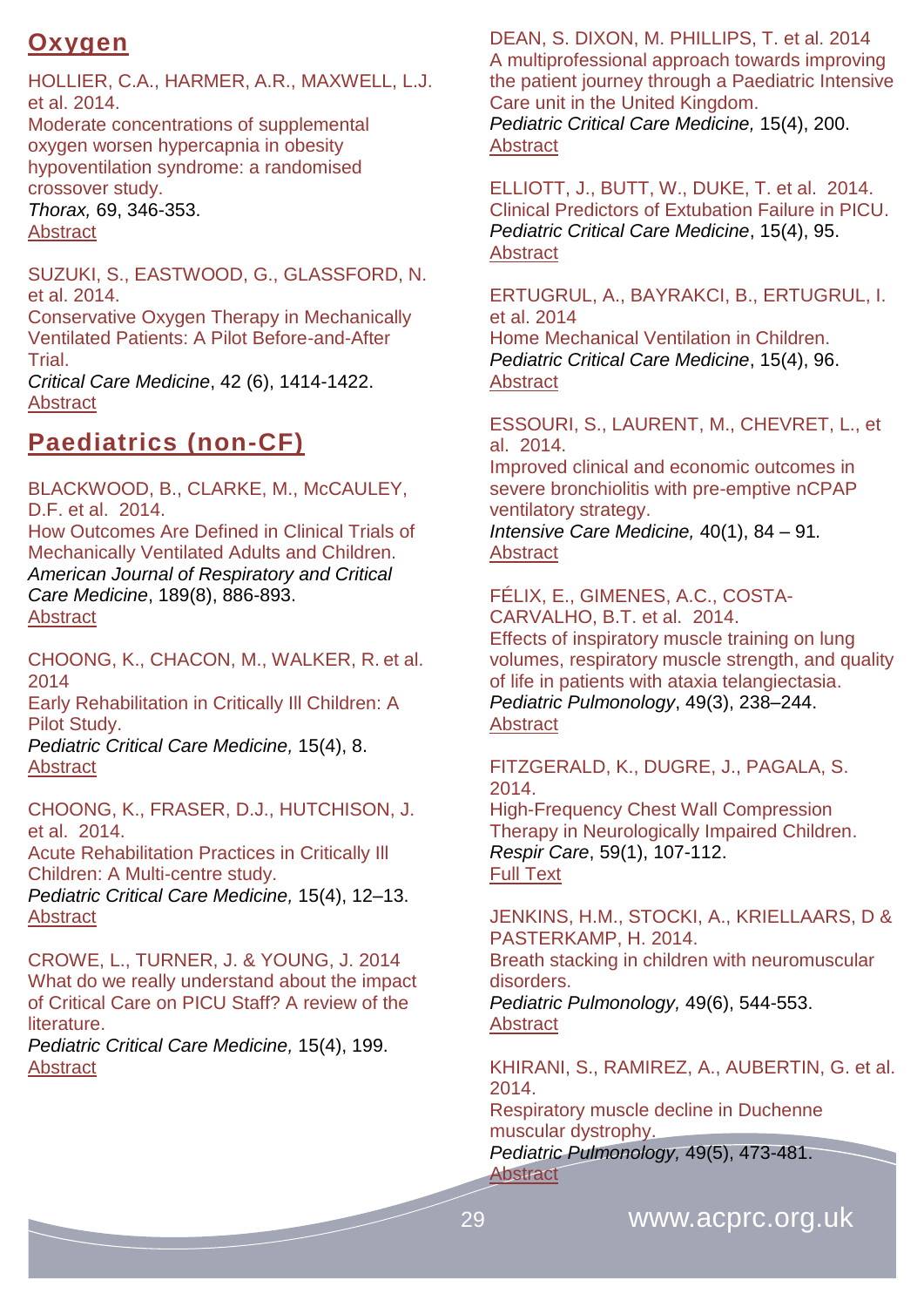LATI, J., PELLOW, V., SPROULE, J. et al. 2014.

Examining inter-relater reliability and validity of a pediatric cardiopulmonary discharge tool. *Physiotherapy Canada, 66(2), 153 - 159. [Abstract](http://www.ncbi.nlm.nih.gov/pmc/articles/PMC4006408/)*

LOMAURO, A., ROMEI, M., D'ANGELO, M.G. & ALIVERTI, A. 2014.

Determinants of cough efficiency in Duchenne muscular dystrophy.

*Pediatric Pulmonology,* 49(4), 357–365. **[Abstract](http://onlinelibrary.wiley.com/doi/10.1002/ppul.22836/abstract)** 

LOMAURO, A., ROMEI, M., PRIORI, R. et al. 2014.

Alterations of thoraco-abdominal volumes and asynchronies in patients with spinal muscle atrophy type III.

*Respiratory Physiology & Neurobiology,* 197**,**1-8. **[Abstract](http://www.ncbi.nlm.nih.gov/pubmed/?term=Alterations+of+thoraco-abdominal+volumes+and+asynchronies+in+patients+with+spinal+muscle+atrophy+type+III.)** 

MCALINDEN, B., NTOUMENOPOULOS, G., JAUNCEY-COOKE, J. et al. 2014.

Effect of Chest Physiotherapy (CPT) on Regional Lung Ventilation and Gas Exchange in Ventilated Children using Electrical Impedance Tomography (EIT).

*Pediatric Critical Care Medicine,* 15(4), 102–103. **[Abstract](http://journals.lww.com/pccmjournal/Fulltext/2014/05001/ABSTRACT_447___EFFECT_OF_CHEST_PHYSIOTHERAPY__CPT_.444.aspx)** 

McNARMARA, D.G., ASHER, M.I., RUBIN, A. et al. 2014.

Heated Humidification Improves Clinical Outcomes, Compared to a Heat and Moisture Exchanger in Children With Tracheostomies. *Respir Care*, 59(1), 46-53. [Full Text](http://rc.rcjournal.com/content/59/1/46.full)

TAYLOR J.S., VERNIER, M.C. & LANDRY, M.D. 2014.

What do we know about knowledge brokers in pediatric rehabilitation? A systematic search and narrative summary.

*Physiotherapy Canada,* 66(2), 143. **[Abstract](http://www.ncbi.nlm.nih.gov/pmc/articles/PMC4006407/)** 

VOITENKOV, V., VILNITS, A. A., SKRIPCHENKO, N.V. et al. 2014. Critical Illness Polyneuropathy in Children with Infectious Diseases *Pediatric Critical Care Medicine,* 15(4), 199. [Abstract](http://journals.lww.com/pccmjournal/Fulltext/2014/05001/ABSTRACT_726___CRITICAL_ILLNESS_POLYNEUROPATHY_IN.723.aspx)

WAKEHAM, M.K., KUHN, E.M., LEE, K.J., et al. 2014.

[Use of tracheostomy in the PICU among patients](http://icmjournal.esicm.org/journal/134/40/6/3298_10.1007_s00134-014-3298-4/2014/Use_of_tracheostomy_in_the_PICU_among_patients_req.html)  [requiring prolonged mechanical ventilation.](http://icmjournal.esicm.org/journal/134/40/6/3298_10.1007_s00134-014-3298-4/2014/Use_of_tracheostomy_in_the_PICU_among_patients_req.html) *Intensive Care Medicine,* 40(6), 863 – 870. **[Abstract](http://icmjournal.esicm.org/journals/abstract.html?v=40&j=134&i=6&a=3298_10.1007_s00134-014-3298-4&doi=)** 

WAKEHAM, M.K., KUHN, E.M., LEE, K.J., et al. 2014.

[Use of tracheostomy in the PICU among patients](http://icmjournal.esicm.org/journal/134/40/6/3298_10.1007_s00134-014-3298-4/2014/Use_of_tracheostomy_in_the_PICU_among_patients_req.html)  [requiring prolonged mechanical ventilation.](http://icmjournal.esicm.org/journal/134/40/6/3298_10.1007_s00134-014-3298-4/2014/Use_of_tracheostomy_in_the_PICU_among_patients_req.html) *Intensive Care Medicine,* 40(6), 863 – 870. [Abstract](http://icmjournal.esicm.org/journals/abstract.html?v=40&j=134&i=6&a=3298_10.1007_s00134-014-3298-4&doi=)

WRIGHT, S., MANDRUSIAK, A., RAMSBOTHAM, N et al. 2014. The use of Simulated Learning to Enhance Cardiorespiratory Acute Paediatric Physiotherapy across Queensland. *Pediatric Critical Care Medicine* 15(4), 222. **[Abstract](http://journals.lww.com/pccmjournal/Fulltext/2014/05001/ABSTRACT_1006___THE_USE_OF_SIMULATED_LEARNING_TO.1003.aspx)** 

#### <span id="page-29-0"></span>**Neonatal care**

SUN, H., CHENG, R., KANG, W. et al. 2014. High-Frequency Oscillatory Ventilation versus Synchronized Intermittent Mandatory Ventilation plus Pressure Support in Preterm Infants with Severe Respiratory Distress Syndrome. *Respir Care*, 59(2), 159-169. [Full Text](http://rc.rcjournal.com/content/59/2/159.full)

# <span id="page-29-1"></span>**Palliative / End of life care**

PUNTILLO, K., NELSON, J.E., WEISSMAN, D., et al. 2014.

[Palliative care in the ICU: relief of pain, dyspnea,](http://icmjournal.esicm.org/journal/134/40/2/3153_10.1007_s00134-013-3153-z/2013/Palliative_care_in_the_ICU_relief_of_pain_dyspne.html)  [and thirst—A report from the IPAL-ICU Advisory](http://icmjournal.esicm.org/journal/134/40/2/3153_10.1007_s00134-013-3153-z/2013/Palliative_care_in_the_ICU_relief_of_pain_dyspne.html)  [Board.](http://icmjournal.esicm.org/journal/134/40/2/3153_10.1007_s00134-013-3153-z/2013/Palliative_care_in_the_ICU_relief_of_pain_dyspne.html)

*Intensive Care Medicine,* 40(2), 235 – 248*.* **[Abstract](http://icmjournal.esicm.org/journals/abstract.html?v=40&j=134&i=2&a=3153_10.1007_s00134-013-3153-z&doi=)** 

#### <span id="page-29-2"></span>**Physiology and Lung Function**

DE BISSCHOP, C., BELOKA, S., GROEPENHOFF, H. et al. 2014. Is there a competition for oxygen availability between respiratory and limb muscles? *Respiratory Physiology & Neurobiology,* 196**,** 8- 16.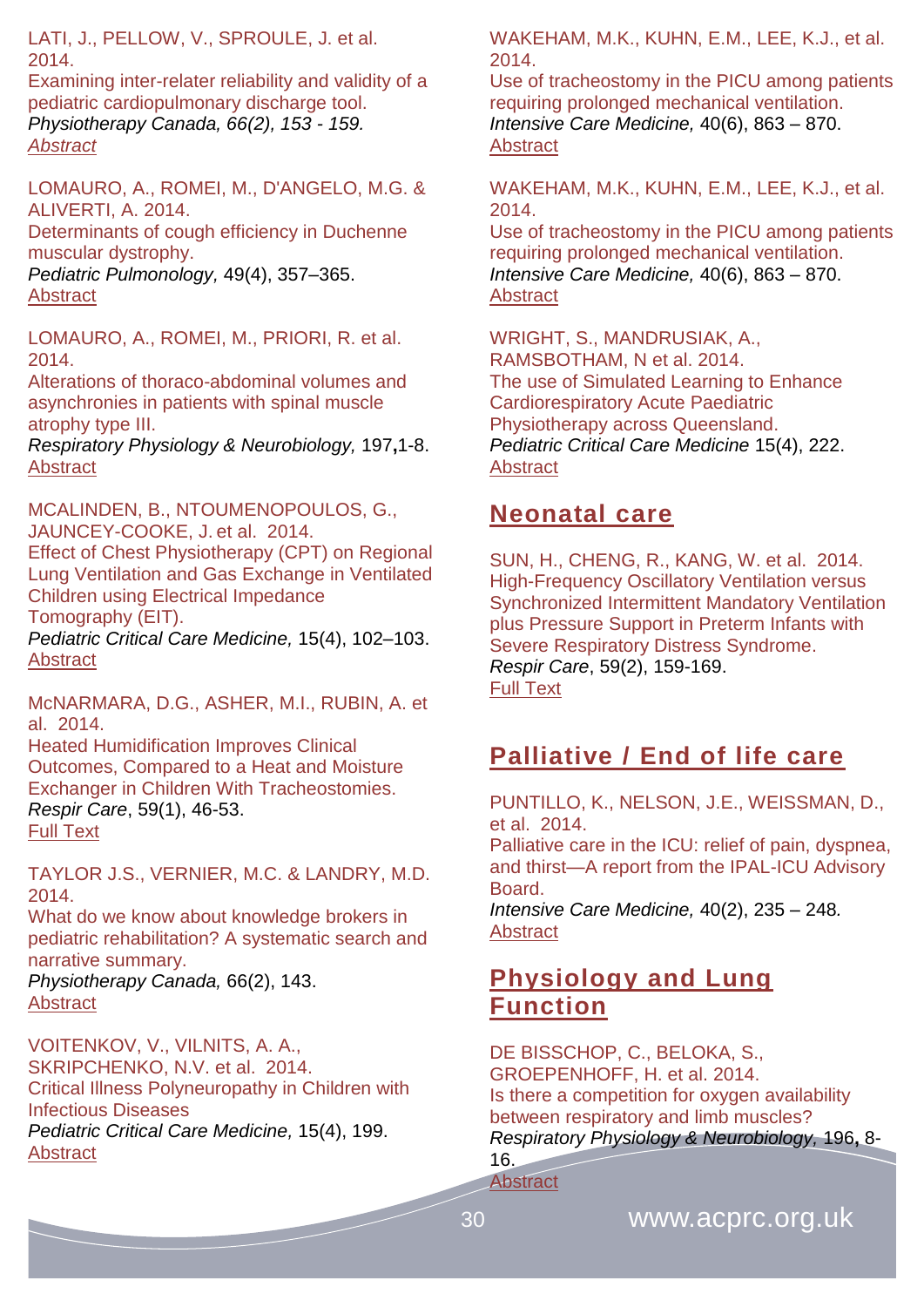EBERLEIN, M., SCHMIDT, G.A. & BROWER, R.G. 2014.

Chest Wall Strapping. An Old Physiology Experiment with New Relevance to Small Airways Diseases *Annals of the American Thoracic Society*, 11(8), 1258-1266. [Abstract](http://www.atsjournals.org/doi/abs/10.1513/AnnalsATS.201312-465OI#.VLZsBSusV-s)

HAYNES, J.M. 2014. Pulmonary Function Test Quality in the Elderly: A Comparison with Younger Adults. *Respir Care*, 59(1), 16-21. [Full Text](http://rc.rcjournal.com/content/59/1/16.full)

LEIVSETH, L., LUND NILSEN, T.I., MAI, X-M., et al. 2014. Lung Function and Respiratory Symptoms in

Association with Mortality: The HUNT Study. *J. COPD*, 11(1), 59-80. **[Abstract](http://informahealthcare.com/doi/abs/10.3109/15412555.2013.781578)** 

REDLICH, C.A., TARLO, S.M., HANKINSON, J.L. et al. 2014.

Official American Thoracic Society Technical Standards: Spirometry in the Occupational Setting.

*American Journal of Respiratory and Critical Care Medicine*, 189(8), 983-993. **[Abstract](http://www.atsjournals.org/doi/abs/10.1164/rccm.201402-0337ST#.VLZ_iyusV-s)** 

WANG, W., MA, D., LI, T. et al. 2014. People with older age and lower FEV1%pred tend to have a smaller FVC than VC in prebronchodilator spirometry.

*Respiratory Physiology & Neurobiology,* 194**,** 1- 5.

[Abstract](http://www.ncbi.nlm.nih.gov/pubmed/?term=People+with+older+age+and+lower+FEV1%25pred+tend+to+have+a+smaller+FVC+than+VC+in+pre-bronchodilator+spirometry.)

#### <span id="page-30-0"></span>**Respiratory Physiotherapy**

CORK, G., BARNETT, N & NTOUMENOPOULOS, G. 2014. Justification for Chest Physiotherapy during Ultra-Protective Lung Ventilation and Extra-Corporeal Membrane Oxygenation: A Case **Study** 

*Physiotherapy Research International,* 19(2), 126–128. **[Abstract](http://www.ncbi.nlm.nih.gov/pubmed/?term=Justification+for+Chest+Physiotherapy+during+Ultra-Protective+Lung+Ventilation+and+Extra-Corporeal+Membrane+Oxygenation%3A+A+Case+Study)** 

MCALINDEN, B., NTOUMENOPOULOS, G., JAUNCEY-COOKE, J. et al. 2014.

Effect of Chest Physiotherapy (CPT) on Regional Lung Ventilation and Gas Exchange in Ventilated Children using Electrical Impedance Tomography (EIT).

*Pediatric Critical Care Medicine,* 15(4), 102–103. [Abstract](http://journals.lww.com/pccmjournal/Fulltext/2014/05001/ABSTRACT_447___EFFECT_OF_CHEST_PHYSIOTHERAPY__CPT_.444.aspx)

#### OSADNIK, C., STUART-ANDREWS, C., ELLIS, S. et al. 2014.

[Positive Expiratory Pressure via Mask Does Not](http://www.karger.com/Article/FullText/348546)  [Improve Ventilation Inhomogeneity More than](http://www.karger.com/Article/FullText/348546)  [Huffing and Coughing in Individuals with Stable](http://www.karger.com/Article/FullText/348546)  [Chronic Obstructive Pulmonary Disease and](http://www.karger.com/Article/FullText/348546)  [Chronic Sputum Expectoration.](http://www.karger.com/Article/FullText/348546)

*Respiration*, 87(1), 38-44.

[Abstract](http://www.ncbi.nlm.nih.gov/pubmed/23752553)

OSADNIK, C.R., MCDONALD, C.F., MILLER, B.R. et al. 2014.

The effect of positive expiratory pressure (PEP) therapy on symptoms, quality of life and incidence of re-exacerbation in patients with acute exacerbations of chronic obstructive pulmonary disease: a multicentre, randomised controlled trial.

*Thorax,* 69,137-143. [Abstract](http://www.thorax.bmj.com/content/69/2/137.abstract)

SCHOFIELD, L.M. & HOROBIN, H.E. 2014. Growing up with Primary Ciliary Dyskinesia in Bradford, UK: exploring patients experiences as a physiotherapist.

*Physiotherapy Theory and Practice,* 30(3), 157- 164.

**[Abstract](http://www.informahealthcare.com/doi/abs/10.3109/09593985.2013.845863)** 

SRICHAROENCHAI, T., PARKER, A., ZANNI, J. et al. 2014.

Safety of physical therapy interventions in critically ill patients: A single-center prospective evaluation of 1110 intensive care unit admissions.

*The Journal of Critical Care,* 29(3), 395-400*.* [Abstract](http://www.jccjournal.org/article/S0883-9441(13)00480-2/abstract)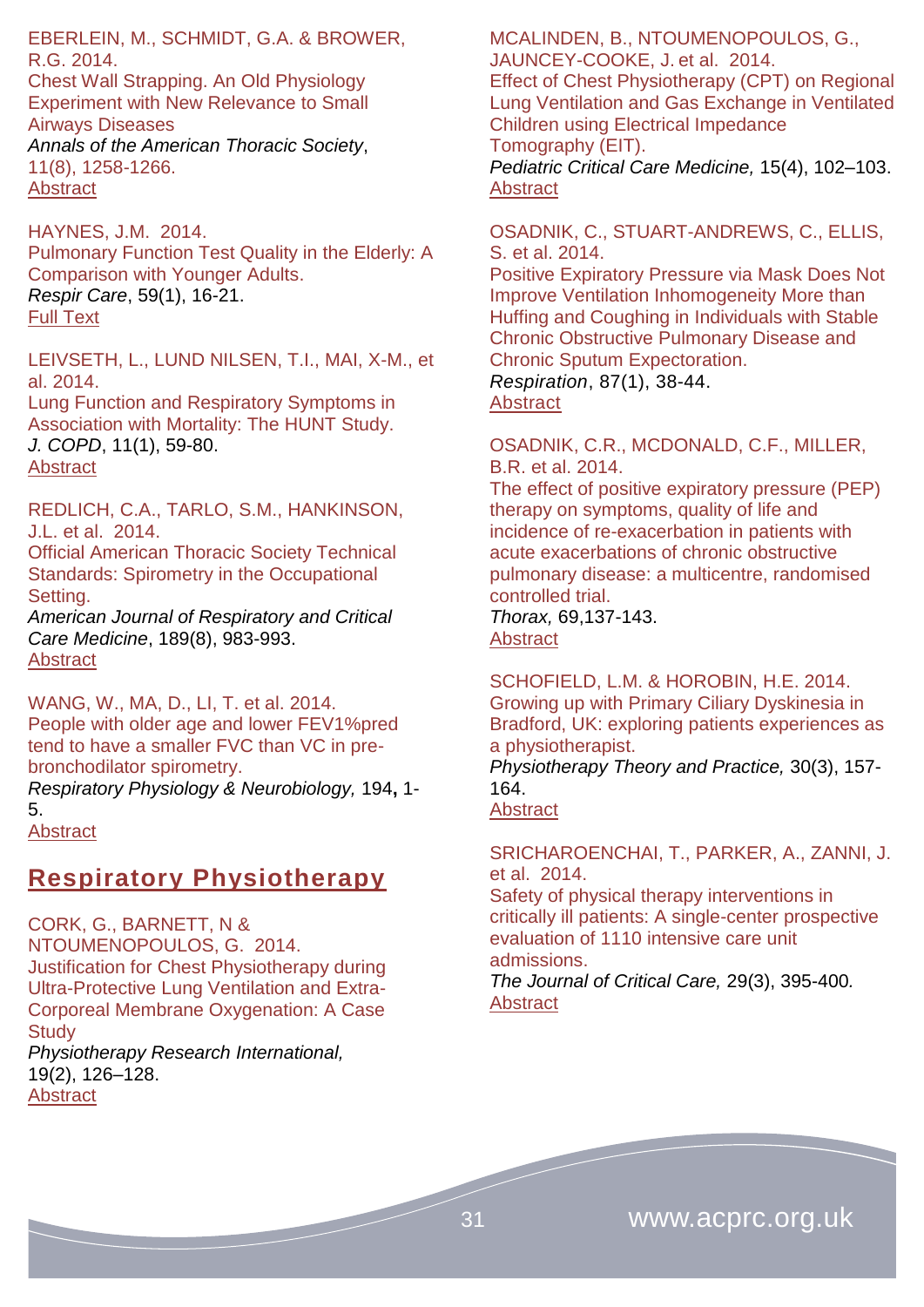WESTERDAHL, E., URELL, C., JONSSON, M. et al. 2014.

Deep Breathing Exercises Performed 2 Months Following Cardiac Surgery: A randomized controlled trial. *Journal of Cardiopulmonary Rehabilitation & Prevention,* 34(1), 34 -42.

[Abstract](http://journals.lww.com/jcrjournal/Abstract/2014/01000/Deep_Breathing_Exercises_Performed_2_Months.5.aspx)

WRIGHT, S., MANDRUSIAK, A., RAMSBOTHAM, N et al. 2014. The use of Simulated Learning to Enhance Cardiorespiratory Acute Paediatric Physiotherapy across Queensland. *Pediatric Critical Care Medicine* 15(4), 222. **[Abstract](http://journals.lww.com/pccmjournal/Fulltext/2014/05001/ABSTRACT_1006___THE_USE_OF_SIMULATED_LEARNING_TO.1003.aspx)** 

#### <span id="page-31-0"></span>**Smoking Cessation**

GUO, S., RATNER, P., OKOLI, C & JOHNSON, J. 2014. The gender-specific association between asthma and the need to smoke tobacco. *Heart and Lung,* 43 (1), 77–83. [Abstract](http://www.heartandlung.org/article/S0147-9563(13)00310-5/abstract)

GRATZIOU, C., FLOROU, A., ISCHAKI, E. et al. 2014.

Smoking cessation effectiveness in smokers with COPD and asthma under real life conditions. *Resp. Med,* 108(4), 557-583. **[Abstract](http://www.resmedjournal.com/article/S0954-6111%2814%2900030-4/abstract)** 

HOLLAMS, E.M., DE KLERK, N.H., HOLT, P.G. & SLY, P.D. 2014.

Persistent Effects of Maternal Smoking during Pregnancy on Lung Function and Asthma in Adolescents.

*American Journal of Respiratory and Critical Care Medicine,* 189(4), 401-407. **[Abstract](http://www.atsjournals.org/doi/abs/10.1164/rccm.201302-0323OC#.VLZ8eiusV-s)** 

SOOD, A., PETERSEN, H., MEEK, P. & TESFAIGZI, Y. 2014. Spirometry and Health Status Worsen with Weight Gain in Obese Smokers but Improve in Normal-Weight Smokers.

*American Journal of Respiratory and Critical Care Medicine*, 189(3). 274-281. [Full Text](http://www.atsjournals.org/doi/abs/10.1164/rccm.201306-1060OC#.VLZrvSusV-t)

TAYLOR, G., MCNEILL, A., GIRLING, A., et al. 2014.

Change in mental health after smoking cessation: systematic review and meta-analysis. *BMJ,* 348, 1151. **[Abstract](http://www.bmj.com/content/348/bmj.g1151)** 

#### <span id="page-31-1"></span>**Surgery**

#### <span id="page-31-2"></span>**Pre-operative Physiotherapy & inspiratory muscle training**

ALLOU, N., BRONCHARD, R., GUGLIELMINOTTI, J. et al. 2014. Risk Factors for Postoperative Pneumonia after Cardiac Surgery and Development of a Preoperative Risk Score *Critical Care Medicine*, 42(5), 1150-1156. **[Abstract](http://journals.lww.com/ccmjournal/Abstract/2014/05000/Risk_Factors_for_Postoperative_Pneumonia_After.16.aspx)** 

BROWN, P. I., JOHNSON, M. A. & SHARPE, G. R. 2014.

Determinants of inspiratory muscle strength in healthy humans.

*Respiratory Physiology & Neurobiology,* 196**,** 50- 55.

**[Abstract](http://www.ncbi.nlm.nih.gov/pubmed/24598814)** 

FÉLIX, E., GIMENES, A.C., COSTA-CARVALHO, B.T. et al. 2014. Effects of inspiratory muscle training on lung volumes, respiratory muscle strength, and quality of life in patients with ataxia telangiectasia. *Pediatric Pulmonology*, 49(3), 238–244. [Abstract](http://onlinelibrary.wiley.com/doi/10.1002/ppul.22828/abstract)

SNOWDON, D., HAINES, TP. & SKINNER, EH. 2014.

Preoperative intervention reduces postoperative pulmonary complications but

Not length of stay in cardiac surgical patients: a systematic review.

*Journal of Physiotherapy,* 60(2). 66-77. **[Abstract](http://www.journalofphysiotherapy.com/article/S1836-9553(14)00037-X/pdf)** 

VAN BUUREN, S., HULZEBOS, E.H.J., VALKENET, K. et al. 2014.

Reference chart of inspiratory muscle strength: a new tool to monitor the effect of pre-operative training.

*Physiotherapy,* 100(2), 128–133. [Abstract](http://www.physiotherapyjournal.com/article/S0031-9406(13)00088-6/abstract)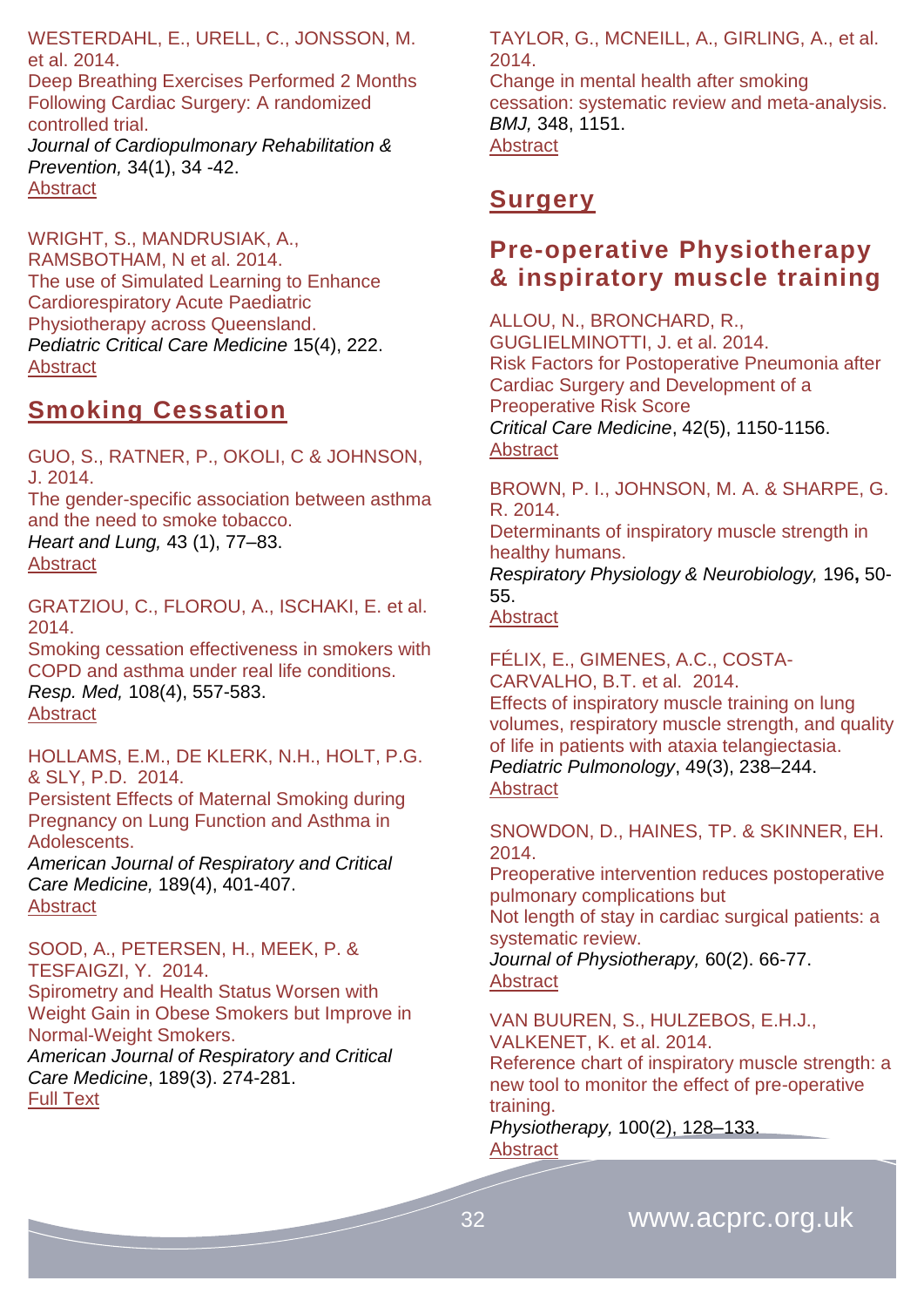# <span id="page-32-0"></span>**Cardiothoracic Surgery**

ALLOU, N., BRONCHARD, R., GUGLIELMINOTTI, J. et al. 2014. Risk Factors for Postoperative Pneumonia after Cardiac Surgery and Development of a Preoperative Risk Score *Critical Care Medicine*, 42(5), 1150-1156. **[Abstract](http://journals.lww.com/ccmjournal/Abstract/2014/05000/Risk_Factors_for_Postoperative_Pneumonia_After.16.aspx)** 

ARBANE, G., DOUIRI, A., HART, N. et al. 2014. Effect of postoperative physical training on activity after curative surgery for non-small cell lung cancer: a multicentre randomised controlled trial.

*Physiotherapy,* 100(2), 100–107. [Abstract](http://www.physiotherapyjournal.com/article/S0031-9406(14)00022-4/abstract)

ELIAS, A. S. N. T., OLIVEIRA, G. P., ORNELLAS, D. S. et al. 2014. Effects of early and late pneumothorax drainage

on the development of pulmonary oedema. *Respiratory Physiology & Neurobiology,* 195**,** 27- 36.

[Abstract](http://www.ncbi.nlm.nih.gov/pubmed/?term=Effects+of+early+and+late+pneumothorax+drainage+on+the+development+of+pulmonary+oedema.)

GARUTTI, I., PUENTE-MAESTU, L., LASO, J. et al. 2014.

Comparison of gas exchange after lung resection with a Boussignac CPAP or Venturi mask. *British Journal of Anaesthesia,* 112 (5), 929-935. **[Abstract](http://bja.oxfordjournals.org/content/112/5/929.abstract)** 

IVARSSON, B., EKMEHAG, B. & SJÖBERG, T. 2014.

Relative's experiences before and after a heart or lung transplantation.

*Heart and Lung,* 43 (3), 198–203. **[Abstract](http://www.heartandlung.org/article/S0147-9563(14)00051-X/abstract)** 

LORUT, C., LEFEBVRE, A., PLANQUETTE, B., et al. 2014.

[Early postoperative prophylactic noninvasive](http://icmjournal.esicm.org/journal/134/40/2/3150_10.1007_s00134-013-3150-2/2013/Early_postoperative_prophylactic_noninvasive_venti.html)  ventilation after [major lung resection in COPD](http://icmjournal.esicm.org/journal/134/40/2/3150_10.1007_s00134-013-3150-2/2013/Early_postoperative_prophylactic_noninvasive_venti.html)  [patients: a randomized controlled trial.](http://icmjournal.esicm.org/journal/134/40/2/3150_10.1007_s00134-013-3150-2/2013/Early_postoperative_prophylactic_noninvasive_venti.html) *Intensive Care Medicine, 40(2), 220 – 227.*

[Abstract](http://icmjournal.esicm.org/journals/abstract.html?v=40&j=134&i=2&a=3150_10.1007_s00134-013-3150-2&doi=)

NAWA, R., LETTVIN, C., WINKELMAN, C., EVORA, P., PERME, C.

Initial interrater reliability for a novel measure of patient mobility in a cardiovascular intensive care unit.

*The Journal of Critical Care,* 29 (3), 474.e1- 475.e5 **[Abstract](http://www.jccjournal.org/article/S0883-9441(14)00047-1/abstract)** 

SNOWDON, D., HAINES, TP. & SKINNER, EH. 2014.

Preoperative intervention reduces postoperative pulmonary complications but

Not length of stay in cardiac surgical patients: a systematic review.

*Journal of Physiotherapy,* 60(2). 66-77. [Abstract](http://www.journalofphysiotherapy.com/article/S1836-9553(14)00037-X/pdf)

VERLEDEN, S.E., VASILESCU, D.M., WILLEMS, S. et al. 2014. The Site and Nature of Airway Obstruction after Lung Transplantation. *American Journal of Respiratory and Critical* 

*Care Medicine*, 189(3), 292-300.

#### [Abstract](http://www.atsjournals.org/doi/abs/10.1164/rccm.201310-1894OC#.VLZ8BSusV-s)

WESTERDAHL, E., URELL, C., JONSSON, M. et al. 2014.

Deep Breathing Exercises Performed 2 Months Following Cardiac Surgery: A randomized controlled trial. *Journal of Cardiopulmonary Rehabilitation & Prevention,* 34(1), 34 -42. [Abstract](http://journals.lww.com/jcrjournal/Abstract/2014/01000/Deep_Breathing_Exercises_Performed_2_Months.5.aspx)

# <span id="page-32-1"></span>**Upper GI Surgery**

DO NASCIMENTO JUNIOR, P., MÓDOLO, N. S. P., ANDRADE, S. et al. 2014. Incentive spirometry for prevention of postoperative pulmonary complications in upper abdominal surgery. *Cochrane Database of Systematic Reviews*, Issue 2. **[Abstract](http://onlinelibrary.wiley.com/doi/10.1002/14651858.CD006058.pub3/abstract)**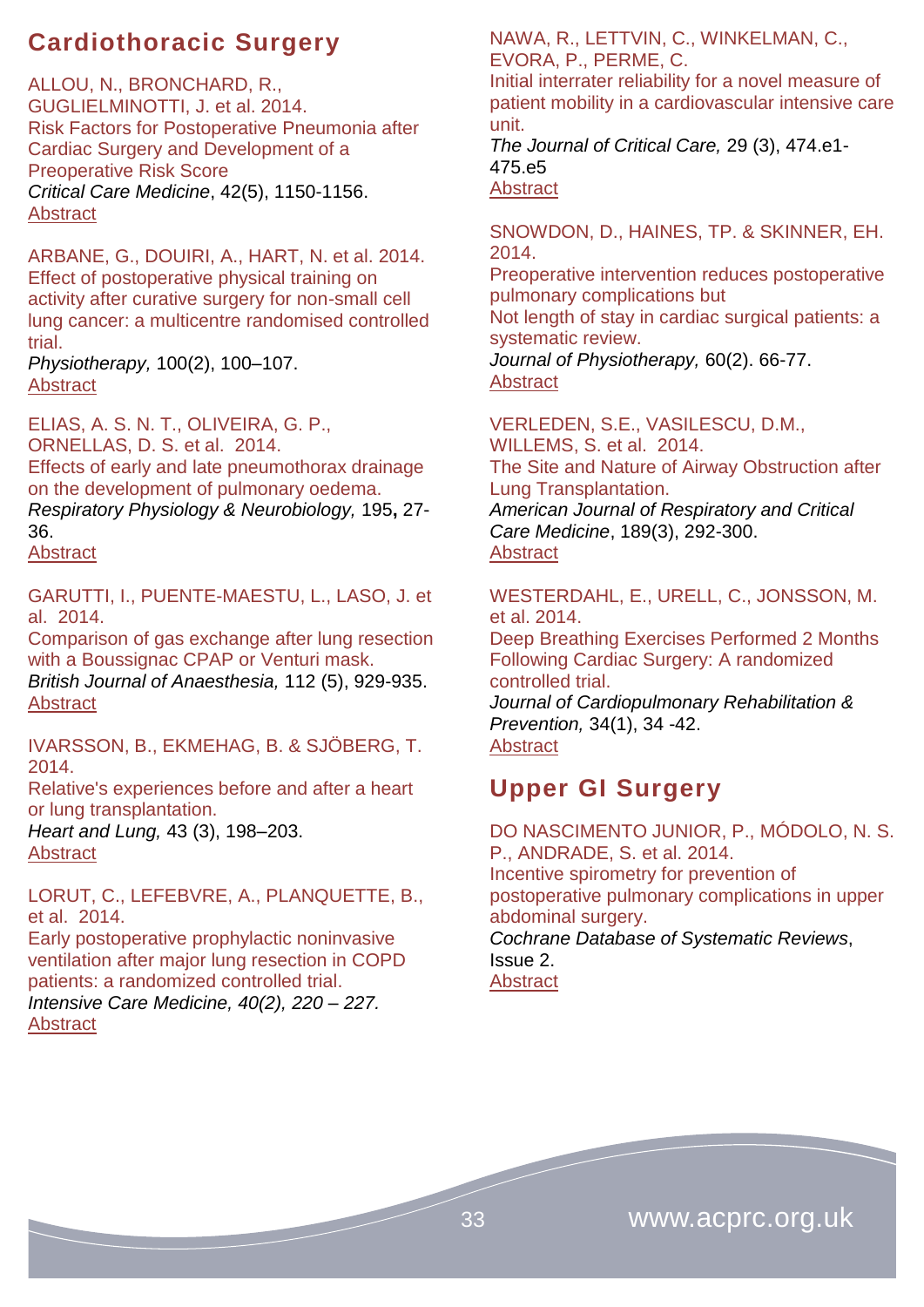PARRY, S., DENEHY, L., BERNEY, S., THE AUSTIN HEALTH POST-OPERATIVE SURVEILLANCE TEAM (POST) INVESTIGATORS, & BROWNING L. 2014. Clinical application of the Melbourne risk prediction tool in a high-risk upper abdominal surgical population: an observational cohort study.

*Physiotherapy,* 100(1), 47–53. **[Abstract](http://www.physiotherapyjournal.com/article/S0031-9406(13)00054-0/abstract)** 

# <span id="page-33-0"></span>**General & Vascular Surgery**

LOUGHNEY, L., WEST, M., PINTUS, S. et al. 2014.

Comparison of oxygen uptake during arm or leg cardiopulmonary exercise testing in vascular surgery patients and control subjects. *British Journal of Anaesthesia,* 112(1), 57-65.

**[Abstract](http://bja.oxfordjournals.org/content/112/1/57.abstract)** 

WEST, M.A., LYTHGOE, D., BARBEN, C.P. et al. 2014.

Cardiopulmonary exercise variables are associated with postoperative morbidity after major colonic surgery: a prospective blinded observational study.

*British Journal of Anaesthesia,* 112 (4), 665-671. **[Abstract](http://bja.oxfordjournals.org/content/112/4/665.abstract)** 

### <span id="page-33-1"></span>**Use of technology**

BARBERAN-GARCIA, A., VOGIATZIS, I., SOLBERG, H.S. et al. 2014. Effects and barriers to deployment of telehealth wellness programs for chronic patients across 3 European countries. *Resp. Med,* 108(4), 628-637. [Abstract](http://www.resmedjournal.com/article/S0954-6111%2813%2900492-7/abstract)

CASSERLY, D.M. & BAER, G.D. 2014. Effectiveness of commercially available gaming devices in upper limb stroke rehabilitation. *Physical Therapy Reviews,* 19(1), 15-23. **[Abstract](http://www.maneyonline.com/doi/abs/10.1179/1743288X13Y.0000000098)** 

O'DONOVAN, C., GREALLY, P., CANNY, G. et al. 2014. [Active video games as an exercise tool for](http://www.cysticfibrosisjournal.com/article/S1569-1993(13)00165-3/abstract)  [children with cystic fibrosis.](http://www.cysticfibrosisjournal.com/article/S1569-1993(13)00165-3/abstract) *J. Cyst. Fibros*, 13 (3), 341-346. [Abstract](http://www.ncbi.nlm.nih.gov/pubmed/24189057)

RUIVO, J. 2014. Exergames and Cardiac Rehabilitation: A Review. *Journal of Cardiopulmonary Rehabilitation & Prevention,* 34(1), 2-20. **[Abstract](http://journals.lww.com/jcrjournal/Abstract/2014/01000/Exergames_and_Cardiac_Rehabilitation__A_REVIEW.2.aspx)** 

SEGRELLES CALVO, G., GOMEZ-SUAREZ, C., SORIANO, J.B. et al. 2014. A home telehealth program for patients with severe COPD: The PROMETE study. *Resp. Med,* 108(3), 453 – 462. [Abstract](http://www.resmedjournal.com/article/S0954-6111%2813%2900489-7/abstract)

# <span id="page-33-2"></span>**Education**

MILANESE, S.F, GRIMMER-SOMERS, K., SOUVLIS, T. et al. 2014. Is a blended learning approach effective for learning in allied health clinicians? *Physical Therapy Reviews,* 19(2), 86-93. **[Abstract](http://www.maneyonline.com/doi/abs/10.1179/1743288X13Y.0000000113)** 

WRIGHT, S., MANDRUSIAK, A., RAMSBOTHAM, N et al. 2014. The use of Simulated Learning to Enhance Cardiorespiratory Acute Paediatric Physiotherapy across Queensland. *Pediatric Critical Care Medicine* 15(4), 222. **[Abstract](http://journals.lww.com/pccmjournal/Fulltext/2014/05001/ABSTRACT_1006___THE_USE_OF_SIMULATED_LEARNING_TO.1003.aspx)** 

#### <span id="page-33-3"></span>**Miscellaneous**

DE BISSCHOP, C., BELOKA, S., GROEPENHOFF, H. et al. 2014. Is there a competition for oxygen availability between respiratory and limb muscles? *Respiratory Physiology & Neurobiology,* 196**,** 8- 16.

#### **[Abstract](http://www.ncbi.nlm.nih.gov/pubmed/?term=Is+there+a+competition+for+oxygen+availability+between+respiratory+and+limb+muscles%3F)**

EBERLEIN, M., SCHMIDT, G.A. & BROWER, R.G. 2014. Chest Wall Strapping. An Old Physiology Experiment with New Relevance to Small Airways Diseases *Annals of the American Thoracic Society*, 11(8), 1258-1266.

**[Abstract](http://www.atsjournals.org/doi/abs/10.1513/AnnalsATS.201312-465OI#.VLZsBSusV-s)**